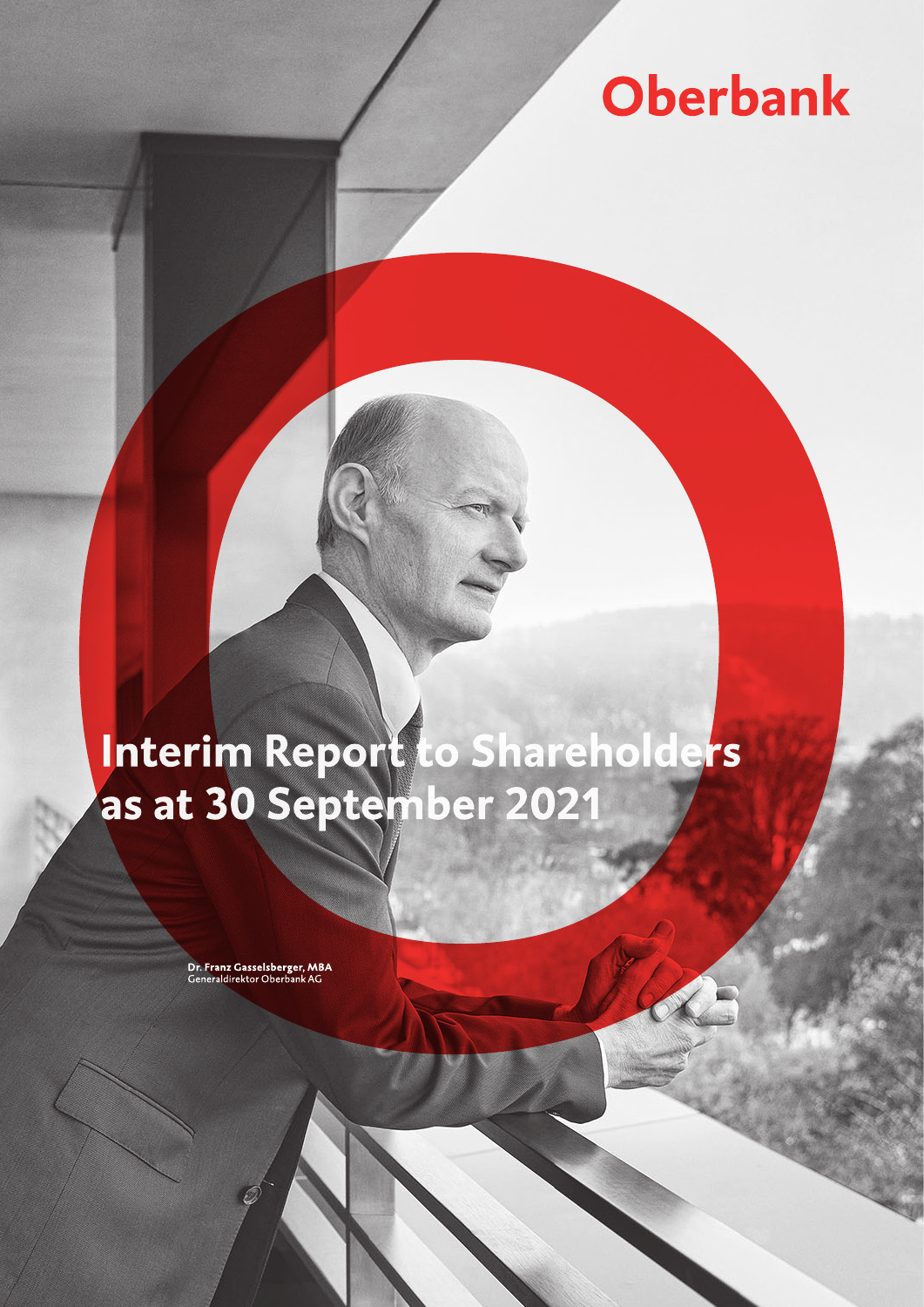# **Key Performance Indicators**

| Income statement in € m                                    | Q1-3 2021          | Change          | Q1-3 2020           |
|------------------------------------------------------------|--------------------|-----------------|---------------------|
| Net interest income                                        | 256.2              | 1.3%            | 252.8               |
| Profit from entities accounted for by the equity<br>method | 74.4               | $>-100.0%$      | 20.2                |
| Charges for losses on loans and advances                   | $-5.9$             | $-68.2%$        | $-18.6$             |
| Net fee and commission income                              | 143.1              | 12.0%           | 127.7               |
| Administrative expenses                                    | $-228.1$           | 2.8%            | $-221,9$            |
| Profit/loss for the period before tax                      | 226.9              | >100.0%         | 107.0               |
| Profit/loss for the period after tax                       | 189.8              | >100.0%         | 75.5                |
|                                                            |                    |                 |                     |
| Balance sheet in € m                                       | 30/9/2021          | Change          | 31/12/2020          |
| <b>Total assets</b>                                        | 26,851.1           | 9.9%            | 24,432.9            |
| Loans and advances to customers                            | 18,220.9           | 5.5%            | 17,264.7            |
| Primary funds                                              | 16,631.0           | 7.8%            | 15,426.9            |
| thereof savings deposits                                   | 2,579.4            | $-3.1%$         | 2,660.9             |
| thereof securitised liabilities                            | 2,701.7            | 15.5%           | 2,339.8             |
| incl. subordinated debt capital                            |                    |                 |                     |
| Shareholders' equity                                       | 3,256.1            | 7.1%            | 3,038.9             |
| Customer funds under management                            | 35,631.0           | 10.8%           | 32,147.6            |
|                                                            |                    |                 |                     |
| Own funds pursuant to CRR in € m                           | 30/9/2021          | Change          | 31/12/2020          |
| Common equity tier 1 capital (CET 1)                       | 2,805.8            | 3.7%            | 2,705.2             |
| Tier 1 capital                                             | 2,855.8            | 3.7%            | 2,755.2             |
| Own funds                                                  | 3,201.8            | 3.3%            | 3,099.3             |
| CET 1 ratio in %                                           | 17.47              | $-0.37%$ ppt    | 17.84               |
| Tier 1 capital ratio in %                                  | 17.78              |                 |                     |
|                                                            |                    | $-0.39%$ ppt    | 18.17               |
| Total capital ratio in %                                   | 19.94              | $-0.49%$ ppt    | 20.43               |
|                                                            |                    |                 |                     |
| <b>Performance indicators</b>                              | Q1-3 2021          | Change          | Q1-3 2020           |
| Liquidity coverage ratio in %                              | 187.20             | 52.87% ppt      | 134.33              |
| Net stable funding ratio in %                              | 134.81             | 14.15% ppt      | 120.66              |
| Leverage ratio in %                                        | 11.52              | $0.90\%$ ppt    | 10.61               |
| Cost/income ratio in %                                     | 49.49              | $-14.38%$ ppt   | 63.87               |
| Return on equity before tax in % (equity ratio)            | 9.63               | 4.77% ppt       | 4.86                |
| Return on equity after tax in %                            | 8.06               | 4.63% ppt       | 3.43                |
| Risk/earnings ratio (credit risk/net interest) in %        | 2.30               | $-5.04%$ ppt    | 7.34                |
|                                                            |                    |                 |                     |
| <b>Resources</b><br>Average number of staff (weighted)     | 30/9/2021<br>2,155 | Change<br>$-13$ | 31/12/2020<br>2,168 |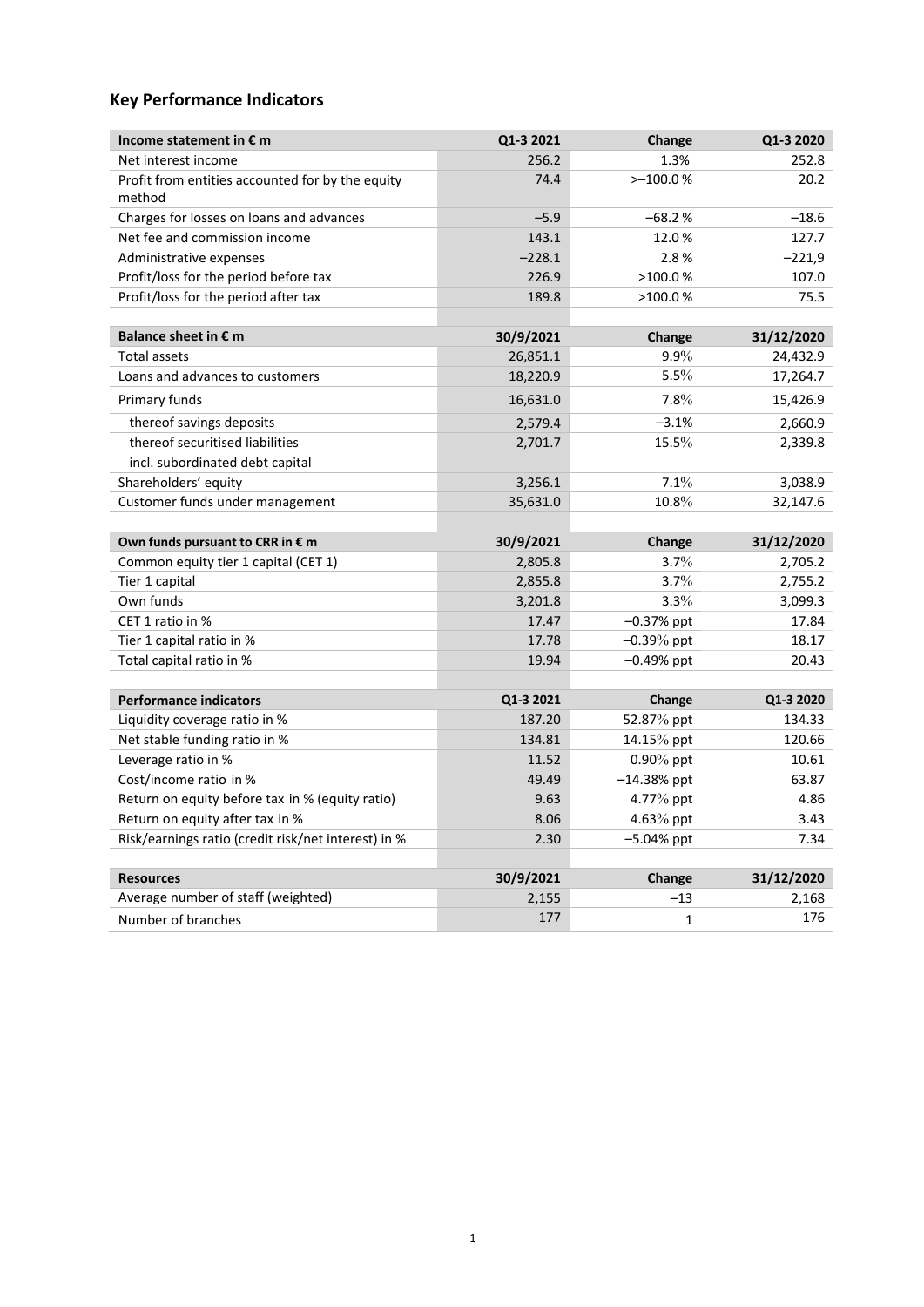# *Situation of the Oberbank Group in the first three quarters of 2021*

# *Robust earnings in customer business continues*

In the first three quarters of 2021, Oberbank significantly increased income from business operations in all areas and earnings improved greatly. The bank's strength is revealed in its business operations with customers. Since the beginning of the year, lending volume has increased 5.5% to EUR 18.2 billion and net interest income improved by 1.3% to EUR 256.2 million. Net fee and commission income rose by a noteworthy 12% to EUR 143.1 million on the back of robust business in Corporate and Business Banking and strong demand for investment services. Cumulated net interest income and net fee and commission income increased by 4.9%, thus highlighting the high quality of our customer business.

## *Corporate and Business Banking, Personal Banking contribute substantially to earnings*

We are highly pleased to report that the volume of new loans granted is well above the preceding year's level and we attained a significant increase in the area of commercial banking services. Oberbank's expertise is highly sought-after by companies, especially in times like these. The volume of loans to private individuals was up by 7.5% in the first three quarters, driven primarily by home loans. In Private Banking & Asset Management, income increased by 13.9%. Oberbank's investment fund business expanded at a higher rate than the overall market.

# *Equity investments and low risk contributed to gratifying earnings trend*

Income from entities accounted for by the equity method stood at EUR 74.4 million as at 30 September 2021, which is better than in the third quarter of the preceding year when it was EUR -20.2 million. A volume of EUR 5.9 million was allocated to impairment charges in the reporting period, which is 68.2% lower than in the first three quarters of 2020. The profit before tax for the period more than doubled, amounting to EUR 226.9 million versus EUR 107 million. Profit for the period after tax rose from EUR 75.5 million to EUR 189.8 million on 30 September 2021. The low cost/income ratio of 49.5% also contributed to the gratifying results.

# *Strong equity base secures our future and independence*

Shareholders' equity of Oberbank AG rose in the first three quarter by 7.1% to EUR 3,256.1 million. A tier 1 capital ratio of 17.8% puts Oberbank in the ranks of the excellently capitalised European banks.

## *Sustainability management awarded international prime rating*

In the summer, Oberbank's sustainability management was awarded prime status by the international agency ISS ESG. Oberbank AG now belongs to the top ten percent of the 277 institutions rated in the category of Financials/Public & Regional Bank. We also achieved the highest transparency level "Transparency Level: very high (80% to 100.0%)".

## *Solid results expected for the full year*

Considering the strong recovery of the economy, we are confident about Oberbank's earnings performance. We aim to achieve a substantial improvement over the preceding year. However, the result for the year also depends on the development of credit risk and measurement risk. There are no signs of deterioration at present.

Oberbank's expansion continued as planned with the opening of three new branches.

BFranz Jones sery

Franz Gasselsberger CEO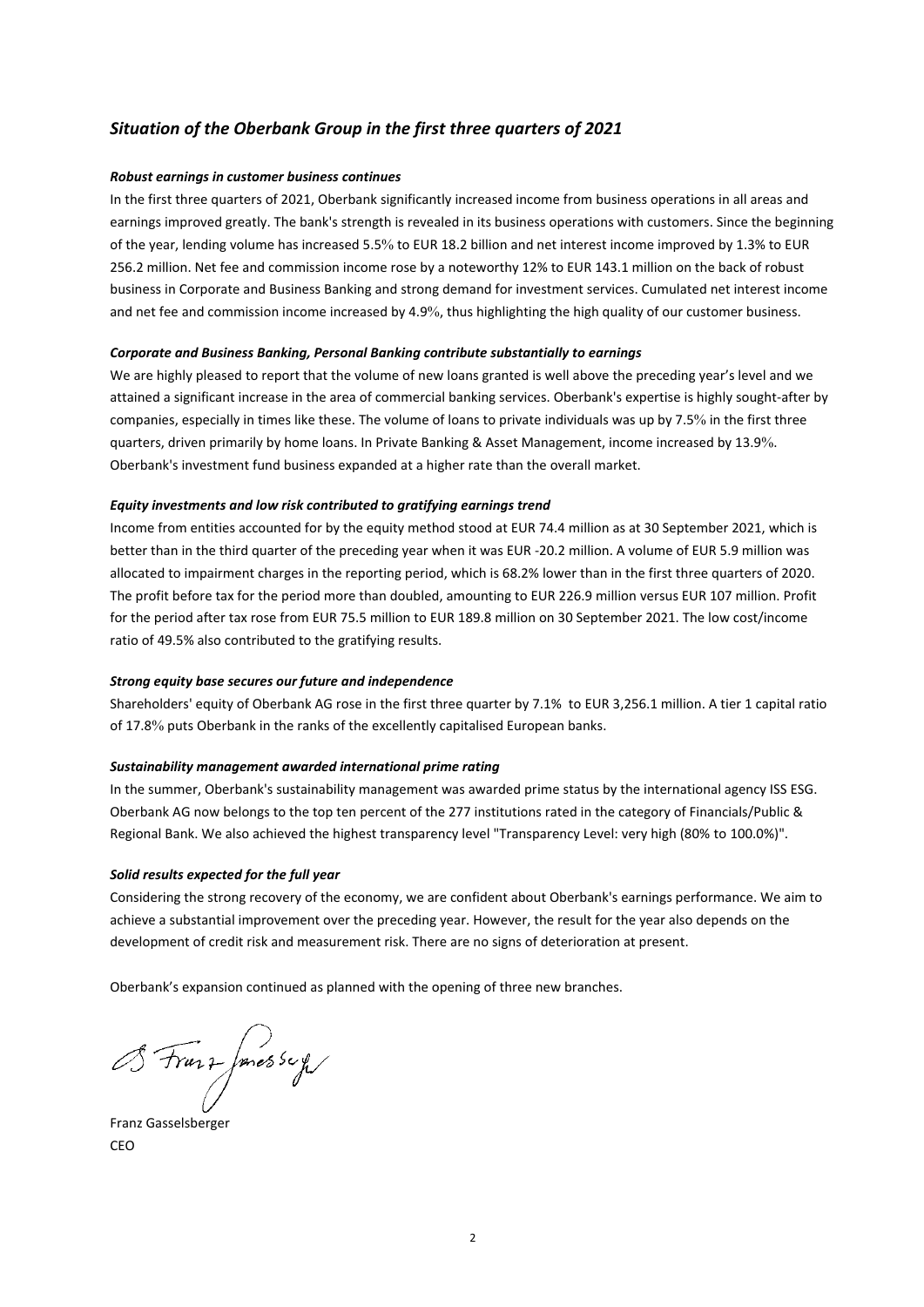# **Oberbank's shares**

At the end of the first three quarters of 2021, Oberbank's ordinary shares were trading at EUR 90.40. The price trend of Oberbank's ordinary shares was +7.11. Including the dividend payouts of EUR 0.18 per share in January 2021 and of EUR 0.58 per share in May 2021, the performance of ordinary shares was +8.06%. Market capitalisation at the close of the third quarter 2021 was EUR 3,191.78 million compared to EUR 2,956.35 million at the end of the preceding year.

| Oberbank' shares - key figures          | Q1-3 2021*  | Q1-3 2020   |
|-----------------------------------------|-------------|-------------|
| Number of ordinary no-par shares        | 35,307,300  | 32,307,300  |
| Number of preference shares             | $\mathbf 0$ | 3,000,000   |
| High (ordinary/preference share) in €   | 90.60       | 96.00/91.00 |
| Low (ordinary/preference share) in €    | 84.40       | 83.00/75.50 |
| Close (ordinary/preference share) in €  | 90.40       | 83.80/83.00 |
| Market capitalisation in €m             | 3,191.78    | 2,956.35    |
| IFRS earnings per share in € annualised | $7.19**$    | $2.86**$    |
| P/E ratio, ordinary shares              | 12.57       | 29.30       |

\*) As preference and ordinary shares have been combined, the information for the first three quarters of 2021 refers to ordinary shares. \*\*Earnings per share annualised. They are calculated as follows: profit for the period after tax in the first three quarters divided by the average number of ordinary shares in circulation, then divided by three with the result being multiplied by four (projection for the full year).

# **Oberbank ordinary shares vs. ATX and the European banking index**

Period: 30/9/2011 to 30/9/2021



(*Text in chart – Top*: *Period from 30/9/2011 to 30/9/2021. Red line: Oberbank ordinary shares, Black line: ATX; Gray line: STOXX Europe*  600 Banks. Source: Refinitiv Datastream, 30/9/21. Please note that the figures use German notation, therefore commas are periods and vice *versa.)*

This chart compares the development of Oberbank's ordinary shares, the Austrian stock index ATX, and the European banking index STOXX Europe 600 Banks. The prices have been adjusted in the chart by indexing the daily closing prices of the relevant stock and the indices to 100. This means the starting prices were all set to 100% at the starting time. Therefore, the chart presents the relative percentage development.

The figures given refer to the past. These cannot be used to derive future trends.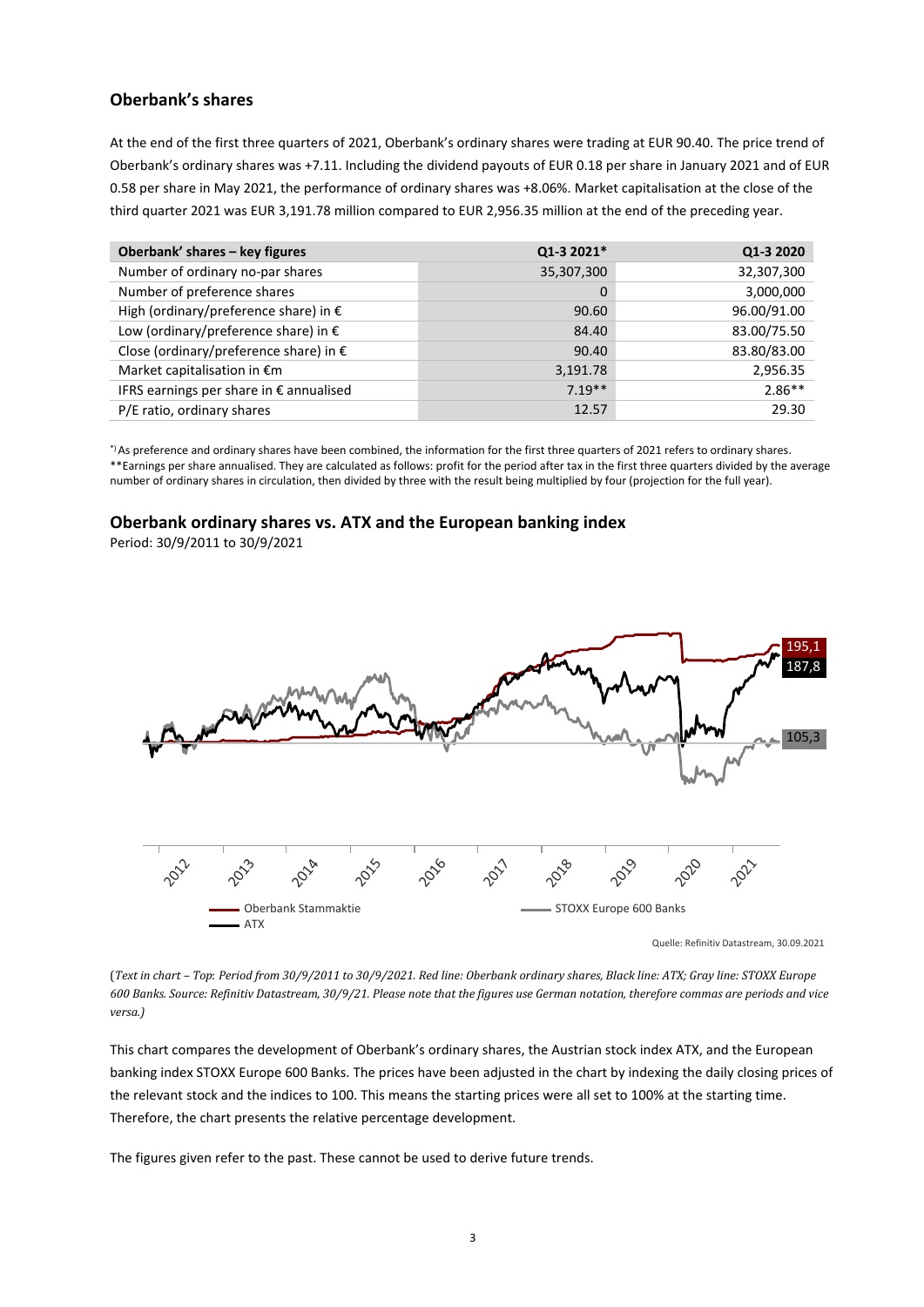# *Segments in the first three quarters of 2021*

# **Corporate and Business Banking**

| <b>Corporate and Business Banking</b>       | Q1-3 2021 | Q1-3 2020 | ± absolute  | ± in %  |
|---------------------------------------------|-----------|-----------|-------------|---------|
| Net interest income                         | 202.5     | 195.8     | 6.6         | 3.4%    |
| Charges for losses on loans and<br>advances | 0.9       | $-13.3$   | 14.2        |         |
| Net fee and commission income               | 79.9      | 66.9      | 13.0        | 19.4%   |
| Net trading income                          | $-1.0$    | 1.0       | $-2.0$      |         |
| Administrative expenses                     | $-120.3$  | $-122.6$  | 2.3         | $-1.9%$ |
| Other operating income                      | $-2.2$    | 3.6       | $-5.9$      |         |
| Profit/loss for the period                  | 159.7     | 131.5     | 28.2        | 21.5%   |
| Risk equivalent                             | 10,913.6  | 10,625.3  | 288.3       | 2.7%    |
| Average allocated equity                    | 1,871.1   | 1,712.2   | 158.9       | 9.3%    |
| Return on equity before tax                 | 11.4%     | 10.2%     | $1.2%$ ppt  |         |
| Cost/income ratio                           | 43.1%     | 45.9%     | $-2.8%$ ppt |         |

# *Earnings in Corporate and Business Banking*

In the first three quarters of 2021, the number of applications submitted in Austria, Germany, Czech Republic, Hungary and Slovakia for subsidised loans, innovation projects and to secure liquidity was 33% higher at 1,484 projects compared to the pre-coronavirus year 2019. This significant increase in the number applications submitted under subsidised loan schemes was due to the government investment bonuses and the positive economic development after the exceptional development of 2020 caused by the pandemic. The volume of subsidised loans granted through Oberbank amounted to EUR 1,692 billion as at 30 September 2021, and was therefore 25% higher than in the same period of the preceding year.

# *Commercial loans*

Oberbank's commercial lending volume increased by EUR 429.8 million or 3.1% from EUR 13,803.2 million to EUR 14,233.0 million.

|                    | <b>Commercial loans</b> | YoY change      |      |
|--------------------|-------------------------|-----------------|------|
| As at 30/9/2021    | As at 30/9/2020*        | absolute        | in % |
| € 14.233.0 million | € 13.803.2 million      | € 429.8 million | 3.1% |

\*) The total impairment allowance balance has not been disclosed as a deduction on the assets side of the balance sheet since the financial year 2020, but reduced pursuant to IAS 1 from the corresponding balance sheet items. The preceding year's figures were adjusted accordingly.

## *Investment and innovation finance*

The number of applications for subsidised investments, innovation projects and to secure liquidity submitted in first three quarters of 2021 in Austria, Germany, Czech Republic, Hungary and Slovakia was 1,484 projects and thus 33% higher than in the pre-coronavirus year 2019. This significant rise in the number of applications submitted was due to the government investment bonuses and the positive economic development after the exceptional development of the year 2020 caused by the pandemic.

The volume of subsidised finance granted through Oberbank amounted to EUR 1,692 billion as at 30 September 2021, which is 25% higher than in the same period of the preceding year.

|                    | Investment finance | YoY change      |      |
|--------------------|--------------------|-----------------|------|
| As at 30/9/2021    | As at 30/9/2020*   | absolute        | in % |
| € 10.624.2 million | € 10.085.7 million | € 538.5 million | 5.3% |

\*) The total impairment allowance balance has not been disclosed as a deduction on the assets side of the balance sheet since the financial year 2020, but reduced pursuant to IAS 1 from the corresponding balance sheet items. The preceding year's figures were adjusted accordingly.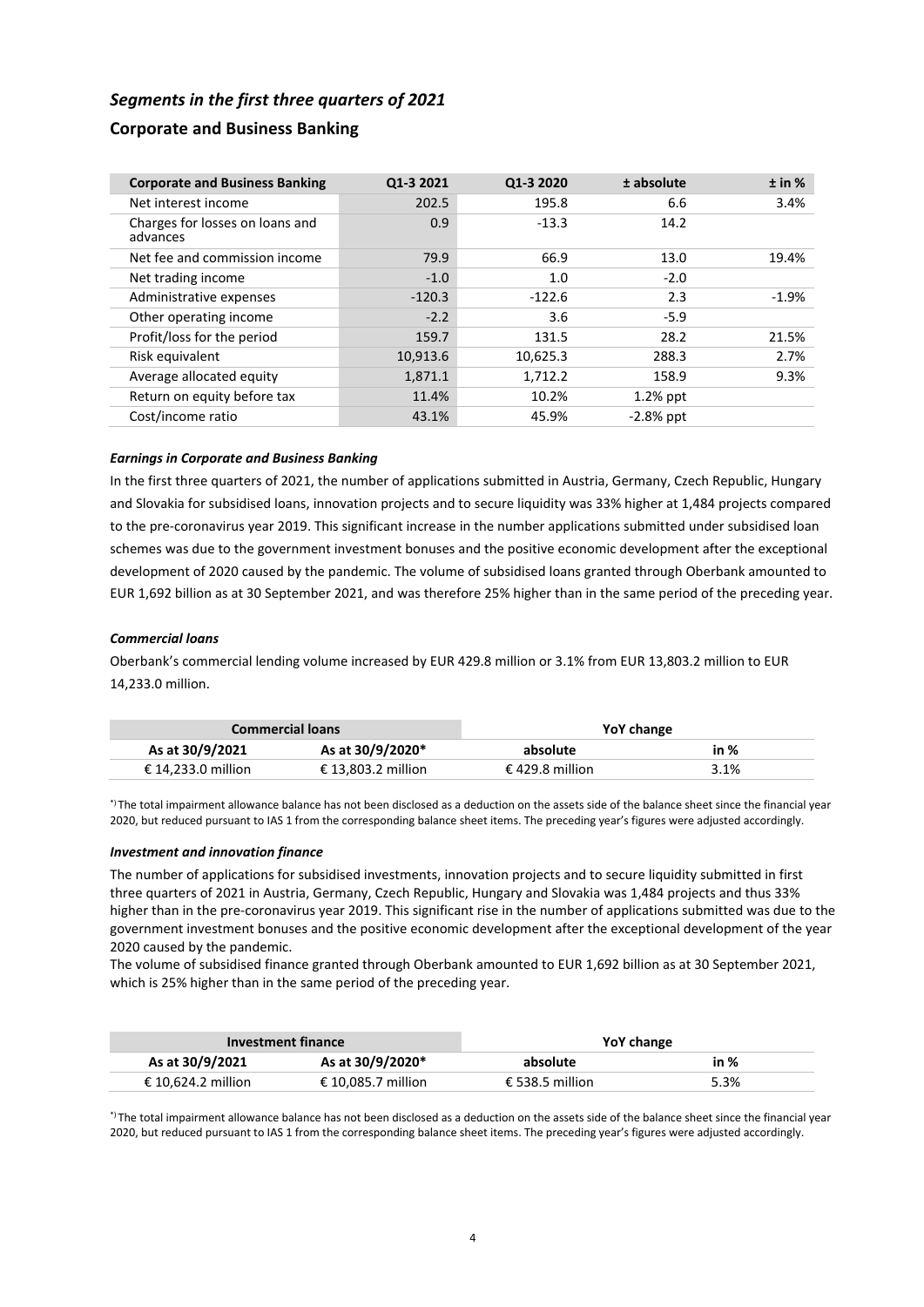#### *Leasing*

After three quarters we achieved an increase again (EUR +35.7 million or +5.9%) at a volume of EUR 641.7 million in new business. After the steep decline in the first quarter (-14%) and the renewed uptrend in Q2 (-3.4%), we achieved a significant gain in Q3 (EUR +74 million or +43%) at EUR 246 million compared to the preceding year. This also resulted in a slight increase of the portfolio (EUR +27 million euros or +1.3%). Although we saw higher inflows, we expect a sideways movement in new business in the coming quarters, because the supply chain disruptions mean that we have to delay capitalising the new business acquired. A look at the regions shows that developments in CEE countries were especially gratifying in Hungary (EUR 38 million or +22%). In Austria and Germany, developments stabilised.

#### *Structured finance and syndicated loans*

In the first three quarters of 2021, demand was exceptionally robust for structured finance solutions. Therefore, the total number of transactions as well as total project volume increased significantly by 24% and 35%, respectively. Demand for structured real estate finance was particularly robust. The number of transactions rose by 34%, while the project even increased by almost 60%. In loans for investment and expansions, the volume and number of transactions increased steeply as well by almost 50% in each case. Demand for finance in the segments of tourism and M&A did not increase quite as strongly by comparison, but nonetheless rose by around about 25% in terms of project volume and transactions compared to the already very high level of the preceding year. Another well-filled pipeline is the one for structured finance and this means no decline of the solid business trend is expected for this segment over the short to medium term.

In the segment of syndicated loans, special loans and borrower's notes, there was a minimal decline compared to the above-average performance in the same quarter of the preceding year as regards the number of transactions as well as total outstanding exposure. However, growth was achieved again compared to the preceding reporting date.

#### *Oberbank Opportunity Fund*

In the first nine months of 2021, the Oberbank Opportunity Fund recorded 101 enquiries – the same level as in the preceding year – with this year also performing above average. The Oberbank Opportunity Fund completed twelve new transactions in this period. Since the inception of the Oberbank Opportunity Fund, 94 transactions for equity, mezzanine capital and high-yield capital have been supported with funding (plus external capital loans) and ten supplementary financing projects finalized. The volume of capital committed as at 30 September 2021 was approximately EUR 253 million distributed across equity, mezzanine capital and high-yield capital.

#### *Primary deposits*

No new developments in deposits – this is how one could summarize developments in sight and term deposits at Oberbank in Q3. The unchanging low-interest rate policy of the ECB is behind this situation. The application of negative interest rates is becoming increasing widespread. At the beginning of Q3, Oberbank adjusted the general base amount for sight deposits of corporate and business customers to EUR 30,000 per business account in the light of further rising deposit volumes. However, we conducted numerous talks with customers to develop suitable investment strategies.

#### *Currency risk management*

The booming economy is fuelling international business and therefore also foreign currency transactions. We saw brisk trading activity in the USD as well as in the other major currencies of our customers such as the Czech koruna and the Hungarian forint. The transactions of customers served directly by Treasury remained very lively. Speed, direct communication and market prices are the main elements of this type of support. We saw further growth in this segment over the preceding year.

# *Payment services*

Revenues in corporate customer payment services were up again in Q3 and +8.6% higher year on year on 30 September 2021.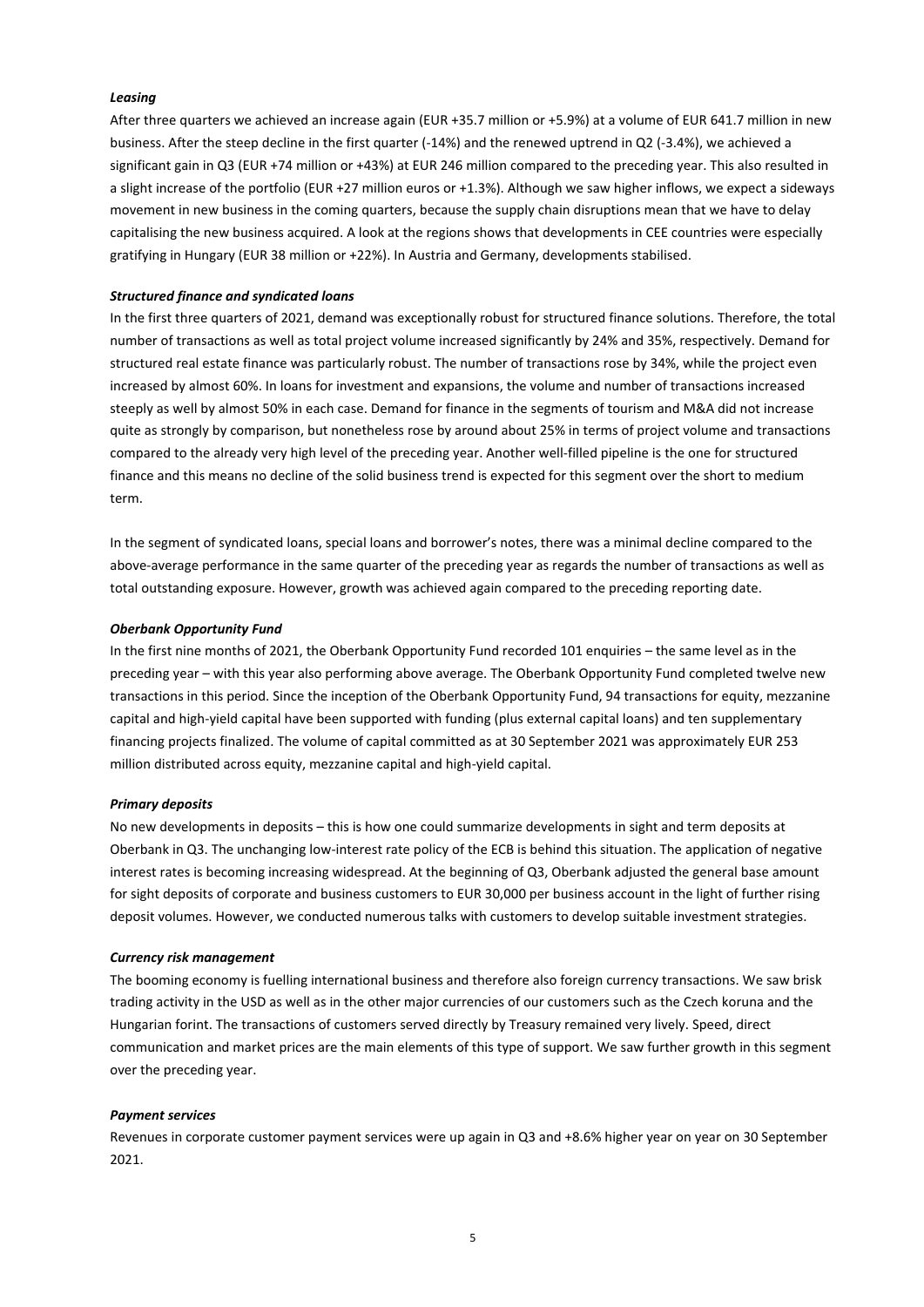In the past quarter, we added new features to our banking app and it now includes functions for corporate and business customers. Intensive work is under way on the development of the electronic statement of fees functionality (CAMT.086) which is scheduled to go live in the fourth quarter.

# *Foreign business*

According to the German Ministry of Economic Affairs in Berlin, the sideways movement of Q1 was followed by a decline in industrial production in Q2. According to a survey by the Munich-based Ifo Institute, the reason was production problems caused by supply chain bottlenecks for intermediate products, a situation reported by some 64% of the companies interviewed. The shortage of raw materials and key supplies for the construction and automotive industries also slowed the economic recovery in Oberbank's other sales markets in Central Europe during the summer when the coronavirus pandemic eased. Nonetheless, optimism still prevails that the economy in Central Europe will be able to continue its development from before the coronavirus pandemic until year-end 2021 and in 2022.

## *Documentary business*

Securing supply chains is becoming extremely important. Global companies benefit from the expertise of Oberbank in the documentary business to protect them from the potential insolvency of their international business partners. Strict management and the timely receipt of liquidity is growing in importance and is critical for success. Therefore, demand for risk hedging instruments remains high. Demand is also rising for sales finance products such as receivables purchasing.

#### *Factoring*

Factoring as a finance alternative is still in high demand. The positive trend in new business evidenced by the 15% increase in the number of customers and in volumes continued for a sixth year in a row contrary to the general market trend. Compared to the preceding year's level, factoring sales rose by +36% and the positive feedback from customers also reflects this trend.

## *Export finance*

Apart from securing value chains, (re)building inventories is also highly topical. Oberbank provides services for financial restructuring and securing foreign subsidiaries as well as for implementation of domestic export investment projects to facilitate exporting activities. The expertise in this area is evidenced by a market share of more than 14% in OeKB's credit line for export and contract investment financing. We defended our position as a leading Austrian regional bank for OeKB revolving lines of credit. With respect to OeKB's export overdraft facilities for SMEs, Oberbank attained a market share of 11.3% as at 30 September 2021, and for OeKB's credit line for large corporates (KRR procedure) its market share was 11%.

#### *International network of partner banks and institutions*

Oberbank's global network of 1,100 partner banks guarantees the worldwide smooth processing of commercial payment transactions and documentary business for Oberbank customers. It ensures access to the major global and European payment platforms in all business areas for services relating to payments, security and finance. Important coordination talks and meetings with partner banks, especially with the banks maintaining accounts and/or operating clearing functions, were conducted over video conferences and webinars due to the coronavirus.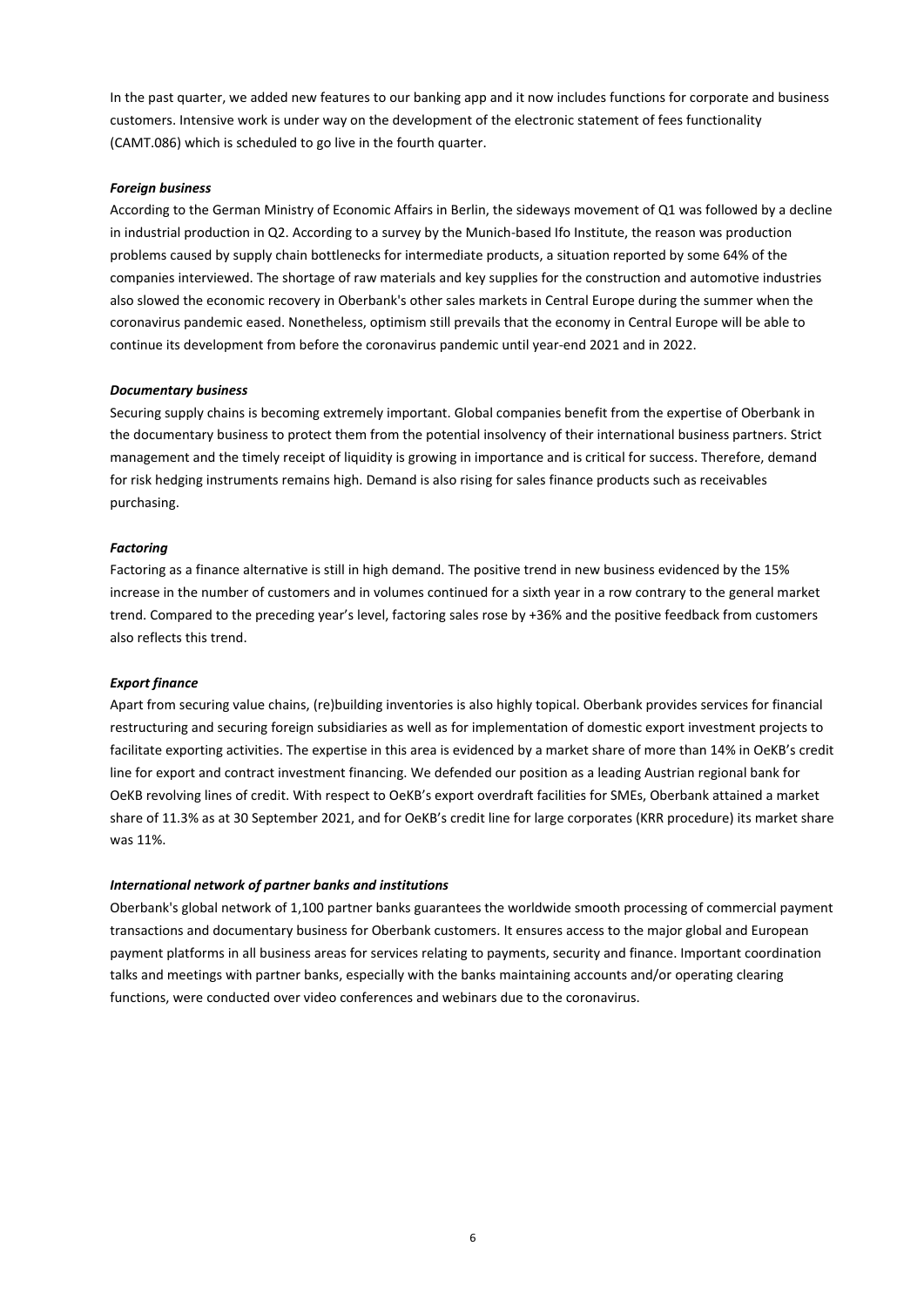# **Personal Banking**

| Personal Banking in €m                      | Q1-3 2021 | Q1-3 2020 | ± absolute   | ± in %     |
|---------------------------------------------|-----------|-----------|--------------|------------|
| Net interest income                         | 47.2      | 46.7      | 0.5          | 1.2%       |
| Charges for losses on loans and<br>advances | $-1.0$    | $-0.4$    | $-0.6$       | $>100.0\%$ |
| Net fee and commission income               | 63.2      | 60.9      | 2.4          | 3.9%       |
| Net trading income                          | 0.0       | 0.0       | 0.0          | $0.0\%$    |
| Administrative expenses                     | $-76.4$   | $-70.0$   | $-6.4$       | 9.2%       |
| Other operating income                      | 4.2       | 3.2       | 1.0          | 31.3%      |
| Profit/loss for the period                  | 37.3      | 40.3      | $-3.1$       | $-7.6%$    |
| Risk equivalent                             | 2,035.1   | 1,934.1   | 101.0        | 5.2%       |
| Average allocated equity                    | 348.9     | 311.7     | 37.2         | 11.9%      |
| Return on equity before tax (RoE)           | 14.2%     | 17.2%     | $-3.0\%$ ppt |            |
| Cost/income ratio                           | 66.6%     | 63.2%     | 3.4% ppt     |            |

# *Earnings trend in Personal Banking*

Profit in the Personal Banking segment was EUR 37.3 million, which is EUR 3.1 million or 7.6% lower year on year. Net interest income rose by EUR 0.5 million or 1.2% to EUR 47.2 million. Risk provisions increased by EUR 0.6 million to EUR 1 million. At EUR 63.2 million, net fee and commission income was EUR 2.4 million or 3.9% higher versus the preceding year. At EUR 76.4 million, administrative expenses were EUR 6.4 million or 9.2% higher than in the preceding year. Other operating income increased by EUR 1 million or 31.3% to EUR 4.2 million. Return on equity in Personal Banking declined from 17.2% by 3%-points to 14.2%, and the cost/income ratio deteriorated from 63.2% by 3.4%-points to 66.6%.

# *Personal accounts*

The portfolio of personal accounts expanded year on year by 1,476 to a total of 192,692 accounts. In June 2021, a new sustainable account type was launched in Austria for retail customers, the "be(e) green Konto". As of 30 September 2021, 11.2% of accounts were already sustainable. The digital products for personal accounts was expanded by the functionality "push notifications" for the Oberbank app. The number of users of mobile payment services such as Apple Pay, Oberbank Wallet, Garmin Pay and Blue Code is rising steadily.

|                 | <b>Personal accounts</b> | YoY change |       |
|-----------------|--------------------------|------------|-------|
| As at 30/9/2021 | As at 30/9/2020          | absolute   | in %  |
| 192.692         | 191,216                  | 1.476      | 0.77% |

## *Personal loans*

The volume of personal loans increased by EUR 334.4 million or 9.2% to EUR 3,987.9 million compared to 30 September 2020, with the volume of new retail loans granted in Q1-3 2021 having risen by 6.6% year on year. Supported by current interest rates, demand for housing loans remained robust. The share of foreign currency loans in the overall personal loan portfolio of Oberbank is now only 1.7%. Oberbank also informs borrowers of potential funding schemes to promote sustainability and develops suitable project funding strategies together with customers. Since March 2021, energy performance certificates have been required to obtain a home loan in order to progressively increase the portfolio of sustainable loans.

|                   | <b>Personal loans</b> | YoY change      |      |
|-------------------|-----------------------|-----------------|------|
| As at 30/9/2021   | As at 30/9/2020*      | absolute        | in % |
| € 3,987.9 million | € 3.653.5 million     | € 334.4 million | 9.2% |

\*) The total impairment allowance balance has not been disclosed as a deduction on the assets side of the balance sheet since the financial year 2020, but reduced pursuant to IAS 1 from the corresponding balance sheet items. The preceding year's figures were adjusted accordingly.

## *Savings deposits*

The volume of savings deposits decreased by EUR 92.1 million or 3.4% to EUR 2,579.4 million year on year.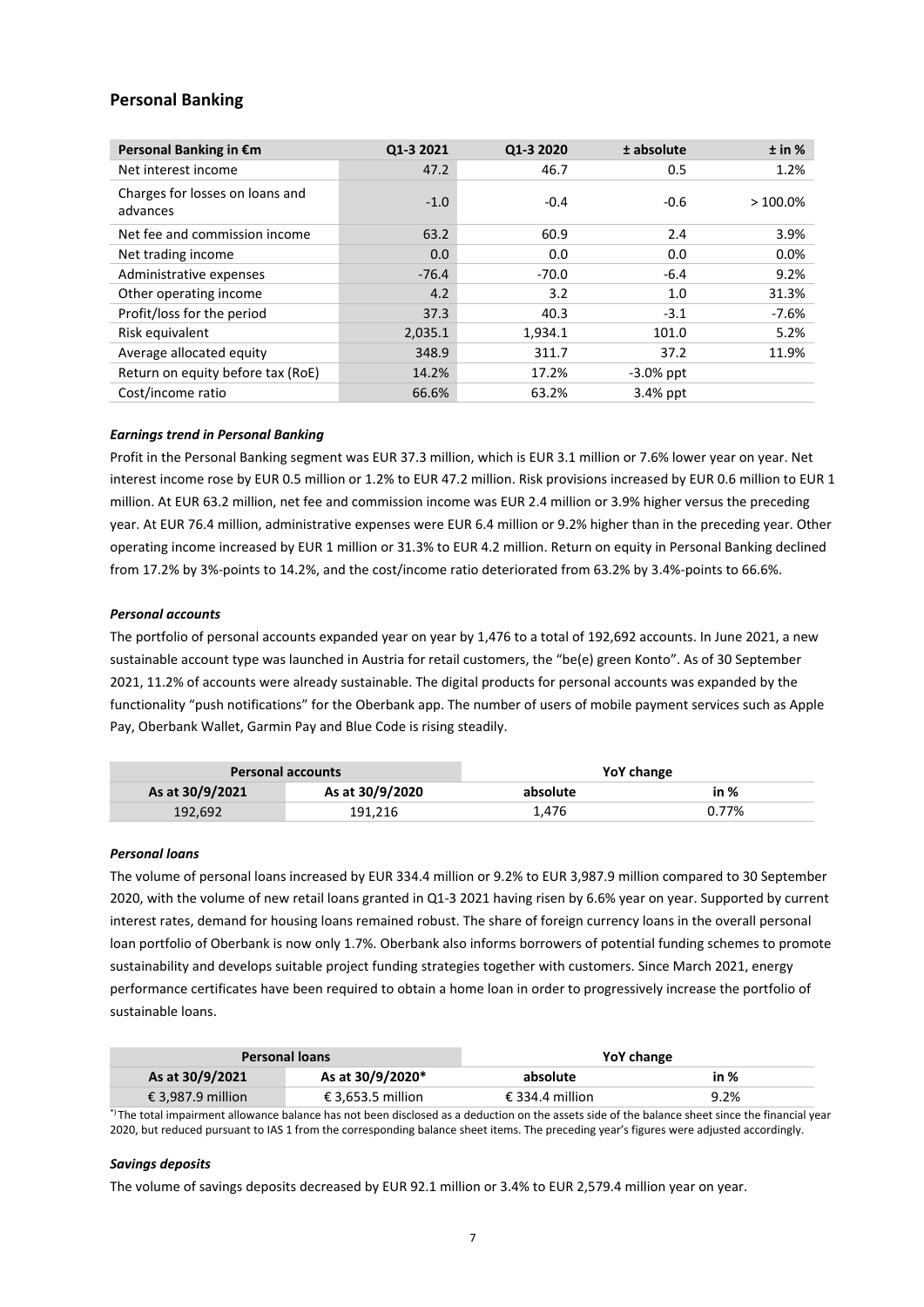Money is still being left on accounts or in daily callable investment forms. Online savings products continue to be in high demand, with more and more customers switching from savings passbooks to online savings products. Since the start of the year, online savings increased by EUR 99.3 million or +10.7%. In June 2021, Oberbank started offering a new sustainable account type, the "be green Sparkonto".

|                   | Savings deposits  | YoY change                |         |
|-------------------|-------------------|---------------------------|---------|
| As at 30/9/2021   | As at 30/9/2020   | absolute                  | in %    |
| € 2.579.4 million | € 2.671.5 million | - $\epsilon$ 92.1 million | $-1.4%$ |

# *Securities business*

The excellent business performance in the securities business continued also in Q3 2021. Net fee and commission income increased by EUR 6.1 million or 13.9% to EUR 49.7 million year on year. Transactions by customers were also very lively over the summer, although volatility on markets was unusually low for long stretches. Only at the end of the quarter did fluctuations on stock markets become more pronounced. This was triggered by growing fears of the effects of supply bottlenecks in production chains, steeply rising energy prices and higher inflation rates. Remarkable was also the rise in interest rates, primarily for the US dollar, albeit starting out from very low levels.

The sustained negative interest rates in the euro money market increased demand for investments offering at least a chance of positive real returns. As bonds are also mostly yielding very low returns, inflows are primarily going into mixed funds that are permitted to invest in equities, commodities and gold. Demand for sustainable investments was also strong.

|                 | <b>Commission income from securities</b> | YoY change    |       |
|-----------------|------------------------------------------|---------------|-------|
| As at 30/9/2021 | As at 30/9/2020                          | absolute      | in %  |
| € 49.7 million  | € 43.6 million                           | € 6.1 million | 13.9% |

# *Market value on custody accounts*

The solid performance on stock markets as well as considerable inflows into investment funds and shares raised the market value of customer custody accounts by EUR 3.6 billion or 23.7% bringing the total volume to a new record of EUR 19 billion.

|                    | Market value on custody accounts | YoY change        |       |
|--------------------|----------------------------------|-------------------|-------|
| As at 30/9/2021    | As at 30/9/2020                  | absolute          | in %  |
| € 19.000.0 million | € 15.359.2 million               | € 3.640.8 million | 23.7% |

## *3 Banken-Generali Investment-Gesellschaft m.b.H.*

Volumes under management at 3 Banken-Generali Investment-Gesellschaft m.b.H. also broke a new record. As at 30 September 2021, the volume under management was EUR 11.9 billion, which is an increase of EUR 1.8 billion year on year. The total market volume in Austria was EUR 211.5 billion, therefore, 3 Banken-Generali Investment-Gesellschaft m.b.H. accounted for a market share of 5.6%. This makes the company the fifth largest investment fund company in Austria. The website, which is the main source of information for services and regulatory documents, was completely overhauled. Oberbank's share in the funds of the capital management company have risen since 31 December 2020 by 18.5% or EUR 869.1 million to EUR 5,558.2. Comparing this with the 10.2% growth rate of the overall market shows that the capital management company clearly outperformed the overall market once again. Over the past twelve months, the volume of growth was EUR 1,132 million or 25.6%, which is also above the market growth rate of 16.1%.

Net inflows into Oberbank's retail funds was EUR 294.4 million in the first nine months of the year. The share invested in the sustainability fund for retail customers was 30.9%, primarily into the Mensch & Umwelt line of products.

|                   | Retail investment funds and special funds | YoY change        |       |
|-------------------|-------------------------------------------|-------------------|-------|
| As at 30/9/2021   | As at 30/9/2020                           | absolute          | in %  |
| € 5.558.2 million | € 4.426.2 million                         | € 1.132.0 million | 25.6% |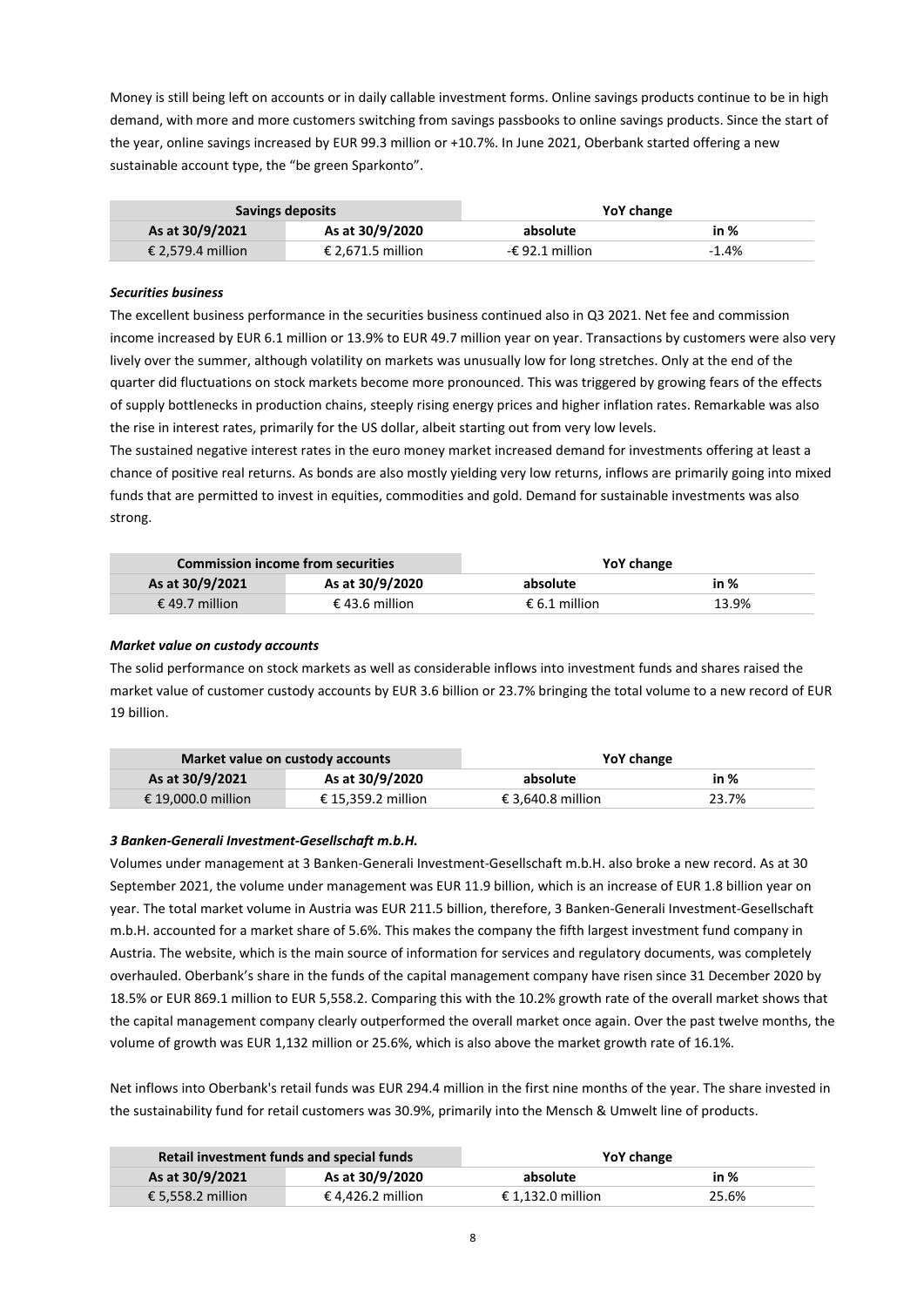## *Private banking*

The volume of assets under management in private banking rose substantially by EUR 2,120.4 million or 22.2% year on year to EUR 11,684.1 million, attaining a new all-time high in end-of-quarter figures.

Inflows into individual portfolio management mandates also saw an increase to a new record level of EUR 744.5 million. It is also very pleasing that our German branches are contributing significantly to growth. Trading activity was also very lively in the brokerage business in which stock investors make their own investment decisions.

| Assets under management - private banking |                   | YoY change        |       |
|-------------------------------------------|-------------------|-------------------|-------|
| As at 30/9/2021                           | As at 30/9/2020   | absolute          | in %  |
| € 11.684.1 million                        | € 9,563.7 million | € 2.120.4 million | 22.2% |

# *Building society savings*

In the first half of 2021, Oberbank acted as intermediary for 8,712 building society savings contracts. This corresponds to an increase of 1,738 contracts or 24.9% versus the same period of the preceding year.

# *Wüstenrot loans*

The increase in Wüstenrot loans was also significant in the first three quarters compared to the same period of the preceding year. By 30 September 2021, a lending volume of EUR 39.6 million was brokered for Wüstenrot. This corresponds to a rise of EUR 11.8 million or 42.4%.

## *Insurance business*

In the insurance business, total production (life insurance and non-life insurance) rose by 47.7% year on year. All insurance segments posted growth. The steepest increases recorded year on year were in the segments of company pension schemes (108.8%) and retail endowment life insurance policies (55.8%).

| Insurance contracts - premium volume* |                 | YoY change         |       |
|---------------------------------------|-----------------|--------------------|-------|
| As at 30/9/2021                       | As at 30/9/2020 | absolute           | in %  |
| € 141.0 million                       | € 95.4 million  | $-$ € 45.6 million | 47.7% |

\*) Production: Life insurance (premium sum) + non-life insurance (annual net premium x 10)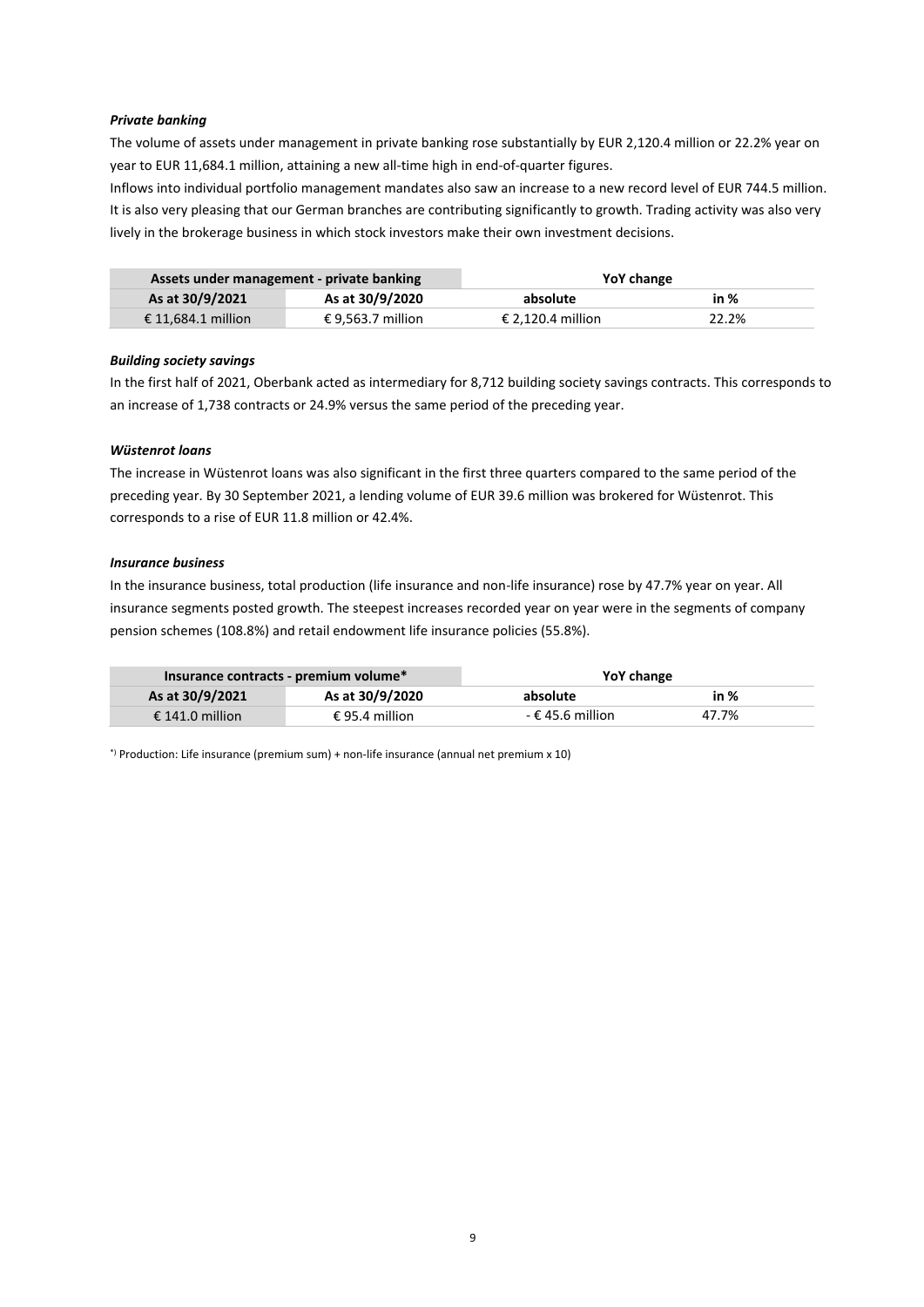# **Financial Markets**

| Financial Markets in $\epsilon$ m                          | Q1-3 2021 | Q1-3 2020 | ± absolute | ± in %     |
|------------------------------------------------------------|-----------|-----------|------------|------------|
| Net interest income                                        | 6.5       | 10.3      | $-3.8$     | $-36.9%$   |
| Profit from entities accounted for by<br>the equity method | 74.4      | $-20.2$   | 94.6       |            |
| Charges for losses on loans and                            | $-5.8$    | $-4.8$    | $-1.0$     | 20.6%      |
| Net fee and commission income                              | 0.0       | 0.0       | 0.0        |            |
| Net trading income                                         | 5.4       | 0.1       | 5.3        | $>100.0\%$ |
| Administrative expenses                                    | $-8.0$    | $-6.5$    | $-1.5$     | 23.7%      |
| Other operating income                                     | 1.1       | $-3.6$    | 4.7        |            |
| Profit/loss for the period                                 | 73.5      | $-24.7$   | 98.3       |            |
| Risk equivalent                                            | 5,365.5   | 5,653.4   | $-287.9$   | $-5.1%$    |
| Average allocated equity                                   | 919.9     | 911.0     | 8.9        | 1.0%       |
| Return on equity before tax (RoE)                          | 10.7%     | n.a.      | 14.3% ppt  |            |
| Cost/income ratio                                          | 9.2%      | n.a.      | 57.6% ppt  |            |

n.a. – not indicative

#### *Earnings trend in Financial Markets*

The profit in Financial Markets rose by EUR 98.3 million from negative EUR 24.7 million to positive EUR 73.5 million. Net interest income decreased by EUR 3.8 million or 36.9% to EUR 6.5 million. Income from equity investments rose from negative EUR 20.2 million by EUR 94.6 million to positive EUR 74.4 million. Charges for losses on loans and advances increased from EUR 4.8 million by EUR 1 million to EUR 5.8 million. Net trading income rose from EUR 0.1 million by EUR 5.3 million to EUR 5.4 million. Administrative expenses were EUR 1.5 million higher year on year at EUR 8 million. Other operating income increased by EUR 4.7 million from negative EUR 3.6 million to positive EUR 1.1 million. RoE in the first quarter of 2021 was 10.7%, and the cost/income ratio was 9.2%.

## *Proprietary trading*

The economic upswing in the first nine months of this year had an impact on financial and capital markets as well. Stock markets continued their uptrend, interest rates rose slightly and the US dollar profited the most of all currencies. Around the end of the third quarter, sentiment in the business sector became gloomier, especially due to supply chain disruptions, resulting in higher insecurity. Additionally, inflation is being fuelled by rising commodity prices and also by supply chain delays, and in some countries, it has reached levels not seen for ten years. This is raising expectations of a hike in interest rates. In this environment, trading contributed positively to results. However, due to rising uncertainty, we are keeping risk appetite low.

#### *Refinancing*

As we completed most planned refinancing transactions in the first half of the year, there were no transactions worthy of mention Q3. We raised a total of EUR 500 million on international capital markets (EUR 250 million in green covered bonds and EUR 250 million I senior non-preferred bank bonds) as well as almost EUR 90 million through sales. No significant activities are planned for the fourth quarter.

Due to the attractive terms, we applied for another EUR 100 million in September from the ECB's TLTRO III refinancing programme. We currently have a total of EUR 2.3 billion in refinancing under this programme. Customer deposits increased by EUR 842 million in the first nine months.

#### *Own funds*

Own funds were EUR 3,201.8 million as at 30 September 2021, which is a ratio of 19.9%. Tier 1 capital was EUR 2,810.6 million and the tier 1 capital ratio was 17.7%. Common equity tier 1 capital of EUR 2,760.6 million corresponds to a ratio of 17.4%.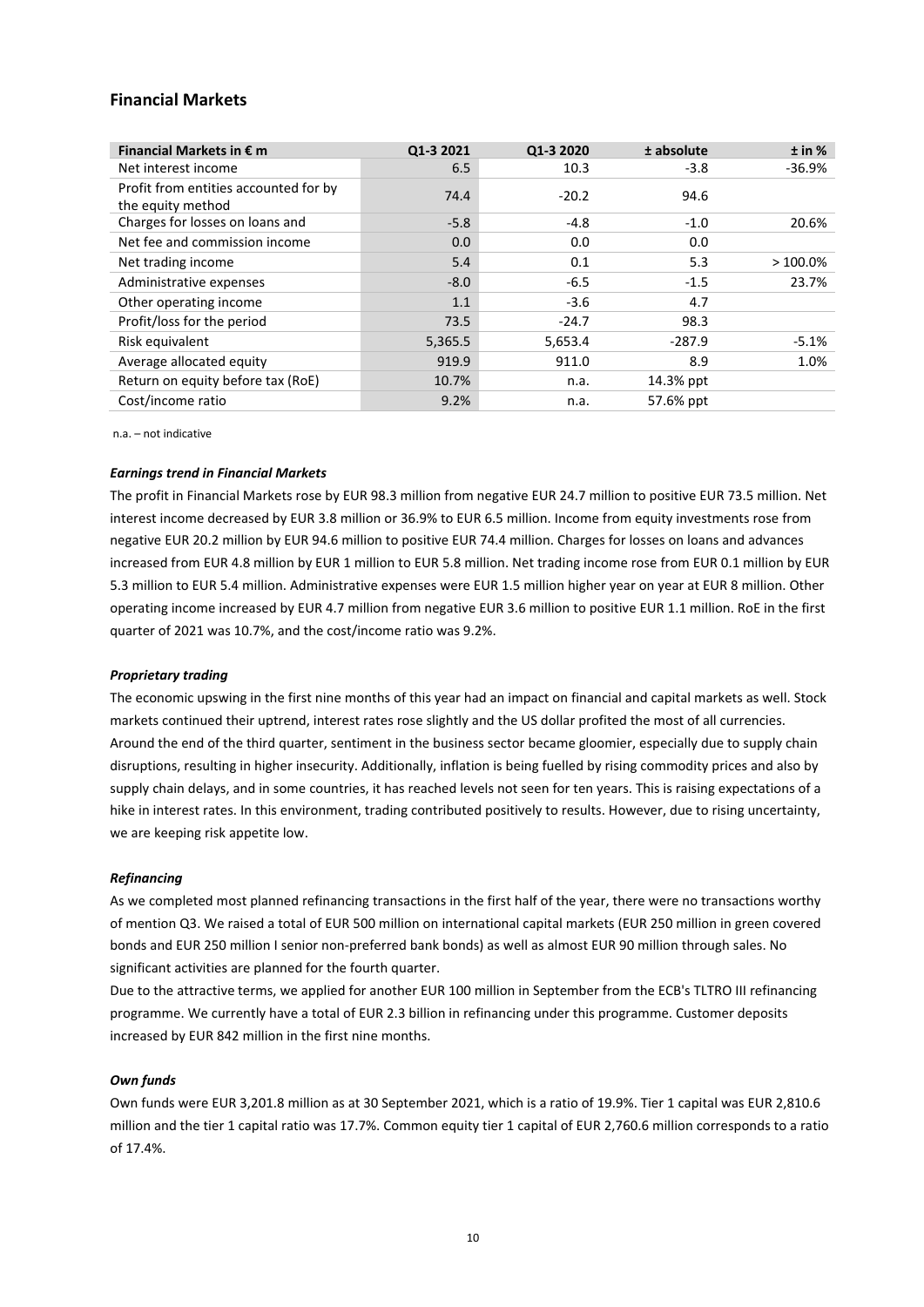# *Risk*

Oberbank's risk policy takes into account the risk situation of all business areas including the new markets. Risk management focuses on keeping customer funds entrusted to Oberbank safe, conserving own funds and guaranteeing liquidity.

The most important risk category is counterparty risk. This risk is accounted for by recognizing the corresponding impairment charges in the balance sheet.

When assessing creditworthiness and in collateral policy, Oberbank can rely on decades of know-how. Moreover, its business model as a regional bank, professional credit management and a balanced distribution of overall debt across customer segments serve to contain the threat to Oberbank's overall result from this risk exposure. Therefore, no extraordinary counterparty risk events are expected for the full financial year 2021.

The other risk categories are equity risk (risk of loss in value or foregone profits in the equity portfolio), market risk (risk of losses due to fluctuating interest rates, foreign exchange rates or equity prices), operational risk and liquidity risk. These risks are also covered by the corresponding funds in line with the principle of conservatism. In the case of liquidity risk, the sound position of Oberbank is also supported by the fact that it can refinance the entire credit volume (EUR 18.2 billion as at 30 September 2021) with the primary deposits of customers, own issues and deposits from Förderbanken (OeKB, LfA, KfW) which amounted to EUR 19.6 billion as at 30 September 2021. Additionally, Oberbank has a permanent risk controlling system in place as well as strict process management and other efficient control and management instruments.

#### *Outlook*

Due to the strong recovery of the economy, we are confident about Oberbank's earnings performance. We aim to achieve a substantial improvement over the preceding year. However, the result for the year also depends on the development of credit risk and measurement risk. There are no signs of deterioration at present.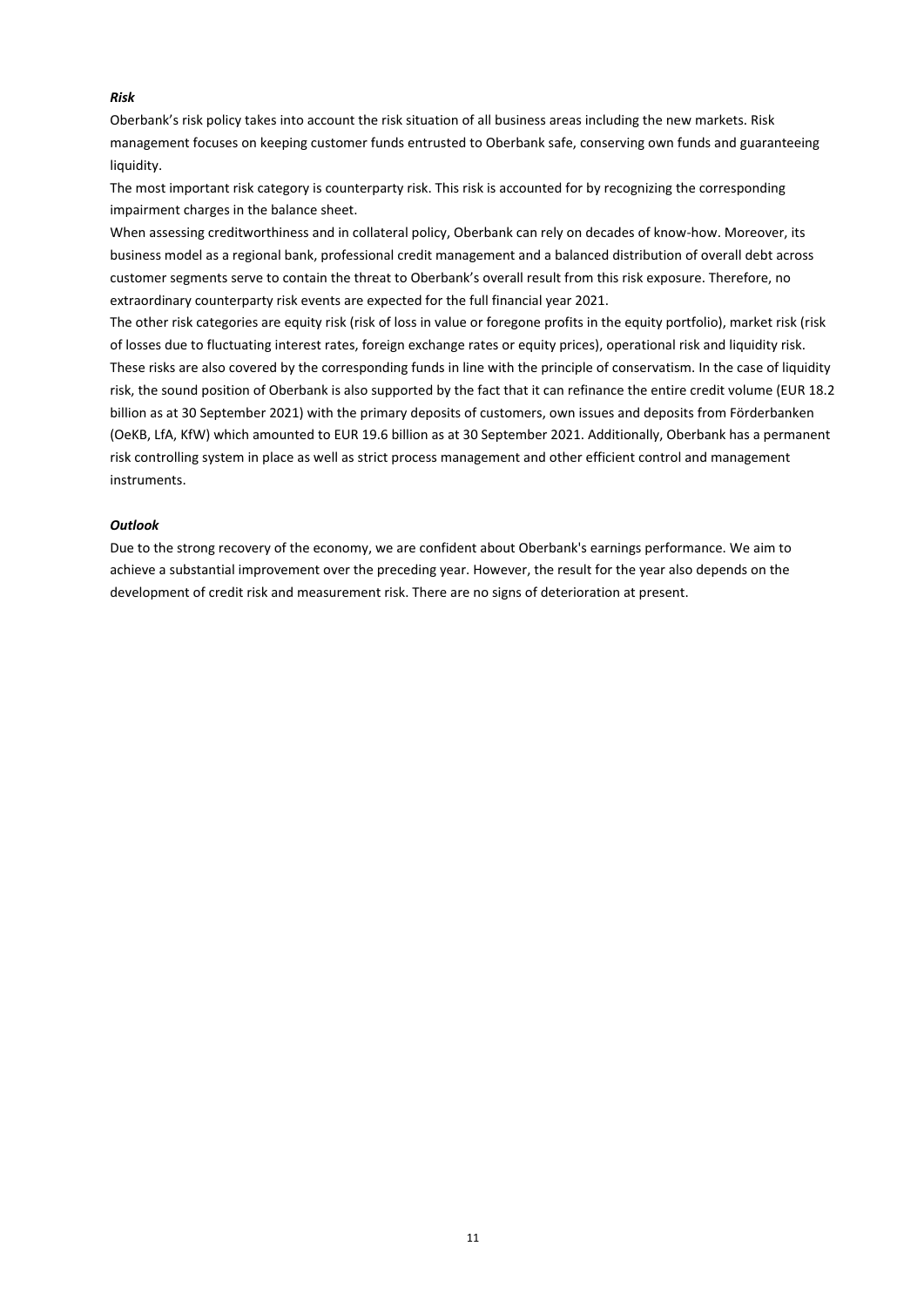# *Consolidated Interim Financial Statements pursuant to IFRS Consolidated statement of comprehensive income from 1/1/2021 to 30/9/2021*

| Consolidated income statement in $\epsilon k$                 |     | $1/1$ to 30/9<br>2021 | $1/1$ to 30/9<br>2020 | Change<br>in $\epsilon$ k | Change<br>in $%$ |
|---------------------------------------------------------------|-----|-----------------------|-----------------------|---------------------------|------------------|
| 1. Interest and similar income                                |     | 280,550               | 306,155               | $-25,605$                 | $-8.4$           |
| a) Interest income pursuant to effective interest rate method |     | 265,747               | 291,356               | $-25,609$                 | $-8.8$           |
| b) Other interest income                                      |     | 14,803                | 14,799                | 4                         | 0.0              |
| 2. Interest and similar expenses                              |     | $-24,351$             | $-53,339$             | 28,988                    | $-54.3$          |
| Net interest income                                           | (1) | 256,199               | 252,816               | 3,383                     | 1.3              |
| 3. Profit from entities recognised using the equity method    | (2) | 74,426                | $-20,204$             | 94,630                    | >100.0           |
| 4. Charges for losses on loans and advances                   | (3) | $-5,902$              | $-18,556$             | 12,654                    | $-68.2$          |
| 5. Fee and commission income                                  |     | 158,016               | 143,064               | 14,952                    | 10.5             |
| 6. Fee and commission expenses                                |     | $-14,913$             | $-15,326$             | 413                       | $-2.7$           |
| Net fee and commission income                                 | (4) | 143,103               | 127,738               | 15,365                    | 12.0             |
| 7. Net trading income                                         | (5) | 4,393                 | 1,126                 | 3,267                     | >100.0           |
| 8. Administrative expenses                                    | (6) | $-228,085$            | $-221,912$            | $-6,173$                  | 2.8              |
| 9. Other operating income                                     | (7) | $-17,256$             | $-14,044$             | $-3,212$                  | 22.9             |
| a) Net income from financial assets - FVPL                    |     | 4,032                 | $-1,479$              | 5,511                     | >100.0           |
| b) Net income from financial assets - FVOCI                   |     | $-307$                | $-159$                | $-148$                    | 93.1             |
| c) Net income from financial assets - AC                      |     | $-79$                 | 160                   | $-239$                    | >100.0           |
| d) Other operating income                                     |     | $-20,902$             | $-12,566$             | $-8,336$                  | 66.3             |
| Profit/loss for the period before tax                         |     | 226,878               | 106,964               | 119,914                   | >100.0           |
| 10. Income taxes                                              | (8) | $-37,100$             | $-31,489$             | $-5,611$                  | 17.8             |
| Profit/loss for the period after tax                          |     | 189,778               | 75,475                | 114,303                   | >100.0           |
| of which attributable to the owners of the parent company and |     | 188,928               | 74,659                | 114,269                   | >100.0           |
| the owners of additional equity components                    |     |                       |                       |                           |                  |
| of which attributable to non-controlling interests            |     | 850                   | 816                   | 34                        | 4.2              |

| Other comprehensive income in $\epsilon$ k                                          | $1/1$ to<br>30/9/2021 | 1/1 to 30/9/2020 |
|-------------------------------------------------------------------------------------|-----------------------|------------------|
| Profit/loss for the period after tax                                                | 189,778               | 75,475           |
|                                                                                     |                       |                  |
| Items not reclassified to profit or loss for the year                               | 24,942                | 4,155            |
| -/+ Actuarial gain/loss IAS 19                                                      | 13,351                | 658              |
| +/- Deferred taxes on actuarial gains/losses IAS 19                                 | $-3,338$              | $-164$           |
| +/- Share from entities recognised using the equity method                          | 10,122                | 2,757            |
| +/- Value changes in own credit risk recognised in equity IFRS 9                    | $-18,155$             | 37,164           |
| +/- Deferred tax on changes recognised in equity for own credit risk IFRS 9         | 4,539                 | $-9,291$         |
| +/- Value changes in equity instruments recognised in equity IFRS 9                 | 24,564                | $-35,961$        |
| +/- Deferred tax on value changes in equity instruments recognised in equity IFRS 9 | $-6,141$              | 8,992            |
| Items reclassified to profit or loss for the year                                   | 8,792                 | $-11,327$        |
| +/- Value changes recognised in equity for debt securities IFRS 9                   | 204                   | $-1,777$         |
| Amounts recognised in equity                                                        | 255                   | $-1,792$         |
| Reclassification adjustments                                                        | $-52$                 | 15               |
| +/- Deferred tax on value changes recognised in equity for debt securities IFRS 9   | $-51$                 | 444              |
| Amounts recognised in equity                                                        | $-64$                 | 448              |
| Reclassification adjustments                                                        | 13                    | $-4$             |
| ± Currency exchange differences                                                     | 4,219                 | $-2,936$         |
| $+/-$ Share from entities recognised using the equity method                        | 4,420                 | $-7,058$         |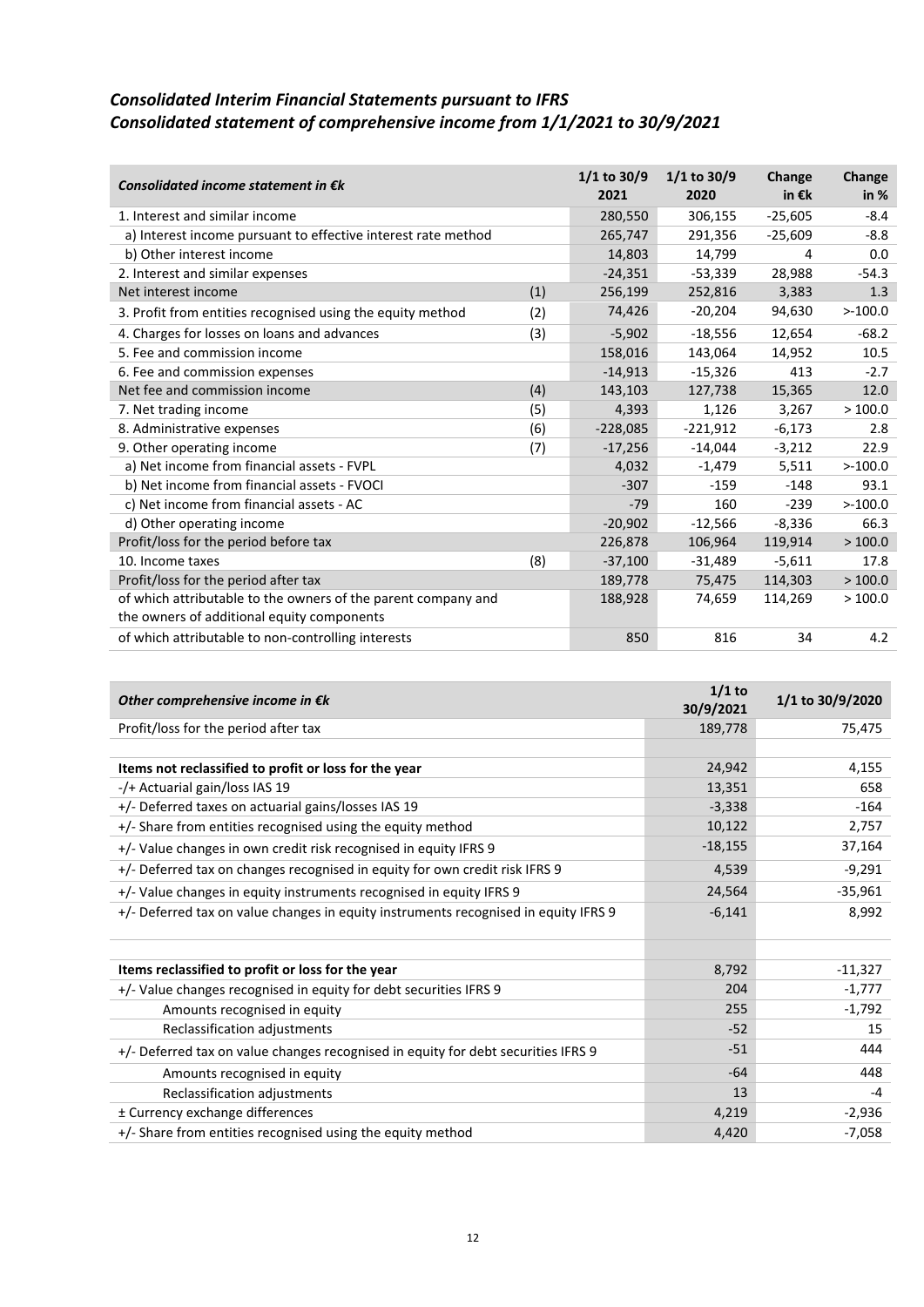|                                                                             | 1/1 to 30/9/2021 | 1/1 to 30/9/2020 |
|-----------------------------------------------------------------------------|------------------|------------------|
| Total income and expenses recognised directly in equity                     | 33,734           | $-7,172$         |
| Total comprehensive income for the period from net profit/loss and          | 223,512          | 68,303           |
| income/expenses not recognised in profit/loss                               |                  |                  |
| of which attributable to the owners of the parent company and the owners of | 222,662          | 67,487           |
| additional equity components                                                |                  |                  |
| thereof attributable to non-controlling interests                           | 850              | 816              |
|                                                                             |                  |                  |
| <b>Performance indicators</b>                                               | 1/1 to 30/9/2021 | 1/1 to 30/9/2020 |

| Cost/income ratio in $\frac{1}{2}$                                       | 49.49 | 63.87 |
|--------------------------------------------------------------------------|-------|-------|
| Return on equity before tax in % <sup>2)</sup>                           | 9.63  | 4.86  |
| Return on equity after tax in % <sup>3)</sup>                            | 8.06  | 3.43  |
| Risk-earnings ratio (credit risk/net interest income) in % <sup>4)</sup> | 2.30  | 7.34  |
| Earnings per share (annualised) in $\epsilon^{5/6}$                      | 7.19  | 2.86  |

1) Administrative expenses in relation to net interest income, income from entities accounted for by the equity method, net fee and

commission income, net trading income and other operating income

2) Profit/loss for the year before tax in relation to average shareholders' equity

3) Profit/loss for the year after tax in relation to average shareholders' equity 4) Charges for losses on loans and advances in relation to net interest income

5) Profit/loss for the year after tax in relation to average number of shares in circulation

6) Since no financial instruments with diluting effect were issued, diluted earnings per share were identical with undiluted earnings per share.

The preference shares issued were converted into ordinary shares in the financial year 2020. Therefore, earnings per share as at 30 September 2021 refer only to ordinary shares. In the period of comparison, earnings per share were the same for both ordinary and preference shares.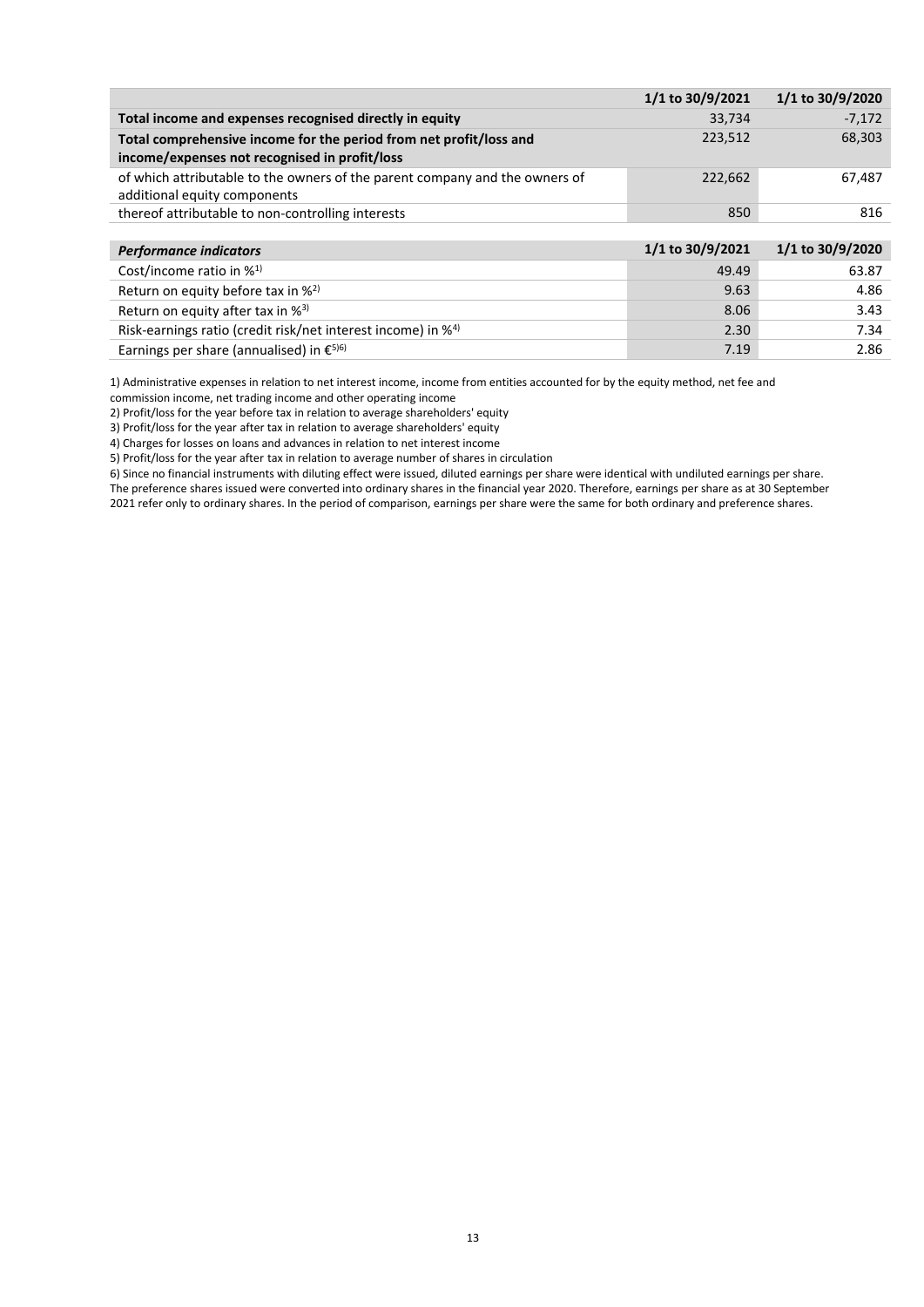# *Consolidated Interim Financial Statements pursuant to IFRS Consolidated statement of comprehensive income from 1/7/2021 to 30/9/2021*

| Consolidated income statement in $\epsilon$ k              |     | $1/7$ to<br>30/9/ | $1/7$ to<br>30/9/ | Change<br>in €k | Change<br>in $%$ |
|------------------------------------------------------------|-----|-------------------|-------------------|-----------------|------------------|
| 1. Interest and similar income                             |     | 93,540            | 95,953            | $-2,413$        | $-2.5$           |
| a) Interest income purs. to effective interest rate method |     | 88,495            | 91,681            | $-3,186$        | $-3.5$           |
| b) Other interest income                                   |     | 5,045             | 4,272             | 773             | 18.1             |
| 2. Interest and similar expenses                           |     | $-4,122$          | $-12,898$         | 8,776           | $-68.0$          |
| Net interest income                                        | (1) | 89,418            | 83,055            | 6,363           | 7.7              |
| 3. Profit from entities recognised using the equity method | (2) | 30,628            | 24,776            | 5,852           | 23.6             |
| 4. Charges for losses on loans and advances                | (3) | 2,393             | $-9,094$          | 11,487          | >100.0           |
| 5. Fee and commission income                               |     | 51,054            | 45,751            | 5,303           | 11.6             |
| 6. Fee and commission expenses                             |     | $-4,826$          | $-4,722$          | $-104$          | 2.2              |
| Net fee and commission income                              | (4) | 46,228            | 41,029            | 5,199           | 12.7             |
| 7. Net trading income                                      | (5) | 413               | 400               | 13              | 3.3              |
| 8. Administrative expenses                                 | (6) | $-76,715$         | $-74,412$         | $-2,303$        | 3.1              |
| 9. Other operating income                                  | (7) | $-2,223$          | 3,991             | $-6,214$        | >100.0           |
| a) Net income from financial assets - FVPL                 |     | $-789$            | 9,307             | $-10,096$       | >100.0           |
| b) Net income from financial assets - FVOCI                |     | $-142$            | 52                | $-194$          | >100.0           |
| c) Net income from financial assets - AC                   |     | $-72$             | 0                 | $-72$           | >100.0           |
| d) Other operating income                                  |     | $-1,220$          | $-5,368$          | 4,148           | $-77.3$          |
| Profit/loss for the period before tax                      |     | 90,142            | 69,745            | 20,397          | 29.2             |
| 10. Income taxes                                           | (8) | $-14,078$         | $-11,707$         | $-2,371$        | 20.3             |
| Profit/loss for the period after tax                       |     | 76,064            | 58,038            | 18,026          | 31.1             |
| of which attributable to the owners of the parent company  |     | 75,861            | 57,757            | 18,104          | 31.3             |
| and the owners of additional equity components             |     |                   |                   |                 |                  |
| thereof attributable to non-controlling interests          |     | 203               | 281               | $-78$           | $-27.8$          |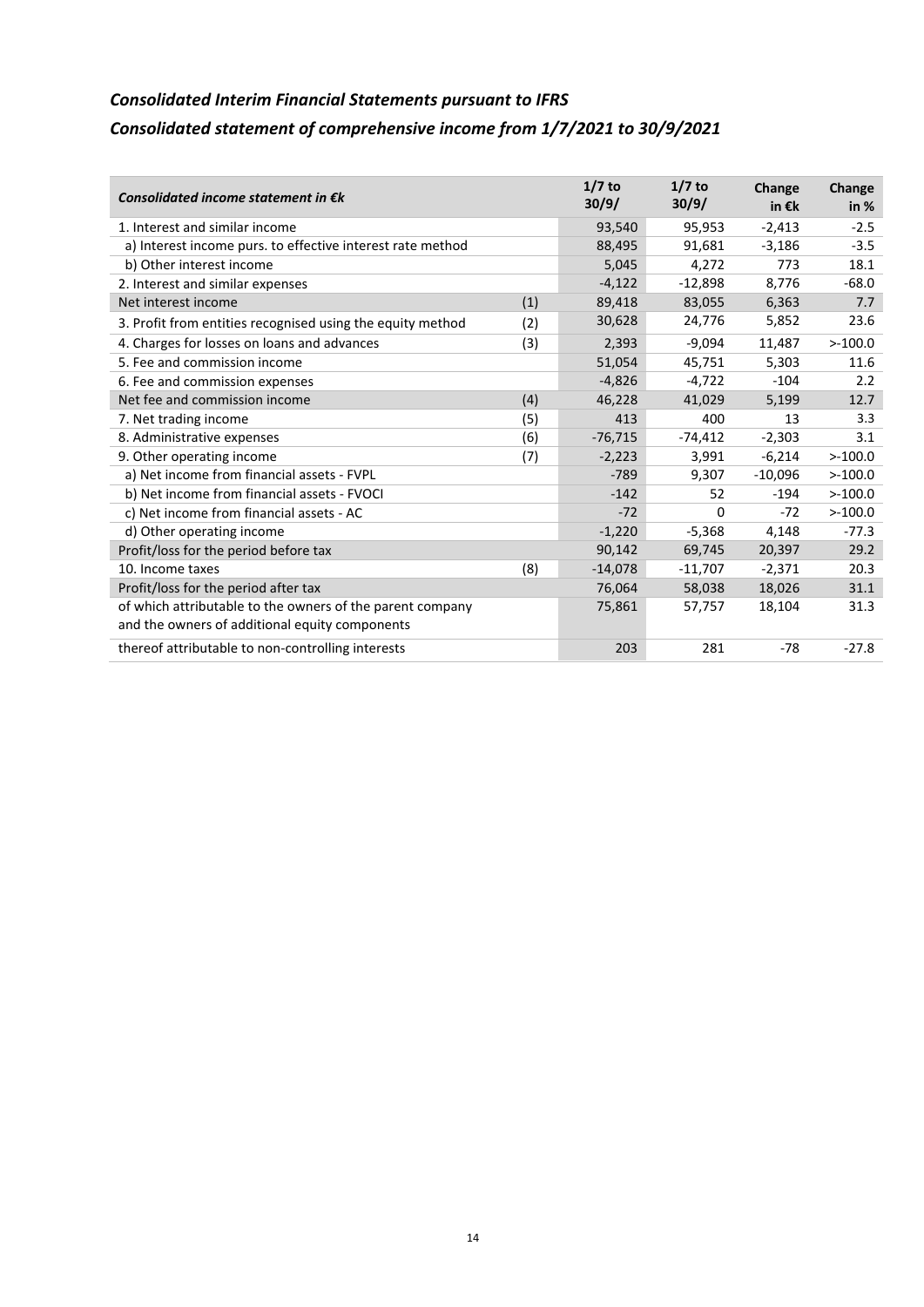| Other comprehensive income in $\epsilon k$                                                                          | 1/7 to 30/9/2021 | 1/7 to 30/9/2020 |
|---------------------------------------------------------------------------------------------------------------------|------------------|------------------|
| Profit/loss for the period after tax                                                                                | 76,064           | 58,038           |
|                                                                                                                     |                  |                  |
| Items not reclassified to profit or loss for the year                                                               | 9,917            | 1,244            |
| -/+ Actuarial gain/loss IAS 19                                                                                      | 4,451            | 220              |
| +/- Deferred taxes on actuarial gains/losses IAS 19                                                                 | $-1,113$         | -55              |
| +/- Share from entities recognised using the equity method                                                          | 4,718            | $-2,354$         |
| +/- Value changes in own credit risk recognised in equity IFRS 9                                                    | 104              | $-1,721$         |
| +/- Deferred tax on changes recognised in equity for own credit risk IFRS 9                                         | $-26$            | 430              |
| +/- Value changes in equity instruments recognised in equity IFRS 9                                                 | 2,376            | 6,299            |
| +/- Deferred tax on value changes in equity instruments recognised in equity IFRS 9                                 | $-594$           | $-1,575$         |
|                                                                                                                     |                  |                  |
| Items reclassified to profit or loss for the year                                                                   | 4,992            | 3,723            |
| +/- Value changes recognised in equity for debt securities IFRS 9                                                   | 109              | 964              |
| Amounts recognised in equity                                                                                        | 110              | 964              |
| Reclassification adjustments                                                                                        | $-1$             | 0                |
| +/- Deferred tax on value changes recognised in equity for debt securities IFRS 9                                   | $-28$            | $-241$           |
| Amounts recognised in equity                                                                                        | $-28$            | $-241$           |
| Reclassification adjustments                                                                                        | $\Omega$         | 0                |
| ± Exchange differences                                                                                              | 1,964            | 1,237            |
| +/- Share from entities recognised using the equity method                                                          | 2,946            | 1,763            |
|                                                                                                                     |                  |                  |
|                                                                                                                     | 1/7 to 30/9/2021 | 1/7 to 30/9/2020 |
| Total income and expenses recognised directly in equity                                                             | 14,909           | 4,967            |
| Total comprehensive income for the period from net profit/loss and<br>income/expenses not recognised in profit/loss | 90,973           | 63,005           |
| of which attributable to the owners of the parent company and the owners of<br>additional equity components         | 90,770           | 62,724           |

| thereof attributable to non-controlling interests | 20: | ากา |
|---------------------------------------------------|-----|-----|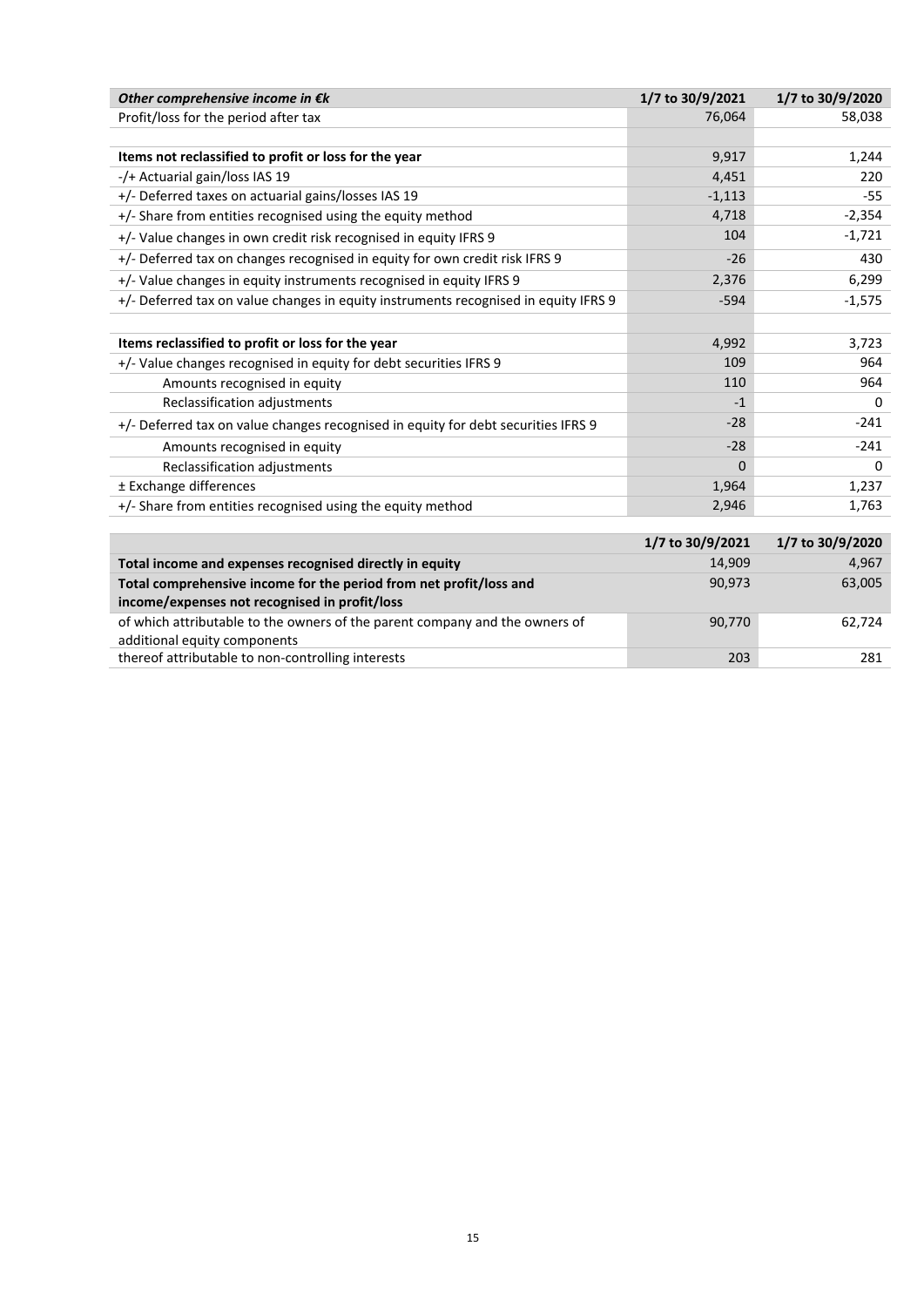# *Consolidated balance sheet as at 30/9/2021*

|                 | <b>Assets</b>                                                            |           |            |                           |                  |         |  |  |
|-----------------|--------------------------------------------------------------------------|-----------|------------|---------------------------|------------------|---------|--|--|
| in $\epsilon$ k |                                                                          | 30/9/2021 | 31/12/2020 | Change<br>in $\epsilon$ k | Change<br>in $%$ |         |  |  |
| 1.              | Cash and balances at central banks                                       | (10)      | 4,299,208  | 2,105,984                 | 2,193,224        | >100.0  |  |  |
| 2.              | Loans and advances to banks                                              | (11)      | 518,691    | 968,908                   | $-450,217$       | $-46.5$ |  |  |
| 3.              | Loans and advances to customers                                          | (12)      | 18,220,893 | 17,264,665                | 956,228          | 5.5     |  |  |
| 4.              | Trading assets                                                           | (13)      | 38,440     | 47,434                    | $-8,994$         | $-19.0$ |  |  |
| 5.              | <b>Financial investments</b>                                             | (14)      | 3,110,619  | 3,404,229                 | $-293,610$       | $-8.6$  |  |  |
|                 | a) Financial assets - FVPL                                               |           | 491,139    | 560,251                   | $-69,112$        | $-12.3$ |  |  |
|                 | b) Financial assets FVOCI                                                |           |            | 487,826                   | $-89,714$        | $-18.4$ |  |  |
|                 | c) Financial assets - AC                                                 |           | 1,238,326  | 1,459,007                 | $-220,681$       | $-15.1$ |  |  |
|                 | d) Interests in entities accounted for                                   |           | 983,042    | 897,145                   | 85,897           | 9.6     |  |  |
| 6.              | Intangible assets                                                        | (15)      | 2,316      | 2,203                     | 113              | 5.1     |  |  |
| 7.              | Property, plant and equipment                                            | (16, 17)  | 389,552    | 404,351                   | $-14,799$        | $-3.7$  |  |  |
|                 | a) Investment property                                                   |           | 87,726     | 89,656                    | $-1,930$         | $-2.2$  |  |  |
|                 | b) Other property, plant and<br>equipment                                |           | 301,826    | 314,695                   | $-12,869$        | $-4.1$  |  |  |
| 8.              | Other assets                                                             | (18)      | 271,348    | 235,155                   | 36,193           | 15.4    |  |  |
|                 | a) Deferred tax assets                                                   |           | 2,282      | 7,388                     | $-5,106$         | $-69.1$ |  |  |
|                 | b) Positive fair values of closed out<br>derivatives in the banking book |           | 105,514    | 153,306                   | $-47,792$        | $-31.2$ |  |  |
|                 | c) Other                                                                 |           | 163,552    | 74,461                    | 89,091           | >100    |  |  |
|                 | <b>Total assets</b>                                                      |           | 26,851,067 | 24,432,929                | 2,418,138        | 9.9     |  |  |

|    | <b>Equity and liabilities</b>                                            |      |            |            |                           |                  |
|----|--------------------------------------------------------------------------|------|------------|------------|---------------------------|------------------|
|    | in $\epsilon$ k                                                          |      | 30/9/2021  | 31/12/2020 | Change<br>in $\epsilon$ k | Change<br>in $%$ |
| 1. | Amounts owed to credit institutions                                      | (19) | 6,027,002  | 5,065,644  | 961,358                   | 19.0             |
|    | a) Refinance allocated for customer loans                                |      | 2,986,218  | 2,734,835  | 251,383                   | 9.2              |
|    | b) Other amounts owed to credit<br>institutions                          |      | 3,040,784  | 2,330,809  | 709,975                   | 30.5             |
| 2. | Amounts owed to customers                                                | (20) | 13,929,266 | 13,087,168 | 842,098                   | 6.4              |
| 3. | Securitised liabilities                                                  | (21) | 2,203,480  | 1,854,005  | 349,475                   | 18.8             |
| 4. | Provisions for liabilities and charges                                   | (22) | 358,419    | 372,841    | $-14,422$                 | $-3.9$           |
| 5. | Other liabilities                                                        | (23) | 578,525    | 528,630    | 49,895                    | 9.4              |
|    | a) Trading liabilities                                                   | (24) | 35,404     | 42,799     | $-7,395$                  | $-17.3$          |
|    | b) Tax liabilities                                                       |      | 34,118     | 6,638      | 27,480                    | >100.0           |
|    | ba) Current tax liabilities                                              |      | 31,058     | 2,932      | 28,126                    | >100.0           |
|    | bb) Deferred tax liabilities                                             |      | 3,060      | 3,706      | $-646$                    | $-17.4$          |
|    | c) Negative fair values of closed out<br>derivatives in the banking book |      | 18,714     | 39,932     | $-21,218$                 | $-53.1$          |
|    | c) Other                                                                 |      | 490,289    | 439,261    | 51,028                    | 11.6             |
| 6. | Subordinated debt capital                                                | (25) | 498,262    | 485,775    | 12,487                    | 2.6              |
| 7. | Shareholders' equity                                                     | (26) | 3,256,113  | 3,038,866  | 217,247                   | 7.1              |
|    | a) Equity after minorities                                               |      | 3,198,667  | 2,981,215  | 217,452                   | 7.3              |
|    | b) Minority interests                                                    |      | 7,446      | 7,651      | $-205$                    | $-2.7$           |
|    | c) Additional equity capital components                                  |      | 50,000     | 50,000     | 0                         | 0.0              |
|    | <b>Total equity and liabilities</b>                                      |      | 26,851,067 | 24,432,929 | 2,418,138                 | 9.9              |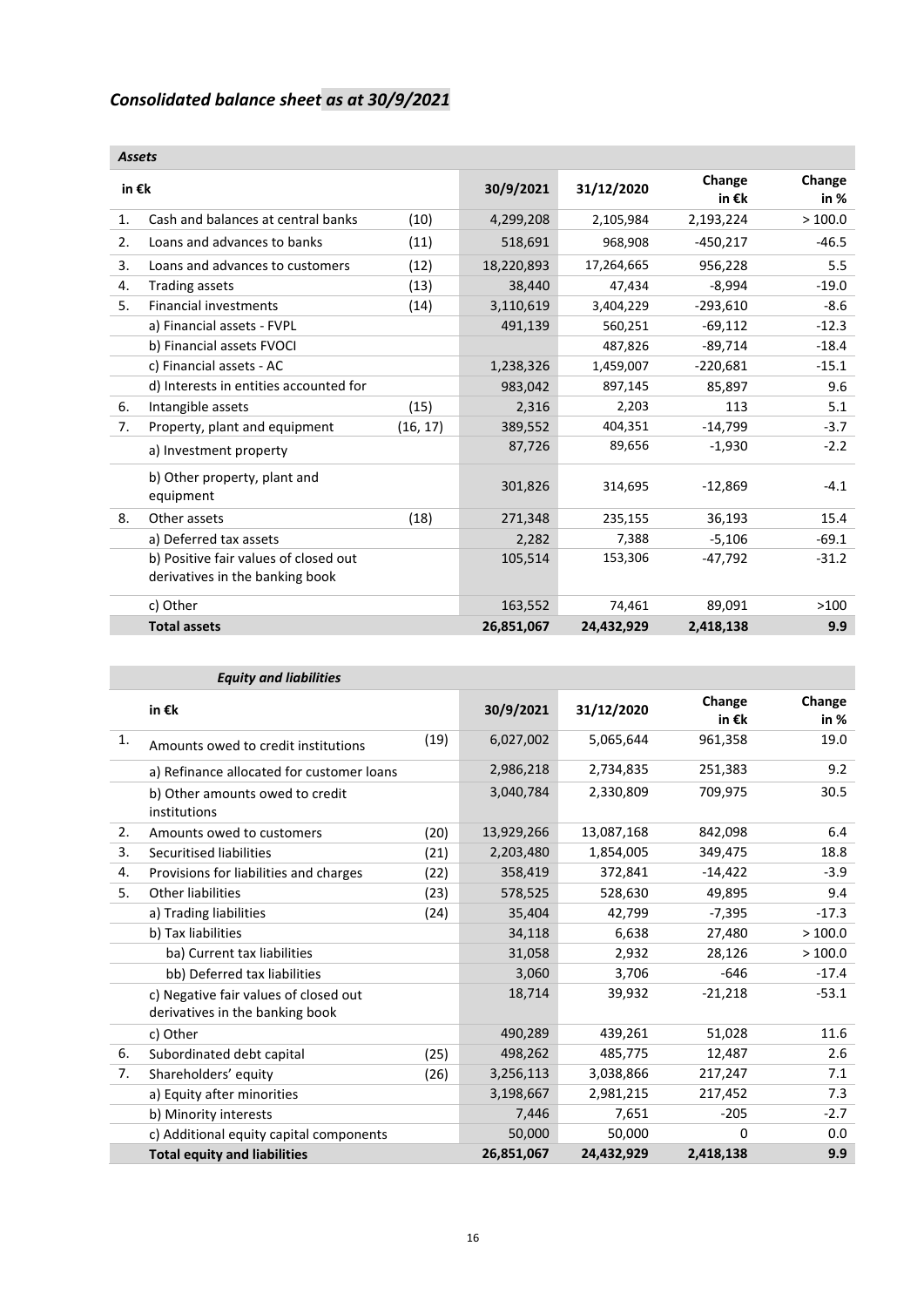# *Consolidated statement of changes in equity as at 30/9/2021*

|                                                    |                    |                  |                   |                      |                                        | <b>Revaluation reserve</b>                    |                                                                     |                                                      |            |                         |                                                         |                                         |                      |
|----------------------------------------------------|--------------------|------------------|-------------------|----------------------|----------------------------------------|-----------------------------------------------|---------------------------------------------------------------------|------------------------------------------------------|------------|-------------------------|---------------------------------------------------------|-----------------------------------------|----------------------|
| in $\epsilon$ k                                    | Subscribed capital | Capital reserves | Retained earnings | Exchange differences | Reclassified debt<br>securities IFRS 9 | Equity instruments<br>IFRS 9 not reclassified | own credit<br>Change in own crec<br>risk IFRS 9 not<br>reclassified | tuarial gains/losses<br>purs. to IAS 19<br>Actuarial | Associates | Equity after minorities | of non-<br>shareholders<br>controlling<br><b>Shares</b> | Additional equity<br>capital components | Shareholders' equity |
| As at 1/1/2020                                     | 105,844            | 505,523          | 1,605,472         | $-1,365$             | 1,414                                  | 126,729                                       | $-9,522$                                                            | $-48,552$                                            | 616,297    | 2,901,840               | 8,697                                                   | 50,000                                  | 2,960,537            |
| Consolidated net profit                            |                    |                  | 98,367            | $-2,936$             | $-1,332$                               | $-26,969$                                     | 27,873                                                              | 493                                                  | $-28,009$  | 67,487                  | 816                                                     |                                         | 68,303               |
| Net profit/loss for the year                       |                    |                  | 98,367            |                      |                                        |                                               |                                                                     |                                                      | $-23,708$  | 74,659                  | 816                                                     |                                         | 75,475               |
| Other comprehensive income                         |                    |                  |                   | $-2,936$             | $-1,332$                               | $-26,969$                                     | 27,873                                                              | 493                                                  | $-4,301$   | $-7,172$                |                                                         |                                         | $-7,172$             |
| Dividend distribution                              |                    |                  | $-529$            |                      |                                        |                                               |                                                                     |                                                      |            | $-529$                  |                                                         |                                         | $-529$               |
| Coupon payments on additional<br>equity components |                    |                  | $-1,725$          |                      |                                        |                                               |                                                                     |                                                      |            | $-1,725$                |                                                         |                                         | $-1,725$             |
| Capital increase                                   |                    |                  |                   |                      |                                        |                                               |                                                                     |                                                      |            |                         |                                                         |                                         |                      |
| Issuance of additional equity<br>components        |                    |                  |                   |                      |                                        |                                               |                                                                     |                                                      |            |                         |                                                         |                                         |                      |
| Repurchased own shares                             | $-442$             |                  | $-11,671$         |                      |                                        |                                               |                                                                     |                                                      |            | $-12,113$               |                                                         |                                         | $-12,113$            |
| Other changes not recognised in<br>income          |                    |                  | 476               |                      |                                        |                                               |                                                                     |                                                      | $-2,281$   | $-1,805$                | $-1,564$                                                |                                         | $-3,369$             |
| As at 30/9/2020                                    | 105,402            | 505,523          | 1,690,390         | $-4,301$             | 82                                     | 99,760                                        | 18,351                                                              | $-48,059$                                            | 586,007    | 2,953,156               | 7,949                                                   | 50,000                                  | 3,011,105            |
| As at 1/1/2021                                     | 105,381            | 505,523          | 1,717,804         | $-5,663$             | 242                                    | 112,620                                       | 6,128                                                               | $-54,292$                                            | 593,474    | 2,981,215               | 7,651                                                   | 50,000                                  | 3,038,866            |
| Consolidated net profit                            |                    |                  | 121,143           | 4,219                | 153                                    | 18,423                                        | $-13,616$                                                           | 10,013                                               | 82,327     | 222,662                 | 850                                                     |                                         | 223,512              |
| Net profit/loss for the year                       |                    |                  | 121,143           |                      |                                        |                                               |                                                                     |                                                      | 67,785     | 188,928                 | 850                                                     |                                         | 189,778              |
| Other comprehensive income                         |                    |                  |                   | 4,219                | 153                                    | 18,423                                        | $-13,616$                                                           | 10,013                                               | 14,542     | 33,734                  |                                                         |                                         | 33,734               |
| Dividend distribution                              |                    |                  | $-20,408$         |                      |                                        |                                               |                                                                     |                                                      |            | $-20,408$               |                                                         |                                         | $-20,408$            |
| Coupon payments on additional<br>equity components |                    |                  | $-1,725$          |                      |                                        |                                               |                                                                     |                                                      |            | $-1,725$                |                                                         |                                         | $-1,725$             |
| Capital increase                                   |                    |                  |                   |                      |                                        |                                               |                                                                     |                                                      |            |                         |                                                         |                                         |                      |
| Issuance of additional equity                      |                    |                  |                   |                      |                                        |                                               |                                                                     |                                                      |            |                         |                                                         |                                         |                      |
| components                                         |                    |                  |                   |                      |                                        |                                               |                                                                     |                                                      |            |                         |                                                         |                                         |                      |
| Repurchased own shares                             | 483                |                  | 12,856            |                      |                                        |                                               |                                                                     |                                                      |            | 13,339                  |                                                         |                                         | 13,339               |
| Other changes not recognised in                    |                    |                  | 15                |                      |                                        |                                               |                                                                     |                                                      | 3,569      | 3,584                   | $-1,055$                                                |                                         | 2,529                |
| income                                             |                    |                  |                   |                      |                                        |                                               |                                                                     |                                                      |            |                         |                                                         |                                         |                      |
| As at 30/9/2021                                    | 105,864            | 505,523          | 1,829,685         | $-1,444$             | 395                                    | 131,043                                       | $-7,488$                                                            | $-44,279$                                            | 679,370    | 3,198,667               | 7,446                                                   | 50,000                                  | 3,256,113            |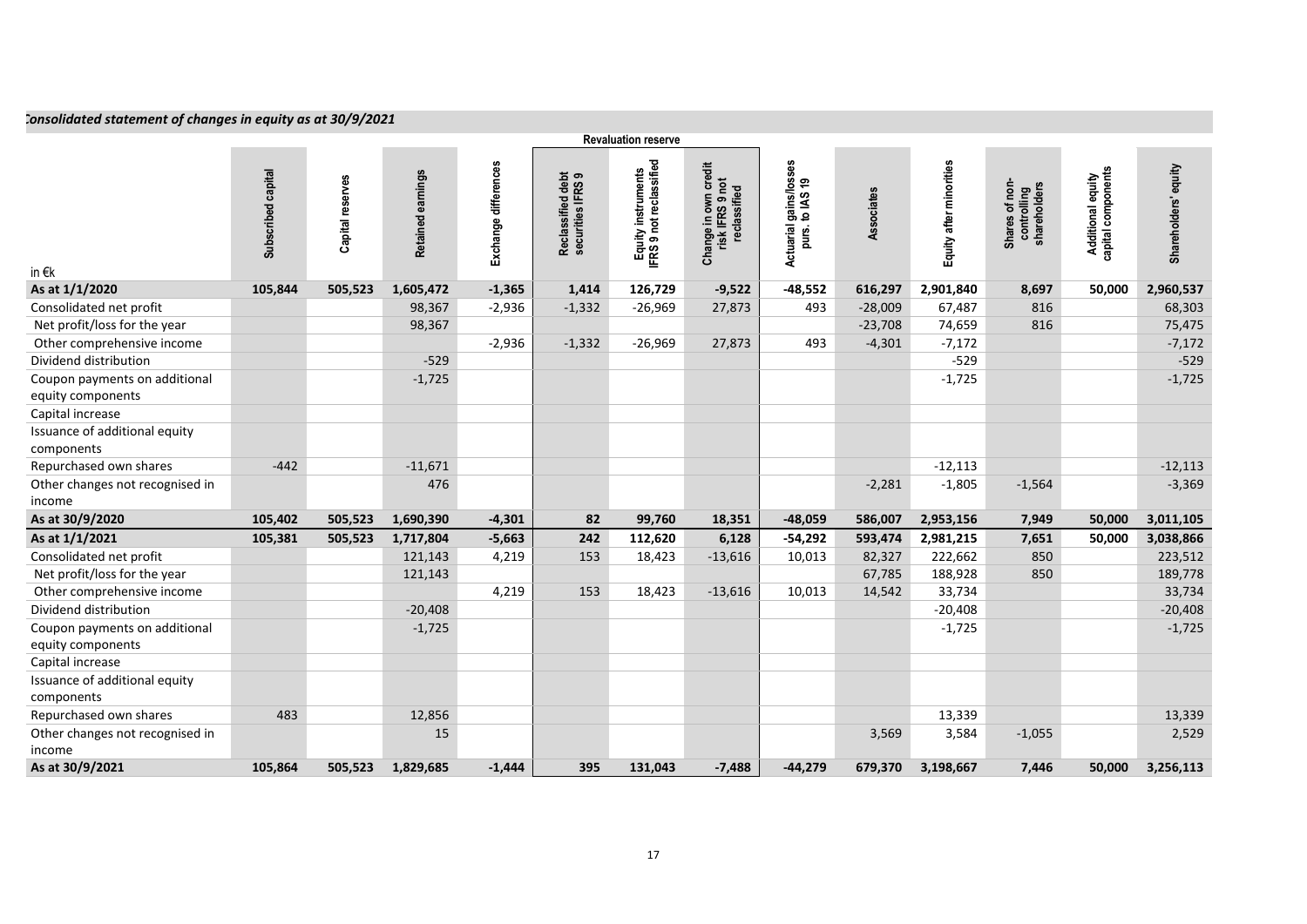| Consolidated statement of cash flows in $\epsilon$ k                                                                                       | $1/1$ to<br>30/9/2021 | $1/1$ to<br>30/9/2020 |
|--------------------------------------------------------------------------------------------------------------------------------------------|-----------------------|-----------------------|
| Profit/loss for the period                                                                                                                 | 189,778               | 75,475                |
| Non-cash items in profit/loss for the period and reconciliation of net cash from<br>operating activities                                   |                       |                       |
| Write-offs, impairment losses, write-ups                                                                                                   | $-29,483$             | 64,467                |
| Change in provisions for staff benefits and other provisions for liabilities and<br>charges                                                | $-4,409$              | $-2,077$              |
| Change in other non-cash items                                                                                                             | $-4,616$              | $-4,402$              |
| Gains and losses on financial investments, property, plant and equipment and                                                               |                       |                       |
| intangible assets                                                                                                                          | $-361$                | $-1,457$              |
| <b>Subtotal</b>                                                                                                                            | 150,909               | 132,005               |
| Change in assets and liabilities arising from operating activities after corrections                                                       |                       |                       |
| for non-cash positions                                                                                                                     |                       |                       |
| - Loans and advances to credit institutions                                                                                                | 464,441               | 816,326               |
| - Loans and advances to customers                                                                                                          | $-950,657$            | $-894,600$            |
| - Trading assets                                                                                                                           | 10,219                | $-12,974$             |
| - Financial assets for operating activities <sup>1)</sup>                                                                                  | 94,895                | 10,762                |
| - Other assets from operating activities                                                                                                   | 2,068                 | 26,338                |
| - Amounts owed to credit institutions                                                                                                      | 977,226               | 1,250,840             |
| - Amounts owed to customers                                                                                                                | 845,270               | 725,478               |
| - Securitised liabilities                                                                                                                  | 353,823               | 101,998               |
| - Other liabilities from operating activities                                                                                              | $-38,567$             | $-30,934$             |
| Cash flow from operating activities                                                                                                        | 1,909,625             | 2,125,240             |
|                                                                                                                                            |                       |                       |
| Proceeds from the sale of                                                                                                                  |                       |                       |
| - Financial assets held as investments <sup>2)</sup>                                                                                       | 516,171               | 569,428               |
| - Property, plant and equipment, and intangible assets                                                                                     | 6,771                 | 0                     |
| Outlay on purchases of                                                                                                                     |                       |                       |
| - Financial investments                                                                                                                    | $-212,939$            | $-382,942$            |
| - Property, plant and equipment, and intangible assets                                                                                     | $-22,335$             | $-45,360$             |
| Cash flow from investing activities                                                                                                        | 287,667               | 141,126               |
|                                                                                                                                            |                       |                       |
| Capital increase                                                                                                                           | 0                     | 0                     |
| Dividend distributions                                                                                                                     | $-20,408$             | $-529$                |
| Coupon payments on additional equity components                                                                                            | $-1,725$              | $-1,725$              |
| Inflow from subordinated debt capital and other financing activities                                                                       |                       |                       |
| - Issues                                                                                                                                   | 41,700                | 18,928                |
| - Other                                                                                                                                    | 15,064                | 0                     |
| Outflow from subordinated debt capital and other financing activities                                                                      |                       |                       |
| - Redemptions                                                                                                                              | $-25,600$             | $-58,810$             |
| - Other                                                                                                                                    | $-13,099$             | $-25,540$             |
| Cash flow from financing activities                                                                                                        | $-4,069$              | $-67,676$             |
|                                                                                                                                            |                       |                       |
| Cash and cash equivalents at the end of preceding period                                                                                   | 2,105,984             | 371,557               |
| Cash flow from operating activities                                                                                                        | 1,909,625             | 2,125,240             |
| Cash flow from investing activities                                                                                                        | 287,667               | 141,126               |
| Cash flow from financing activities                                                                                                        | $-4,069$              | $-67,676$             |
| Effects of changes in the consolidation scope and revaluation                                                                              | 0                     | 0                     |
| Effects of foreign exchange rate changes                                                                                                   | 0                     | $\Omega$              |
| Cash and cash equivalents at the end of the period                                                                                         | 4,299,208             | 2,570,248             |
| Interest received                                                                                                                          | 278,576               | 300,218               |
| Dividends received                                                                                                                         | 13,597                | 10,596                |
| Interest paid                                                                                                                              | $-61,583$             | -85,164               |
| Coupon payments on additional equity components                                                                                            | $-1,725$              | $-1,725$              |
| Income tax paid<br>ivalents comprise the line item Cash and balances at sentral banks, consisting of sash on band and sredit balances with | $-30,135$             | $-30,604$             |

Cash and cash equivalents comprise the line item Cash and balances at central banks, consisting of cash on hand and credit balances with central banks of issue.

1) Financial investments not intended to be held long term

2) Financial investments intended to be held long term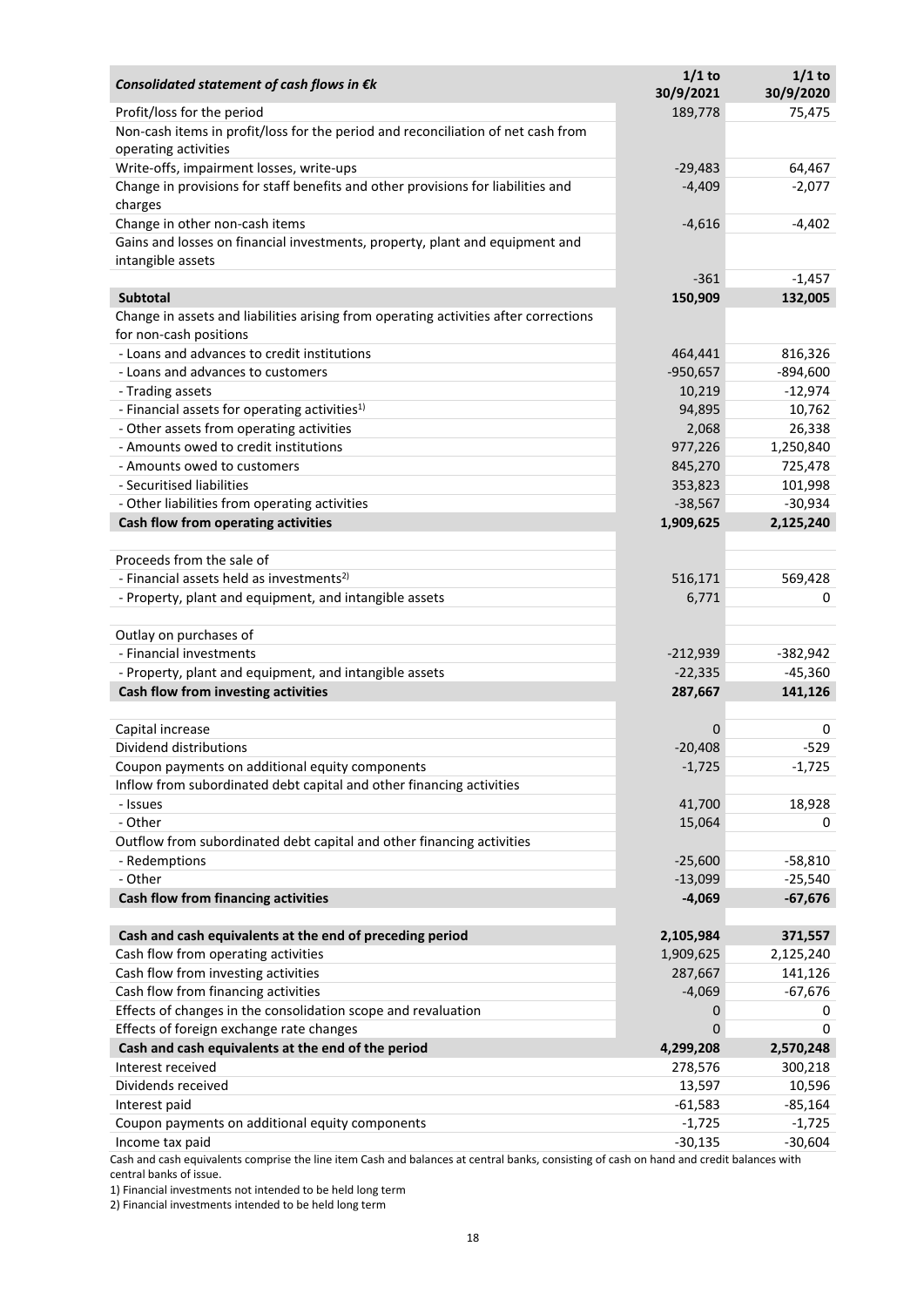# *Notes to the consolidated financial statements*

# *Accounting policies*

The consolidated financial statements of Oberbank AG have been prepared in accordance with the International Financial Reporting Standards (IFRS) published by the International Accounting Standards Board (IASB) as in force and as adopted by the EU and the interpretations thereof by the International Financial Reporting Interpretations Committee (IFRIC). The consolidated financial statements cover the first three quarters of 2021 (1 January 2021 to 30 September 2021) and compare the results with the corresponding periods of the preceding year. This interim report for the first three quarters of 2021 complies with IAS 34 ("Interim Reports"). No full audit or review by an auditor has been conducted of these condensed interim financial statements for the Group. We have not applied standards and interpretations that take effect as of the financial year 2022 or later.

# *Changes to accounting policies 2021*

The quarterly report of Oberbank AG has been drafted using the same recognition and measurement policies as applied on 31/12/2020. An exception are the standards and interpretations that apply to financial years that start on or after 1 January 2021. Only those new standards and interpretations are presented that are relevant for the operating activities of Oberbank.

The following standards and interpretations, as amended, have been mandatory since January 2021.

Amendments to IFRS 9, IAS 39, IFRS 7, IFRS 4, IFRS 16 – Interest rate benchmark reform (Phase 2)

The amendments to IFRS 9, IAS 39, IFRS 7, IFRS 4 and IFRS 16 are intended to ameliorate the effects on financial reporting that occur when an existing reference interest rate is replaced by an alternative interest rate. In particular, the amendments make it simpler to implement the modifications required due to the IBOR reform. Apart from this, hedge contracts on the balance sheet will be permitted to be continued under modified documentation despite the replacement of the reference interest rate. This does not result in any material effects on the consolidated financial statements of Oberbank.

# *Actuarial assumptions*

Material actuarial assumptions for calculating the present values of defined benefit obligations were updated as set out below.

|                                      | 30/9/2021 | 31/12/202 |
|--------------------------------------|-----------|-----------|
| Interest rate applied                | 1.25%     | 0.75%     |
| Increase under collective agreements | 2.63%     | 2.83%     |
| Pension increase                     | 1.67%     | 1.68%     |

## *The Oberbank group of consolidated companies*

The group of consolidated companies as at 30 September 2021 included, apart from Oberbank AG, 29 Austrian and 17 foreign subsidiaries. Compared to 31 December 2020, the group of consolidated companies did not change.

## *Impairment – financial assets and contract assets – risks from financial instruments*

IFRS 9 replaces the "incurred loss model" by a forward-looking "expected loss impairment model". This calls for substantial discretionary decisions regarding the extent to which expected loss impairment is influenced by changes in economic factors. This measurement is done on the basis of weighted probabilities. The impairment model under IFRS 9 applies to financial assets designated at amortised costs or at FVOCI – with the exception of dividend-paying securities held as financial assets – and contract assets.

Under IFRS 9, impairments are measured on one of the following: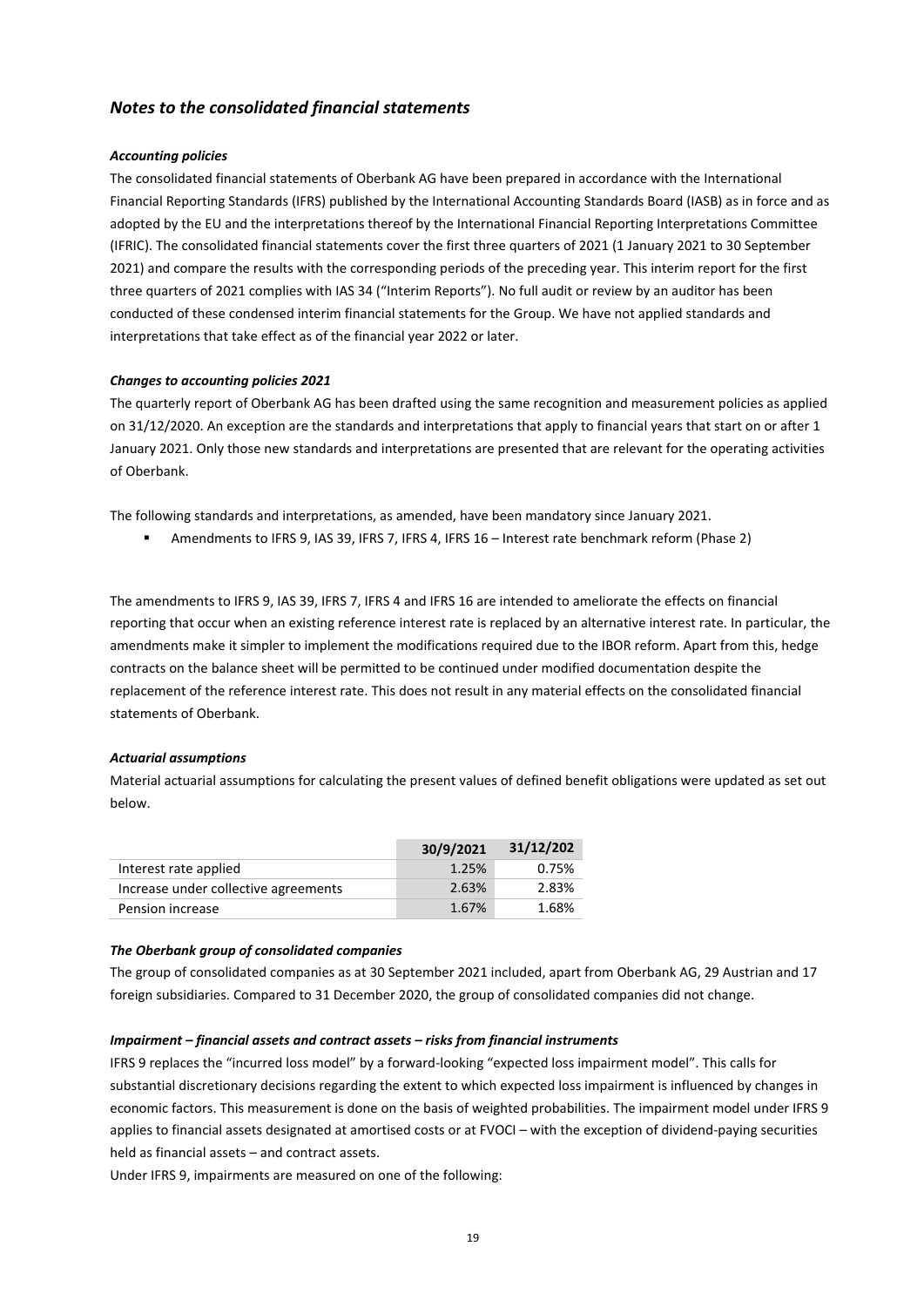- 12-month expected credit losses: These are expected credit losses due to potential default events within twelve months of the reporting date.
- Full lifetime expected credit losses: These are expected credit losses due to potential default events over the expected life of a financial instrument.

# *Segmentation*

Oberbank's loan portfolio is grouped into the following five segments in the impairment model pursuant to IFRS 9: sovereigns, banks, corporates, SME and retail. The reasons for the segmentation are the different estimates of the relevant credit risk parameters. The grouping into the different segments is done on the basis of the rating method selected.

# *Stage Model*

The expected loss pursuant to IFRS 9 is computed using a dual approach that results in either an impairment in the amount of the 12-month expected credit loss or the lifetime expected credit loss. Decisive for determining the relevant credit loss is the approach based on the stage model. On every reporting date, for a financial instrument recognised at amortised cost

- an impairment is recognised in the amount of the lifetime expected credit loss if the credit risk has increased significantly since initial recognition or if the borrower has defaulted;
- an impairment is recognised in the amount of the 12-month expected credit loss if the credit risk has not increased significantly since initial recognition or is very low on the reporting date.

The three stages of the impairment model differ in the following respects:

- Stage 1: Allocation of risk provisions in the amount of the 12-month credit loss and calculation of the interest income based on the gross carrying amount applying the effective interest rate method;
- Stage 2: Allocation of risk provisions in the amount of the expected losses with respect to the remaining time to maturity of the financial instrument (lifetime ECL) and calculation of the interest income based on the gross carrying amount applying the effective interest rate method;
- Stage 3: Allocation of risk provisions in the amount of the lifetime ECL loss and calculation of the interest income based on the net carrying amount applying the effective interest rate method.

The main characteristic for determining the credit risk of a financial instrument is the internal rating of the borrower. A borrower's rating is always based on a default ratio per rating category. This default ratio is derived from the Bank's internal master rating scale for the low-default portfolio (sovereigns and banks). For the key customer segments of Corporates, Retail and SME, the default ratio is derived from the ratio of actual defaults of the respective migration matrix.

The assessment of the significant increase in credit risk is a key factor of the 3-stage model in the impairment rules of IFRS 9, because when there is a significant increase in credit risk, the impairment must be recognised over the entire life of the financial instrument (lifetime ECL).

The stage assessment is used to classify the loans into two stages for performing loans and one stage for the nonperforming loan portfolio (stage 3). The lifetime expected credit loss is recognised for stages 2 and 3, while for stage 1 the 12-month expected credit loss is calculated.

The overall classification concept of Oberbank is based on qualitative, quantitative and backstop criteria. At the time of initial recognition on the balance sheet, every instrument is assigned to stage 1 at first. An exception is made for assets that are already impaired at the time of recognition (so-called POCI assets). On subsequent reporting dates, the transition to stage 2 occurs when there is a significant increase in credit risk. However, if the conditions of significant deterioration of creditworthiness are no longer given, a retransfer to stage 1 is carried out.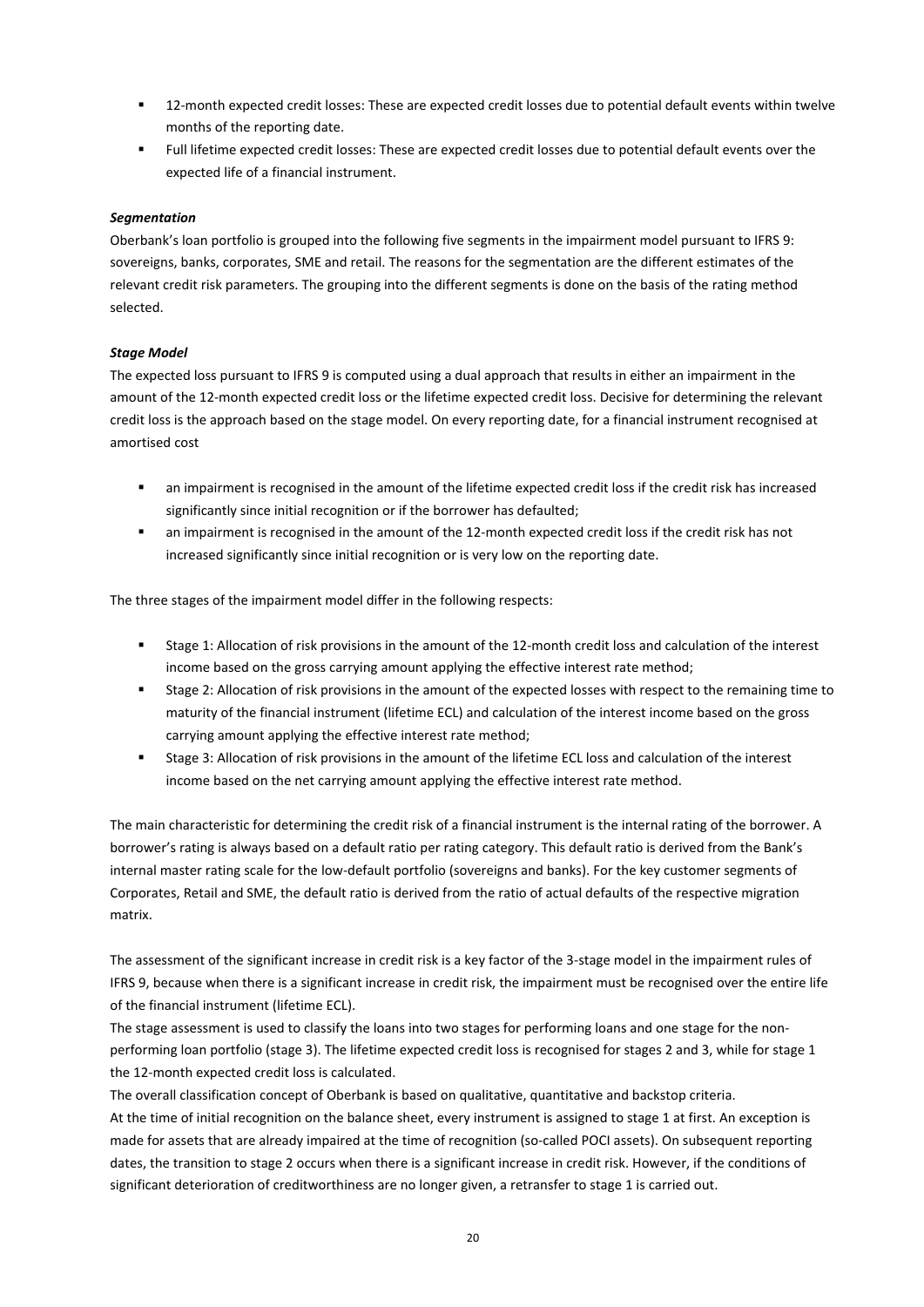The main characteristic for determining the current credit risk of a financial instrument is the internal rating of the borrower. This is the basis for the assessment to ascertain whether – and if yes, when – a significant increase in credit risk took place.

# Qualitative criteria for a stage transfer

If the borrower is in default (internal rating classification 5a, 5b or 5c), credit stage 3 is assigned. Oberbank uses the default definition of Article 178 Regulation (EU) No 575/2013 (CRR) uniformly and consistently for all classes of receivables and risk models. This is based on the 90-day default or the probability of an irrecoverable debt. Therefore, the default definition of CRR is applied to all IFRS 9 model estimates and calibrations.

Financial instruments with the attribute forbearance are always assigned to stage 2 provided the receivable is not already in default. The lifetime expected loss is recognised for this receivable throughout the entire forbearance phase.

A rebuttable presumption when contractual payments are more than 30 days past due results in a stage transfer as a qualitative criterion (IFRS 9.5.5.11). This means that instruments are assigned to stage 2 when the default on payment of capital and/or interest exceeds 30 days. As soon as the debt is 90 days past due, the borrower is assigned a default rating and the financial instrument is transferred to stage 3.

In the case of leasing contracts, use is made of an IFRS 9 option and impairment is always recognised in the amount of the lifetime expected credit loss. Therefore, these transactions are automatically assigned to stage 2.

All financial instruments, which had an absolute low credit risk on the balance sheet date may be assigned to stage 1 as an exception to the relative approach (IFRS 9.5.5.10). When a borrower is in a rating class with a very low credit risk (rating classes AA to 1b), the financial instrument is also assigned to stage 1. This logic is applied only to the low-default portfolio for the segments of sovereigns and banks. The low credit risk exemption therefore applies to a portfolio that would generally be designated as 'investment grade' (average PD of rating class corresponds to S&P equivalent ratings to BBB-).

Likewise, foreign currency loans with income in a congruent currency and also loans with special purpose vehicles classified as performing are assigned to stage 2. Currency fluctuations and movements in collateral assets in the case of special purpose vehicles have a higher risk with respect to ability to service a loan than in the case of conventional loan portfolios.

Apart from qualitative factors inherent to the model for a stage transfer, Oberbank also applies the collective stage transfer to stage 2 for certain sub-portfolios with the continuation of the coronavirus crisis. The principal reasons for this are the massive economic distortions accompanied by extraordinary government interventions. The model establishing a connection between economic performance and credit default rates is based on the one hand, on a break in the system, and on the other, on the fact that the deteriorating economic conditions are not yet fully factored into the internal bank ratings. Before this backdrop, it appears necessary to temporarily represent the expected higher credit risk by a collective stage transfer.

In this management overlay, additional risks are identified with an influence on impairment charges, especially crisisinduced risk and that are probably of temporary nature. Collective staging is applied in the following portfolios:

- Receivables from borrowers in industries severely affected by lockdowns: (travel, hotels, gastronomy);
- Receivables from borrowers that are still in payment deferral or again in this status, as at the reporting date
- Receivables from borrowers in the area of real estate projects with commercial mortgage-backed collateral
- Receivables from borrowers classified as severely affected by the coronavirus based on case-by-case analysis
- Receivables in Hungary due to economic uncertainty, controversial prolongation of the government-mandated moratorium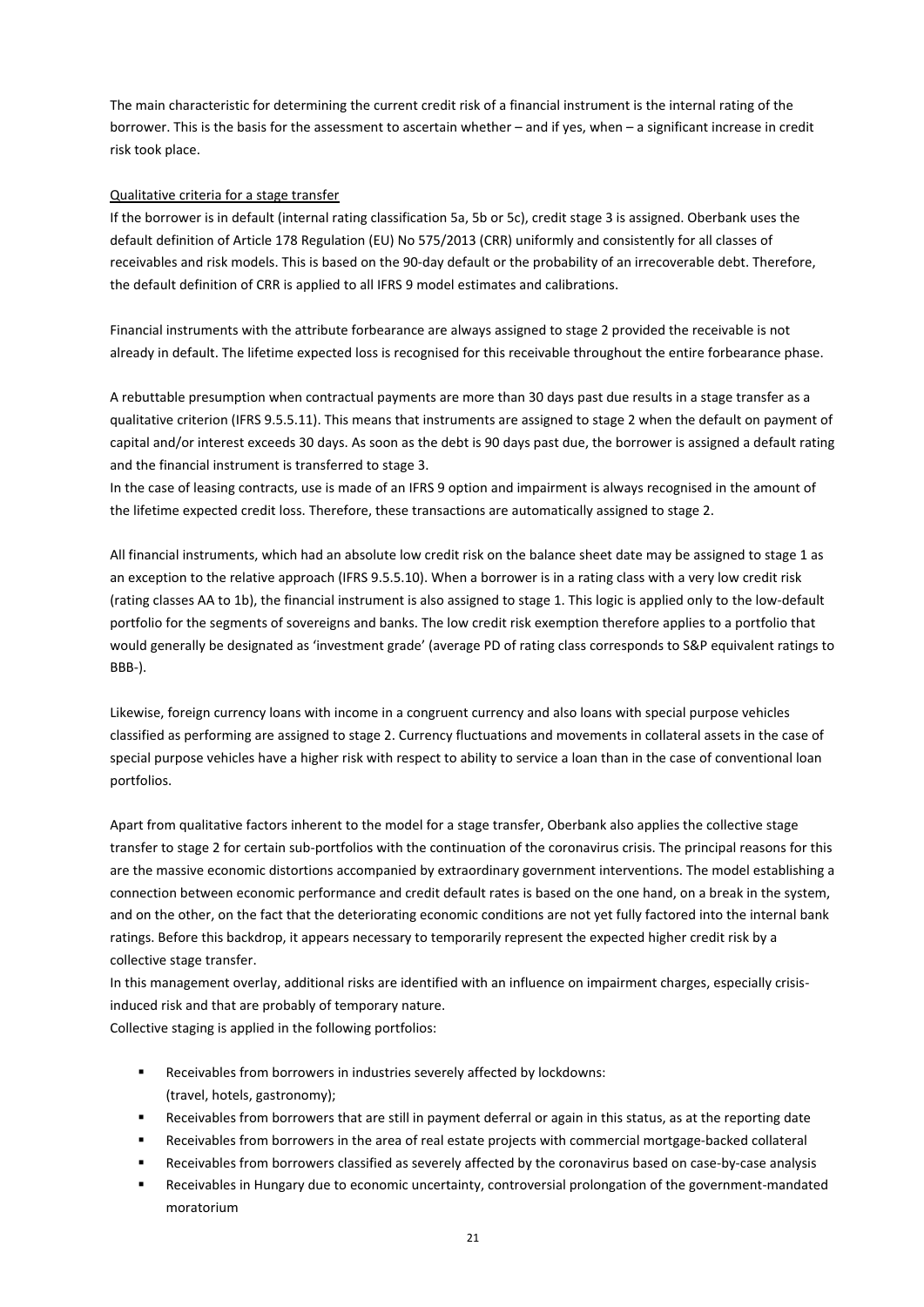When collective staging is to end or be reduced depends primarily on the further development of the coronavirus pandemic. Likewise decisive for the assessment is the possible return to a direct cause-and-effect relationship between economic performance and credit defaults.

In this context, the following factors play a key role:

- Discontinuation of government support measures and direct subsidies
- The degree to which the coronavirus-induced effects on the business model of corporate customers are reflected in the bank's internal rating
- **Paragement Coverage**
- **Infection figures and severity of measures taken by governments**

# Qualitative criteria for a stage transfer

The transfer criterion at Oberbank is based mainly on an analysis of the cumulated default probabilities (lifetime PDs). The following variables influence the determination of a relative deterioration of PD:

- **•** Customer segment;
- Rating at the time of recognition of the financial instrument;
- Remaining time to maturity (comparison between balance sheet date and expiry of contract);
- **Age of the financial instrument (comparison of initial recognition date and balance sheet date).**

In order to assess the significance of an increase in credit risk, a comparison is made of the default probability on initial recognition and the default probability on the valuation date (IFRS 9.5.5.9). In this context, the lifetime PD of the current rating stage over the remaining time to maturity is to be used. This is done by comparing the lifetime PD in the current rating stage over the remaining time to maturity with the forward lifetime PD in the rating stage at initial recognition over this period.

The criterion for allocation to stage 1 and stage 2 is thus based on a relative criterion and not on an absolute credit risk estimate at every point in time of an assessment (IFRS 9.B5.5.9).

As a backstop and based on an analysis of the relative transfer criterion, the decision was taken – irrespective of the structure of the migration matrix – that a stage transfer would have to be triggered in any case if the loan has shifted by at least three rating stages since initial recognition. In the case of very long remaining times to maturity and very good ratings, it is possible that due to the 'drift to the middle' tendency, it may happen in marginal PDs that even for downgrades by several rating stages, the relative transfer criterion would otherwise not be reached.

The return to a higher stage is done when the criteria which were the cause of the downgrade no longer apply. Thus, upgrades and downgrades are treated symmetrically. The return to stage 2 is carried out, for example, as soon as there is no longer any significant increase in the default risk. The measure used is a comparison of default risk at initial recognition with the default risk on the relevant balance sheet date.

The impairment model of Oberbank AG always refers to individual transactions when calculating risk provisions and also when assessing a stage transition. This means that the relevant credit risk parameter PD (default probability), LGD (loss given default) and EAD (exposure at default) always refers to the individual borrower and is derived from an individual transaction.

# *Calculating ECL*

At Oberbank, the impairment model pursuant to IFRS 9 is applied in the following cases:

- financial assets measured at amortised costs or directly in equity at fair value
- leasing receivables
- irrevocable letters of credit and guarantees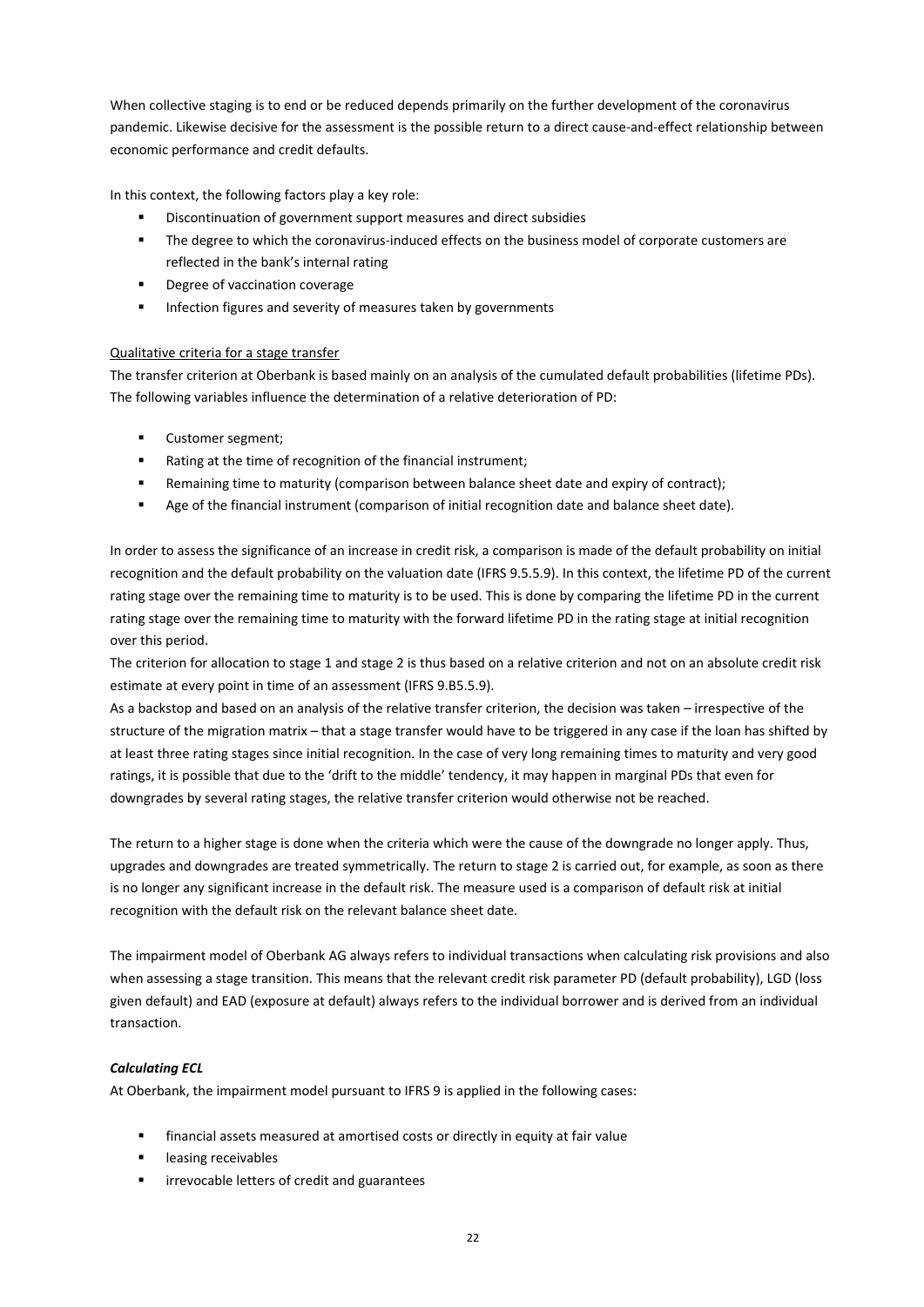Expected credit loss at Oberbank is a probability-weighted estimate of the loss over the expected remaining time to maturity of the financial instrument. On other words, it is the present value of the difference between the contractuallyagreed cash flows and expected cash flows. Where the calculation of the expected loss includes:

- an amount in line with expectations and the probability-weighting that is determined on the basis of several possible scenarios
- **•** the time value of money
- information on past events, current conditions and forecasts of future economic conditions

The maximum time period for which the expected credit loss is determined is the life of the contract over which Oberbank is exposed to the credit risk from the financial instrument. Only in the case of revolving lines of credit is the expected credit loss determined for a period which under certain conditions may be longer than the life of the contract.

 $EL = PD \times LGD \times EAD$ 

PD: probability of default LGD: loss given default in % of EAD EAD: exposure at default

When an asset is assigned to stage 2 and the related calculation of the lifetime expected credit loss corresponds to the remaining time to maturity of the contract. In the case of assets assigned to stage 1 (12-month ECL), the maturity is limited to one year. If the term is shorter than one year, the actual remaining time to maturity is used for the calculation. The expected credit loss pursuant to IFRS 9 is a discounted value here. To this end, the respective EL per period is multiplied by the discounting factor per period. The discounting factor considers the effective interest rate on the loan.

#### *Key input parameters*

## Probability of Default (PD)

The probability of default is derived for the segments Corporates, SME and Retail in a base scenario from the historic default rates and the migration probability. The default probabilities for different maturities (lifetime PD) is calculated for each segment and rating stage based on the default vector of the migration matrix. The default probability for the segments Banks and Sovereigns is derived directly from the internal ratings and thus from the internal banking master scale. The determination of the historic default rates and migration probabilities for the central customer portfolio is based on the migration matrix for each respective segment. In such cases, the last ten-year period is used. The basis for determining the 1-year migration matrix is in a first step the view by quarters of rating migrations.

The 1-year migration matrix is determined based on a matrix multiplication of four successive quarters. The final 1-year migration matrix is the mean value of all migration matrices determined. The 1-year PD per rating class is the sum of the PD from the three default rating classes 5a, 5b and 5c. The cumulated and lifetime PD is formed based on the Markov assumption for migration matrices by applying matrix multiplication. This results in PD curves per segment and rating class. For individual segments and maturity bands, these conditional basis PD that result from the 'through-the-cycle migration matrix' are adjusted in order to include forward-looking information. This so-called 'point-in-time adjustment' (PIT adjustment) is done using statistical models to attempt to relate the default probability with the explanatory macroeconomic variables.

A linear regression is used as a statistical model, with the default probability being estimated. The regression parameters are estimated by maximization of the likelihood function. Key macroeconomic variables used in the model are the Austrian long-term bond yield (10 years), the harmonized consumer price index (CPI), as well as gross domestic product growth (GDP). A country weighting is applied to the CPI and GDP factors. In this context, the countries of Austria, Germany, Czech Republic, Hungary and Slovakia are considered which is where Oberbank does business, with the factors being weighted as follows: Austria with 65%, Germany with 15%, Czech Republic with 10%, Hungary and Slovakia each with 5%. The model selection is based on the information criterion pursuant to Akaike (AIC), with the variables being chosen in a step-wise selection process.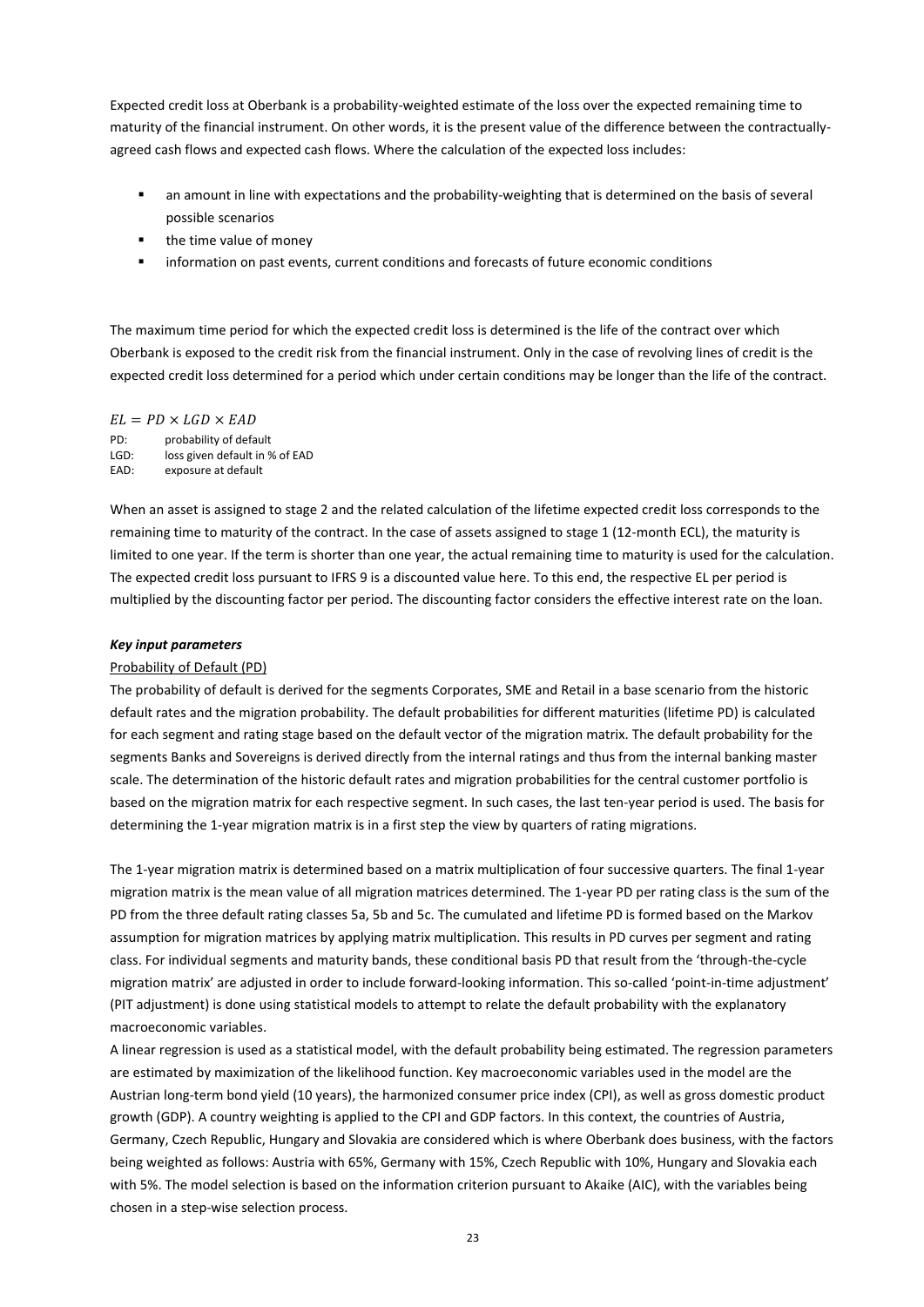Based on these estimated factors, the PD is adjusted in the segments Corporates and SME by scaling. For the segments of sovereigns, banks and retail it was not possible to establish a plausible correlation with macroeconomic factors. Oberbank uses three different scenarios for the ECL calculation (normal, upward and downward scenario), with the final adjustment of a linear combination being equivalent to the three different scenarios. The scenario weighting is oriented on the common practice of weighting the normal scenario with 50% and the two other scenarios each with 25%. Oberbank uses the macroeconomic data of the data vendor Bloomberg for the scenarios. In this context, it is pointed out that economically plausible forecasts are only available for three years. The forecast values for the calculation are contained in the special section "Effects of the coronavirus pandemic on the consolidated financial statements".

#### Loss Given Default (LGD)

The loss in the event of default corresponds to that share of receivables that cannot be recovered and therefore constitutes an economic loss. LGD is divided into an LGD from secured parts of a loan and an LGD from unsecured parts of a loan. LGD from the secured portions of a loan depends on the type of collateral and the potential development of value/depreciation over time. The development of an exposure over a time period and the development of the collateral results in effective LGDs per bandwidth over a time period.

#### *Secured LGD*

The calculation of the expected credit loss includes all internal collateral based on cover values. The difference between the market value and the cover value of collateral corresponds to a haircut for estimation uncertainties and fluctuations in value, and can therefore implicitly be interpreted as the LGD for the secured portion of a loan. The calculation of the expected credit loss thus entails an implicit splitting of the loan into a secured and unsecured part. The secured part thus has an LDG of 0% after considering the cover value and the unsecured part of a loan has an undefined LGD depending on the segment. When both parts of the loan are combined, they result in a type of 'mixed' LGD per maturity bandwidth.

#### *Unsecured LGD*

The unsecured LDG represents the irrecoverable portion after deducting the proceeds from the collateral and depends mainly on the proceeds from the realization or liquidation process.

#### Exposure at Default (EAD)

For loans with certain principal due dates, the cash flow estimates are based on the contractual redemption structure. All cash flows are determined by the transaction attributes (balance, amount of repayments, frequency of repayments, interest payment intervals, reference interest rates, due dates) as well as current market data (exchange rates and market interest rates). Cash flows from interest payments are derived from the forward interest implicit in the interest rate curve.

Revolving lines of credit do not have any contractually agreed cash flows. Therefore, an explicit cash flow estimate using a replication model is needed.

At Oberbank, there are loans that were granted on a "until further notice" basis with respect to maturity. Within the scope of the annual credit review, the credit agreement is reassessed and, if applicable, the terms are adjusted with a view to the changes in credit quality. These loans can be called at any time. Therefore, with respect to maturity, it is assumed that the period is one year, because every year a decision is made on the prolongation of the line of credit. Oberbank is thus exposed to the credit risk for a maximum period of one year.

In the case of overdraft facilities, the portion is calculated first that is currently not being used. In this case, the credit balance is deducted from the overdraft limit. This unused part of an overdraft facility consequently remains unchanged over the entire life of the loan. The calculation of the exposure at default (EAD) is based throughout on a credit conversion factor. The due date of the overdraft facility always corresponds to the maturity of the loan.

Sensitivity analysis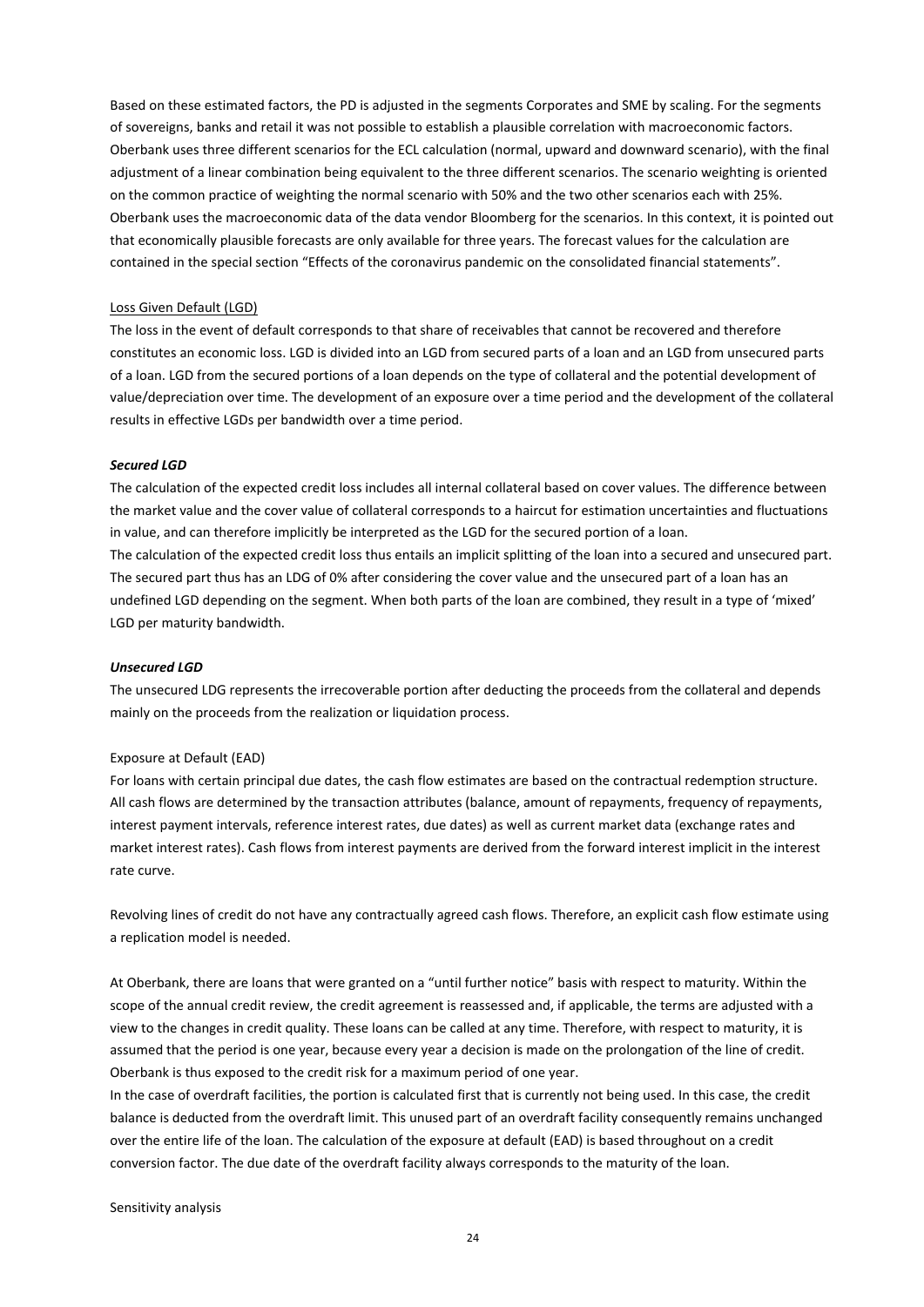A major driver for the magnitude of the expected credit loss is the stage determined for each of the positions. This results from the aforementioned qualitative and quantitative staging criteria. Subsequently, the effects on the expected credit loss are reported based on the assumption that all positions are allocated, on the one hand, to Stage 1 (12-month ECL), and on the other, to Stage 2 (lifetime ECL).

# **Impairment charges by segment**

| in $\epsilon$ k | 100% Stage 1<br>12M-ECL | <b>ECL calculation</b><br>as at 30/9/2021 | 100% Stage 2<br>LT ECL |
|-----------------|-------------------------|-------------------------------------------|------------------------|
| <b>Banks</b>    | $-1,050$                | -1,051                                    | $-1,334$               |
| Corporates      | $-32,447$               | $-62,030$                                 | $-118,948$             |
| Retail          | $-3,212$                | -4,866                                    | $-13,046$              |
| <b>SME</b>      | $-2,544$                | $-3,453$                                  | $-4,299$               |
| Sovereign       | $-352$                  | $-413$                                    | $-1,054$               |
| <b>Total</b>    | $-39,606$               | -71,813                                   | $-138,680$             |

## *Effects of the coronavirus pandemic on the consolidated quarterly financial statements*

# 1. Background

The coronavirus pandemic has been dominant factor in our lives for months – and still is – with curfews, closed restaurants and shops as well as production standstills causing severe, unprecedented changes to the public and private lives of people in Austria and worldwide. Hardly anyone can reliably assess the effects of this global crisis at present. Many companies are affected by collapsing sales markets despite the meanwhile eased restrictions. In many countries, numerous measures have been initiated and financial aid programmes launched to support the economy and private households as best as possible during this crisis that is threatening their very existence. The following explanations present updated information and the key aspects of the current effects of the coronavirus pandemic on the interim financial statements of Oberbank AG.

# 2. Discretionary decisions, assumptions and estimates

These consolidated financial statements contain values whose amounts were arrived at based on discretionary decisions, assumptions and estimates. These assumptions and estimates are based on past experience, budgets and forecasts regarding future events that appear likely from today's perspective.

Due to the currently unpredictable global consequences of the coronavirus pandemic, these estimates and discretionary decisions are subject to a high degree of uncertainty. The amounts actually reported may differ from the estimates and discretionary decisions. Such changes may have material effects on the consolidated financial statements. The updated estimates and discretionary decisions took into consideration all available information on the probable further development of the economy.

The updated discretionary decisions, assumptions and estimates contained in these consolidated financial statements relate essentially to the items presented below.

# Risk provisions

The measurement of risk provisions depends mainly on expectations regarding future loan losses and the structure and quality of the loan portfolio. In addition, the calculation of any future charges for impairment losses requires estimates of the amounts and dates of future cash flows. Further details are given in 3) Risks of financial instruments.

# Fair value of financial instruments

Where the fair value of financial assets and financial liabilities cannot be measured using current stock market prices, because no publicly quoted market prices are available, model values are used. The valuation models, input parameters, the fair value hierarchy and the fair values of financial instruments are described in detail in Note 31 (Fair value of financial instruments and other items on balance sheet reconciliation as of 30 September 2021.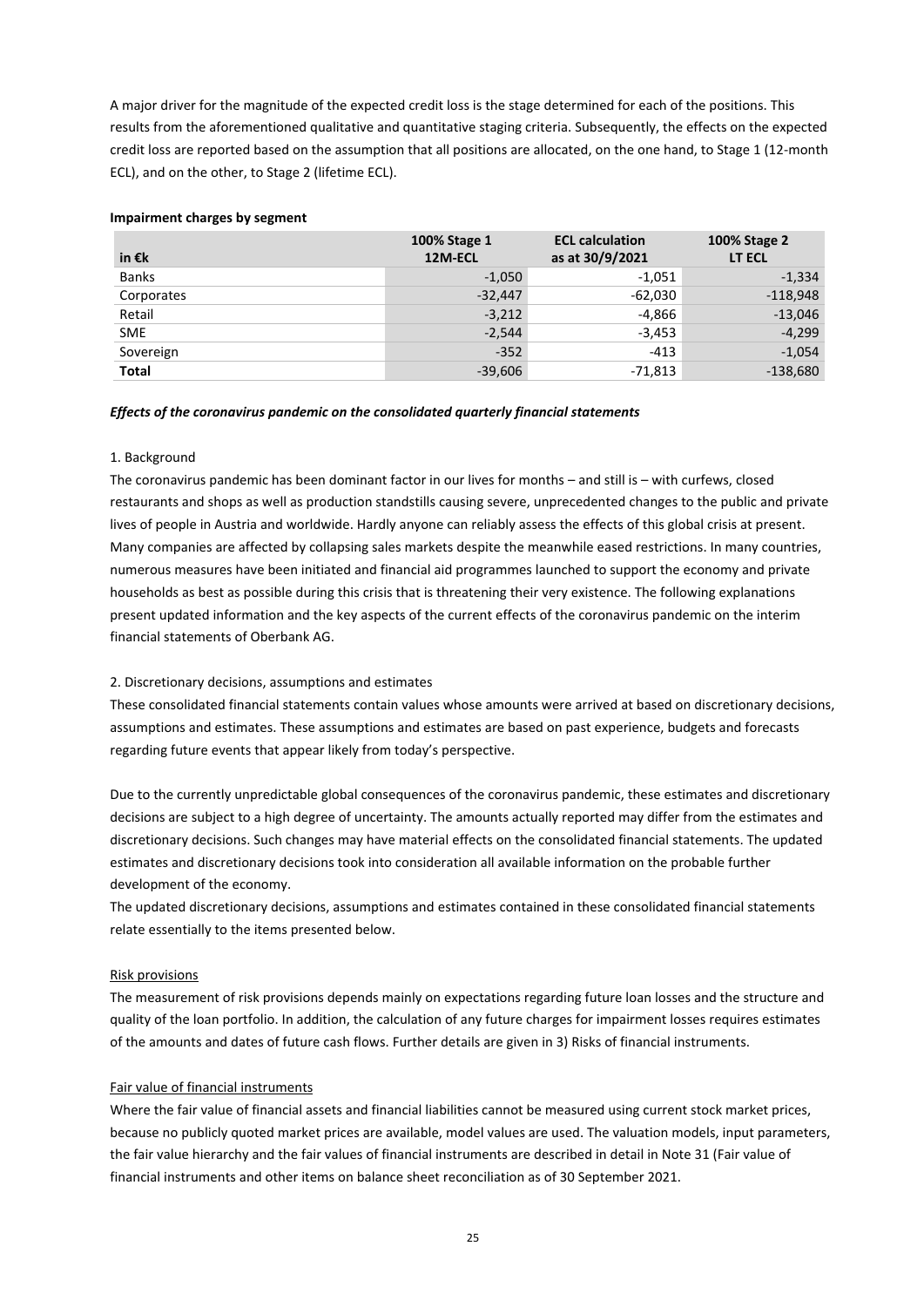### Impairment losses on investments recognised using the equity method

If there is objective evidence for impairment of an investment accounted for using the equity method, an individual value-in-use is calculated for this investment. Details regarding the effects of the coronavirus pandemic are given in 3) Risks of financial instruments.

#### 3. Risks of financial instruments

## Effects of the coronavirus pandemic on the impairment model for financial instruments pursuant to IFRS 9

In the first half of the year 2021, the progress achieved in vaccinations with the entailing reduction of measures to contain the spread of the coronavirus resulted in an expansion of Austria's economy. After a decline of real GDP by 6.7% in the preceding year, the economic outlook is positive over the medium term. Economic growth rates are expected to move in the direction of the long-term average by 2023.

Governments and central banks responded to this crisis with massive interventions and financial aid measures. Thus, in the preceding year, extensive moratoria on loan repayments were mandated by law in Austria and other countries which were still valid in Q1 2021, and in some cases, until 30 September 2021. Likewise, far-reaching subsidy schemes were rolled out. The key trigger events for insolvencies among businesses such as default on payments to tax authorities and social insurance organizations are currently suspended and this is obfuscating the true magnitude of business failures caused by the coronavirus pandemic.

The decline in economic output is not reflected directly in the insolvencies of individuals and businesses due to the effects of the massive public funding schemes. Therefore, a surge in insolvencies is generally expected to occur with a time lag. Furthermore, it is assumed that support is also being given to businesses that would otherwise default even without the coronavirus pandemic, so-called "zombie companies". These circumstances cannot be adequately considered in the rating models.

The Oberbank impairment model contains, among other things, a modification of the default probability (PD) to take into account forward-looking macroeconomic information. The financial aid measures help to ameliorate the negative economic effects for our customers, but also make the early detection of any potential worsening of credit quality more difficult. Therefore, the direct relationship between default rates and macroeconomic development is temporarily suspended and distorted. If one were to apply the already positive estimates for GDP growth for the year 2021 in the model, the expected default probabilities would decrease even further although the rating structure has not yet deteriorated across a broad base. The FLI model developed at Oberbank uses a time-series that does not take into account these economic distortions, government support measures or extreme macroeconomic values, and therefore, it cannot be applied to the current economic phase.

Before this backdrop, the point-in-time adjustment factors have not been adjusted since the second quarter of 2020.

The following table shows the country-weighted macroeconomic factors considered in the ECL calculation for the segments Corporates and SME as at 30 September 2021:

| Normal scenario                    | Year 1<br>(Average of 4<br>quarters) | Year <sub>2</sub><br>(Average of 4<br>quarters) | Year <sub>3</sub><br>(Average of 4<br>quarters) |
|------------------------------------|--------------------------------------|-------------------------------------------------|-------------------------------------------------|
| Real GDP growth                    | $-6.1%$                              | 5.6%                                            | 3.8%                                            |
| Harmonized consumer price index    | 1.1%                                 | 1.4%                                            | 1.7%                                            |
| Ten-year Austrian government bonds | $-0.1%$                              | 0.2%                                            | 0.3%                                            |
|                                    |                                      |                                                 |                                                 |
|                                    |                                      |                                                 |                                                 |
| Pessimistic scenario               | Year 1<br>(Average of 4<br>quarters) | Year 2<br>(Average of 4<br>quarters)            | Year 3<br>(Average of 4<br>quarters)            |
| Real GDP growth                    | $-9.9%$                              | 2.4%                                            | 2.5%                                            |
| Harmonized consumer price index    | 0.1%                                 | $-0.1%$                                         | 0.5%                                            |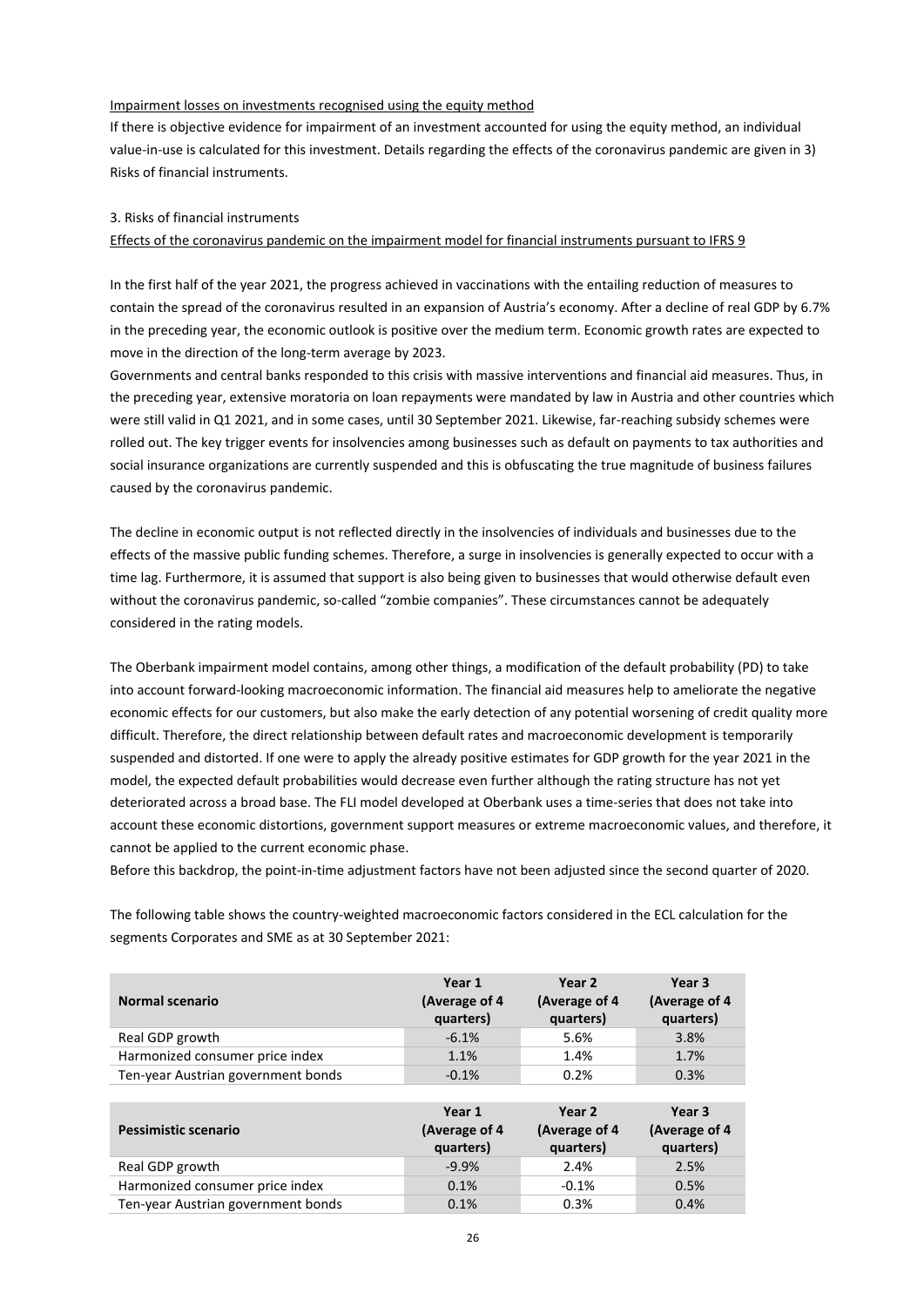| <b>Optimistic scenario</b>         | Year 1<br>(Average of 4)<br>quarters) | Year 2<br>(Average of 4<br>quarters) | Year 3<br>(Average of 4<br>quarters) |
|------------------------------------|---------------------------------------|--------------------------------------|--------------------------------------|
| Real GDP growth                    | $-4.1%$                               | 10.1%                                | 8.3%                                 |
| Harmonized consumer price index    | 1.8%                                  | 2.6%                                 | 3.2%                                 |
| Ten-year Austrian government bonds | $-0.2%$                               | 0.1%                                 | 0.0%                                 |

A collective stage transfer is carried out for certain segments of the portfolio in order to deal with the expected higher default risk. For the assessment, additional risks are identified with an influence on impairment charges, especially crisisinduced risks and those of a probably temporary nature. The collective stage transfer is applied to the following portfolios:

- Receivables from borrowers in industries severely affected by lockdowns: Based on the allocation to branches using the NACE code system, a structural analysis of both the supply and the demand side with respect to the severity of the shock is conducted and the companies are categorised according to a 5-tier scale. Based on this categorisation, receivables with the highest ranking regarding the severity of the economic impact of the lockdowns are transferred to stage 2. As a consequence, the NACE Code serves as a further qualitative criterion in the stage transfer model, and therefore, a lifetime expected loss is used as basis for defining impairment charges for all receivables of the sectors concerned (accommodations, restaurant and food service industry, travel, aerospace).
- Receivables from borrowers that are still in the status of statutory moratoria as at the reporting date: In this case, it is pointed out that in some of Oberbank's markets (Hungary, Slovakia) EBA-compliant deferrals are still possible; therefore, these loans are assigned to stage 2 provided there are not already classified as forborne. Generally, it is assumed that the necessity of a payment deferral granted on the reporting date is a further indicator of a higher default risk.
- Receivables from borrowers in the segment of real estate project finance with commercial mortgage-backed collateral: As the credit risk of these loans are directly related to the earnings opportunities from the sale or rental of real estate, any distortions on the real estate market caused by the coronavirus crisis have an effect on creditworthiness. The current focus is on the market for commercial real estate where demand is being negatively influenced by the pandemic.
- Receivables from borrowers classified as severely affected by the coronavirus based on case-by-case analyses conducted in Q1 2021 of coronavirus vulnerability of customers with high risk exposure: As a management overlay measure, a risk provision in the amount of the lifetime expected loss was allocated for these customers.
- The government-ordered payment deferrals in Hungary where the bank has subsidiaries was extended again until 30 September 2021. This not only makes it difficult to assess the default risks of borrowers who make use of the payment deferrals, but also the mutual influence that widens defaults in this area to all other borrowers. Even at the Hungarian National Bank, the extension of the payment deferrals was controversial and there were fears of severe negative effects on the Hungarian economy. Due to this initial situation, business transactions in Hungary are transferred to stage 2.

Compared with the start of the year, the amount of the impairment charges for performing loans (stage 1 and stage 2) increased by EUR 1.7 million.

# Fair value valuations

The valuation models, input parameters, the fair value hierarchy and the fair values of financial instruments are described in detail in Note 31) Fair value of financial instruments and other items regarding reconciliation as at 30 September 2021.

## Impairment testing for investments recognised using the equity method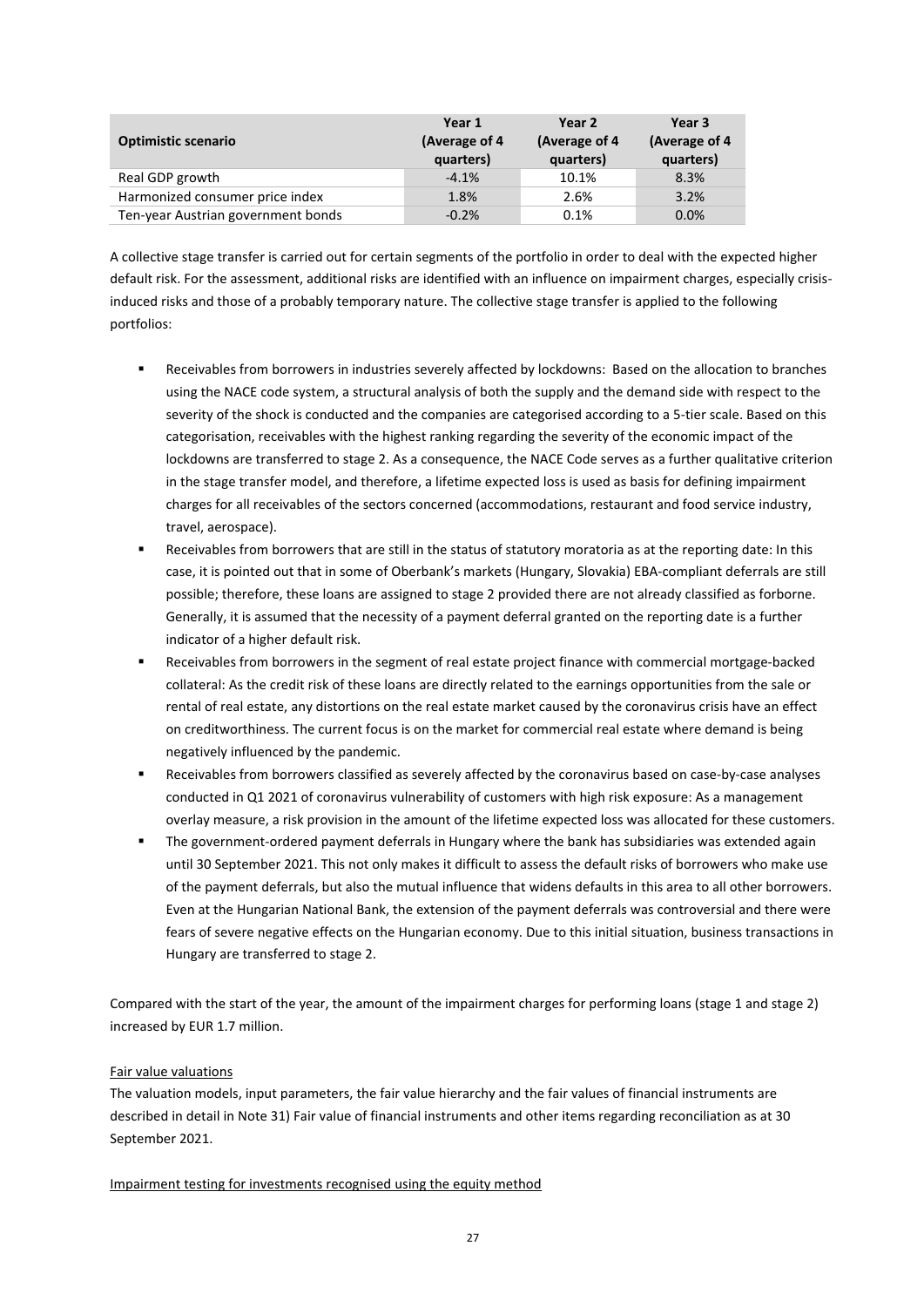Interests in entities accounted for using the equity method are recognised proportionately to the equity held by Oberbank in the entity. If there is objective evidence for impairment of an investment accounted for using the equity method, an individual value-in-use is calculated for this investment. The higher of the two values – market price and value-in-use – constitute the recoverable amount pursuant to IAS 36.6 and is used for the measurement. Cause for an impairment test is given when the fair value drops by at least 20% below the carrying value recognized using the equity method or if this decline persists over a period of more than nine months at a level below the carrying value recognized using the equity method. As at 30 September 2021, these conditions did not apply to any of the entities recognized using the equity method even though voestalpine's market price of EUR 32.04 per share was 4.9% below the carrying value of EUR 33.70 per share.

#### 4. Impairment losses for non-financial assets and deferred tax assets on loss carryforwards

Oberbank holds non-financial assets in intangible assets; property, plant and equipment; investment property; and rightof-use assets on leased objects. Assets are accounted for at amortised cost. There were no indications for impairment losses such as branch closures, declining demand for banking products, significant changes to right-of-use assets or the reassessment of usable life. The fair value of investment property was EUR 102,370 thousand (31/12/2020: EUR 105,150 thousand). The decline is due to depreciation over time. Currently there are no signs of additional market adjustments on the real estate market due to the effects of the coronavirus pandemic.

Oberbank AG capitalised deferred tax assets on loss carryforwards to a minor extent of around EUR 525 thousand (31/12/2020: EUR 647 thousand). The earnings situation of the Group companies from which the loss carryforwards result did not change due to the coronavirus pandemic. The tax loss carryforwards remain recoverable.

The relief measures issued by IASB in May 2020 and in March 2021 on the application of IFRS 16 granting lessees accounting concessions in the case of, for example, lease payment deferrals and rent reductions, which are directly related to the coronavirus pandemic, are not of relevance for Oberbank at present. Oberbank as a lessee has not made use of the options of lease payment deferrals or rent reductions.

## 5. Presentation of the effects due essentially to the coronavirus pandemic

The most important effect of the coronavirus pandemic on the income statement concerns, as mentioned above, the item Charges for losses on loans and advances (additions to loan loss provisions in lending stage 1 and stage 2). However, the additions in an amount of EUR 1,767 thousand cannot be clearly assessed as having been caused directly by the coronavirus crisis. Furthermore, the item Other administrative expenses in an amount of EUR 230 thousand include costs directly related to the coronavirus pandemic (expenses for special cleaning, purchase of cleaning and disinfecting products, and protective items, IT infrastructure, furnishings for branches).

Additionally, the coronavirus reduced or suspended distributions on profits from equity investments. However, the effects caused by the coronavirus cannot be precisely quantified.

6. Material events since the close of the interim reporting period No events of material significance occurred after the reporting date 30 September 2021.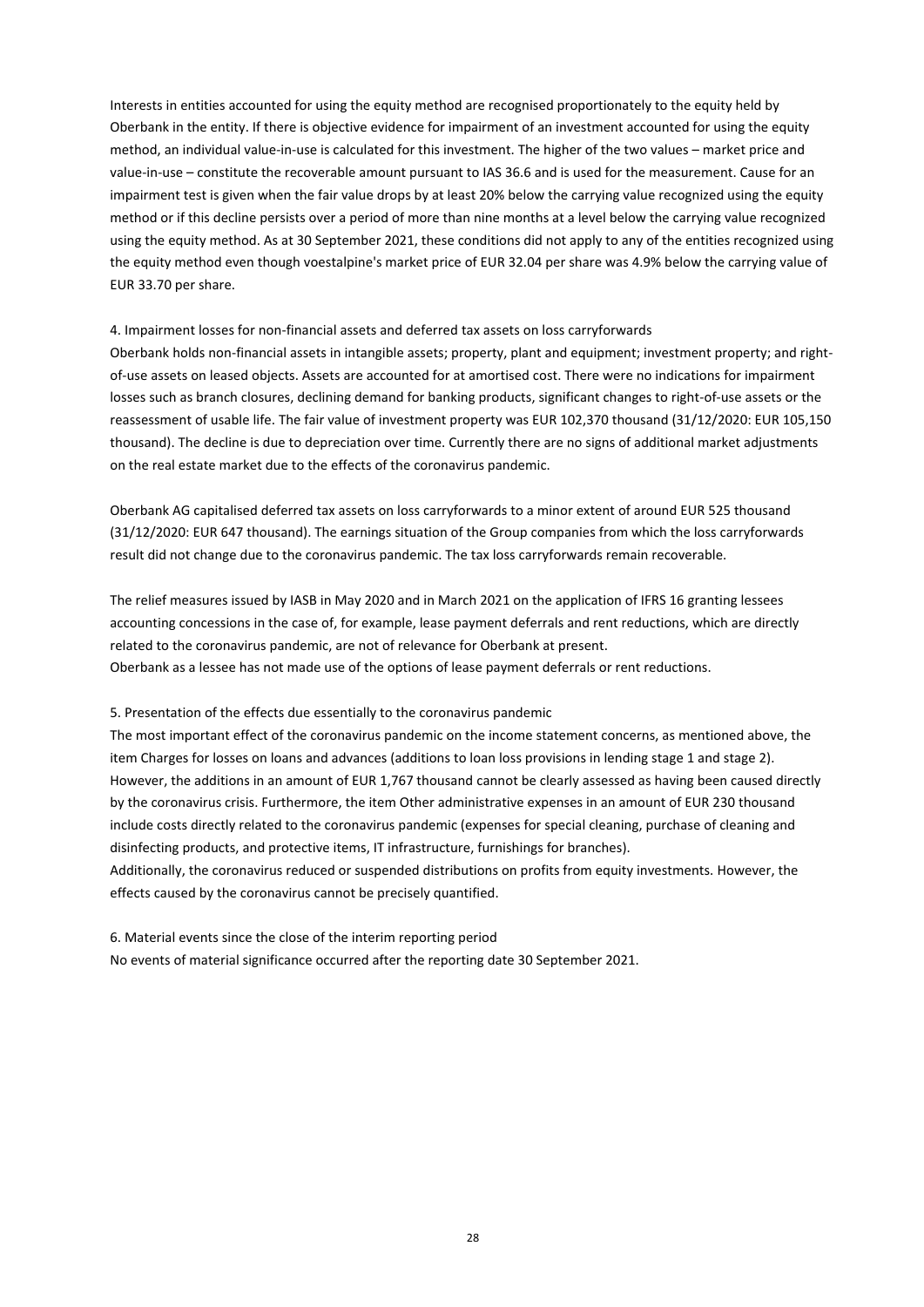# *Details of the income statement in €k*

| 1) Net interest income                                     | 1/1 to 30/9/2021 | 1/1 to 30/9/2020 |
|------------------------------------------------------------|------------------|------------------|
| <b>Interest income from</b>                                |                  |                  |
| Credit and money market operations                         | 248,721          | 265,168          |
| Shares and other variable-yield securities                 | 2,682            | 1,874            |
| Other equity investments                                   | 3,078            | 4,727            |
| <b>Subsidiaries</b>                                        | 1,196            | 492              |
| Fixed-interest securities and bonds                        | 24,873           | 33,894           |
| Interest and similar income                                | 280,550          | 306,155          |
| Interest expenses for                                      |                  |                  |
| Deposits                                                   | 70               | $-27,366$        |
| Securitised liabilities                                    | $-13,437$        | $-13,886$        |
| Subordinated liabilities                                   | $-10,138$        | $-11,803$        |
| Result of non-significant modifications                    | $-846$           | $-284$           |
| Interest and similar expenses                              | $-24,351$        | $-53,339$        |
| Net interest income                                        | 256,199          | 252,816          |
|                                                            |                  |                  |
| 2) Profit from entities recognized using the equity method | 1/1 to 30/9/2021 | 1/1 to 30/9/2020 |
| Net amounts from proportionately recognised income         | 67,967           | $-12,523$        |
| Expenses from impairments and income from additions        | 6,459            | $-12,600$        |
| Income from additions due to purchases                     | 0                | 4,919            |
| Profit from entities recognized using the equity method    | 74,426           | $-20,204$        |
| 3) Charges for losses on loans and advances                | 1/1 to 30/9/2021 | 1/1 to 30/9/2020 |
| Additions to charges for losses on loans and advances      | $-61,210$        | $-61,722$        |
| Direct write-offs                                          | $-1,106$         | $-1,190$         |
| Reversals of charges for losses on loans and advances      | 54,984           | 43,860           |
| Recoveries from written-off receivables                    | 1,682            | 1,948            |
| Result of non-significant modifications                    | 30               | 48               |
| Result of POCI financial instruments                       | $-282$           | $-1,500$         |
| Charges for losses on loans and advances                   | $-5,902$         | $-18,556$        |
|                                                            |                  |                  |
| 4) Net commission income                                   | 1/1 to 30/9/2021 | 1/1 to 30/9/2020 |
| Net fee and commission income from:                        |                  |                  |
| Payment services                                           | 48,742           | 45,109           |
| Securities business                                        | 56,126           | 49,488           |
| Foreign exchange, foreign bank notes and precious metals   | 14,426           | 12,025           |
| Credit operations                                          | 34,287           | 31,460           |
| Other service and advisory business                        | 4,435            | 4,982            |
| Total net fee and commission income                        | 158,016          | 143,064          |
| Net fee and commission expenses for:                       |                  |                  |
| Payment services                                           | 3,457            | 3,190            |
| Securities business                                        | 6,465            | 5,891            |
| Foreign exchange, foreign bank notes and precious metals   | 427              | 439              |
| Credit operations                                          | 4,376            | 4,128            |
| Other service and advisory business                        | 188              | 1,678            |
| Total fee and commission expenses                          | 14,913           | 15,326           |
| Net fee and commission income                              | 143,103          | 127,738          |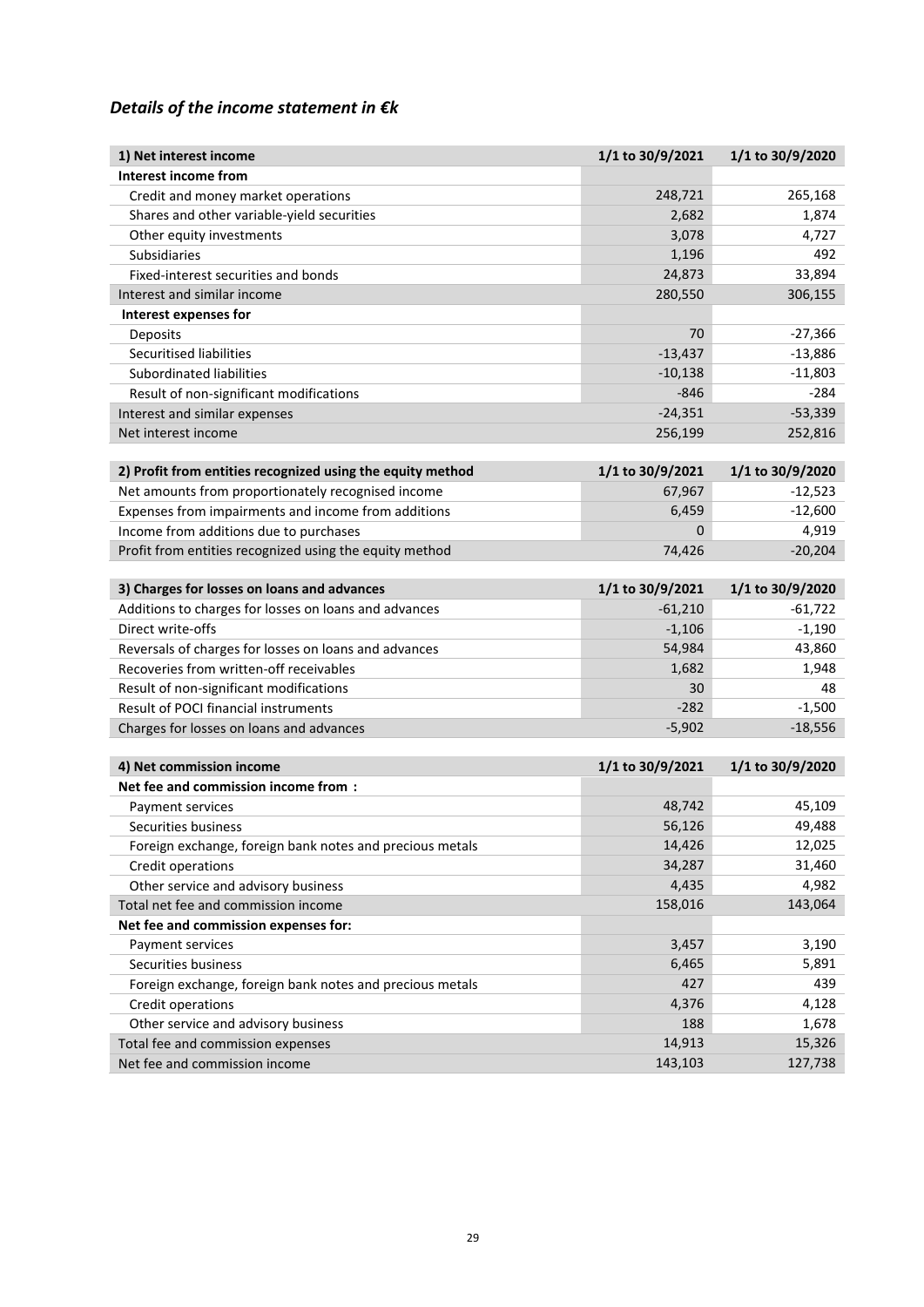| 5) Net trading income                                               | 1/1 to 30/9/2021 | 1/1 to 30/9/2020 |
|---------------------------------------------------------------------|------------------|------------------|
| Gains/losses on interest rate contracts                             | 1,222            | $-406$           |
| Gains/losses on foreign exchange, foreign bank notes and numismatic | 997              | 3,651            |
| Gains/losses on derivatives                                         | 2,174            | $-2,119$         |
| 6) Administrative expenses                                          | 1/1 to 30/9/2021 | 1/1 to 30/9/2020 |
| Staff costs                                                         | 134,927          | 132,853          |
| Other administrative expenses                                       | 70,926           | 66,896           |
| Write-offs and impairment allowances                                | 22,232           | 22,163           |
| Administrative expenses                                             | 228,085          | 221,912          |

| 7) Other operating income                                          | 1/1 to 30/9/2021 | 1/1 to 30/9/2020 |
|--------------------------------------------------------------------|------------------|------------------|
| a) Net income from financial assets - FVPL                         | 4,032            | $-1,479$         |
| thereof from designated financial instruments                      | $-5,263$         | 2,873            |
| thereof financial instruments with mandatory measurement at FVPL   | 9,295            | $-4,352$         |
| b) Net income from financial assets - FVOCI                        | $-307$           | $-159$           |
| thereof from the measurement of debt instruments                   | $-368$           | $-308$           |
| thereof from the sale and derecognition of debt instruments        | 61               | 149              |
| c) Net income from financial assets - AC                           | $-79$            | 160              |
| d) Other operating income                                          | $-20,902$        | $-12,566$        |
| <b>Other operating income:</b>                                     | 26,538           | 32,305           |
| Income from operational risks                                      | 3,324            | 7,651            |
| Gains from the sale of land and buildings                          | $\Omega$         | 289              |
| Income from private equity investments                             | 140              | 2,534            |
| Income from operating leases                                       | 10,775           | 11,630           |
| Other income from the leasing sub-group                            | 5,605            | 4,579            |
| Brokerage fees from third parties                                  | 3,497            | 2,946            |
| Other                                                              | 3,197            | 2,676            |
| <b>Other operating expenses</b>                                    | $-47,440$        | $-44,871$        |
| Expenses from operational risks                                    | $-4,273$         | $-3,738$         |
| Stability tax                                                      | $-3,776$         | $-3,938$         |
| Contributions to the resolution fund and deposit protection scheme | $-21,960$        | $-18,230$        |
| Expenses from operating leases                                     | $-11,278$        | $-10,544$        |
| Other income from the leasing sub-group                            | $-3,749$         | $-4,036$         |
| Other                                                              | $-2,404$         | $-4,385$         |
| Other operating income net of other operating expenses             | $-17,256$        | $-14,044$        |

| 8) Income taxes                      | $1/1$ to 30/9/2021 | $1/1$ to 30/9/2020 |
|--------------------------------------|--------------------|--------------------|
| Current income tax expense           | 37.825             | 37.273             |
| Deferred income tax expense (income) | $-725$             | -5.784             |
| Income taxes                         | 37.100             | 31.489             |

| 9) Earnings per share in $\epsilon$  | 1/1 to 30/9/2021 | 1/1 to 30/9/2020 |
|--------------------------------------|------------------|------------------|
| Number of shares as at 30/09         | 35,307,300       | 35,307,300       |
| Average number of shares in issue    | 35,217,322       | 35,137,952       |
| Profit/loss for the period after tax | 189,778          | 75,475           |
| Earnings per share in $\epsilon$     | 5.39             | 2.15             |
| <b>Annualised values</b>             | 7.19             | 2.86             |

Since no financial instruments with diluting effect were issued, diluted earnings per share were identical with undiluted earnings per share. The preference shares issued were converted into ordinary shares in the financial year 2020. Therefore, earnings per share as at 30 September 2021 refer only to ordinary shares. In the same period of the preceding

year, earnings per share were the same for both ordinary and preference shares.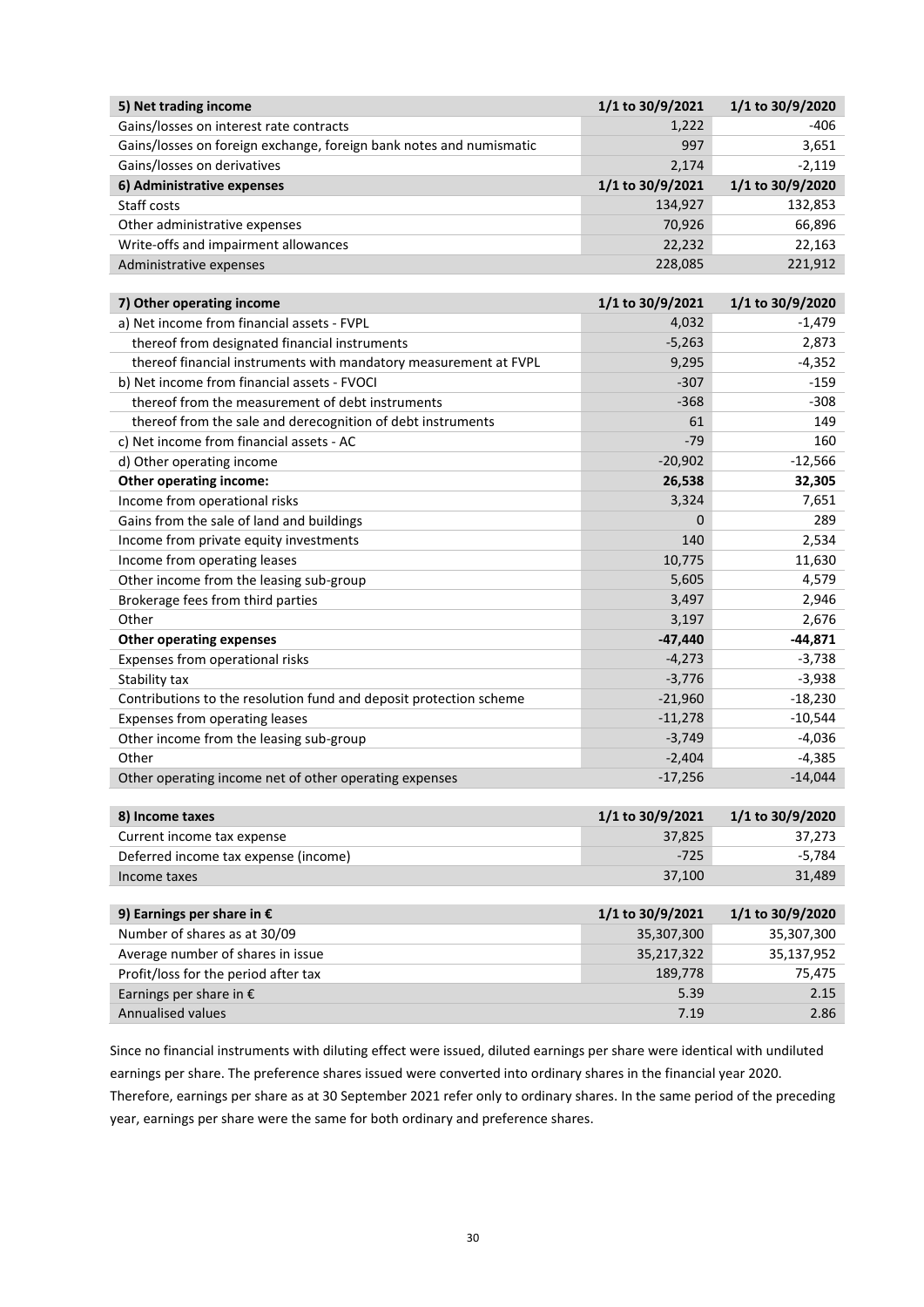# *Details of the balance sheet in €k*

| 10) Cash and balances with central banks                                                       | 30/9/2021            | 31/12/2020          |
|------------------------------------------------------------------------------------------------|----------------------|---------------------|
| Credit balances with central banks of issue                                                    | 4,141,567            | 1,943,836           |
| <b>Other liabilities</b>                                                                       | 157,641              | 162,148             |
| Cash and balances with central banks                                                           | 4,299,208            | 2,105,984           |
|                                                                                                |                      |                     |
| 11) Loans and advances to credit institutions                                                  | 30/9/2021            | 31/12/2020          |
| Loans and advances to domestic credit institutions                                             | 146,082<br>372,609   | 79,498              |
| Loans and advances to foreign credit institutions<br>Loans and advances to credit institutions | 518,691              | 889,410             |
|                                                                                                |                      | 968,908             |
| 12) Loans and advances to customers                                                            | 30/9/2021            | 31/12/2020          |
| Loans and advances to domestic customers                                                       | 10,477,589           | 10,210,754          |
| Loans and advances to foreign customers                                                        | 7,743,304            | 7,053,911           |
| Loans and advances to customers                                                                | 18,220,893           | 17,264,665          |
|                                                                                                |                      |                     |
| 13) Trading assets                                                                             | 30/9/2021            | 31/12/2020          |
| <b>Bonds and other fixed-interest securities</b>                                               |                      |                     |
| Listed                                                                                         | 0                    | 206                 |
|                                                                                                |                      |                     |
| Shares and other variable-yield securities<br>Listed                                           | 1,307                | 551                 |
|                                                                                                |                      |                     |
| Positive fair values of derivative financial instruments                                       |                      |                     |
| <b>Currency contracts</b>                                                                      | 4,965                | 5,239               |
| Interest rate contracts                                                                        | 32,168               | 41,438              |
| Other contracts                                                                                | 0                    | 0                   |
| <b>Trading assets</b>                                                                          | 38,440               | 47,434              |
|                                                                                                |                      |                     |
| 14) Financial investments<br><b>Bonds and other fixed-interest securities</b>                  | 30/9/2021            | 31/12/2020          |
| Listed                                                                                         | 1,490,539            |                     |
| Unlisted                                                                                       | 59,608               | 1,877,632<br>60,568 |
| Shares and other variable-yield securities                                                     |                      |                     |
| Listed                                                                                         | 113,880              | 91,656              |
| Unlisted                                                                                       | 218,064              | 214,284             |
| <b>Equity investments/shares</b>                                                               |                      |                     |
| in subsidiaries                                                                                | 82,204               | 94,468              |
| in entities recognized using the equity method                                                 |                      |                     |
| Banks                                                                                          | 499,210              | 476,421             |
| Non-banks                                                                                      | 483,832              | 420,724             |
| Other equity investments                                                                       |                      |                     |
| Credit institutions                                                                            | 46,647               | 46,441              |
| Non-banks                                                                                      | 116,635              | 122,035             |
| <b>Financial investments</b>                                                                   | 3,110,619            | 3,404,229           |
|                                                                                                |                      |                     |
| a) Financial assets - FVPL                                                                     | 491,139              | 560,251             |
| b) Financial assets FVOCI                                                                      | 398,112              | 487,826             |
| thereof equity instruments                                                                     | 339,177              | 329,186             |
| thereof debt instruments                                                                       | 58,935               | 158,640             |
| c) Financial assets - AC                                                                       | 1,238,326<br>983,042 | 1,459,007           |
| d) Interests in entities recognised using the equity method                                    |                      | 897,145             |
| <b>Financial investments</b>                                                                   | 3,110,619            | 3,404,229           |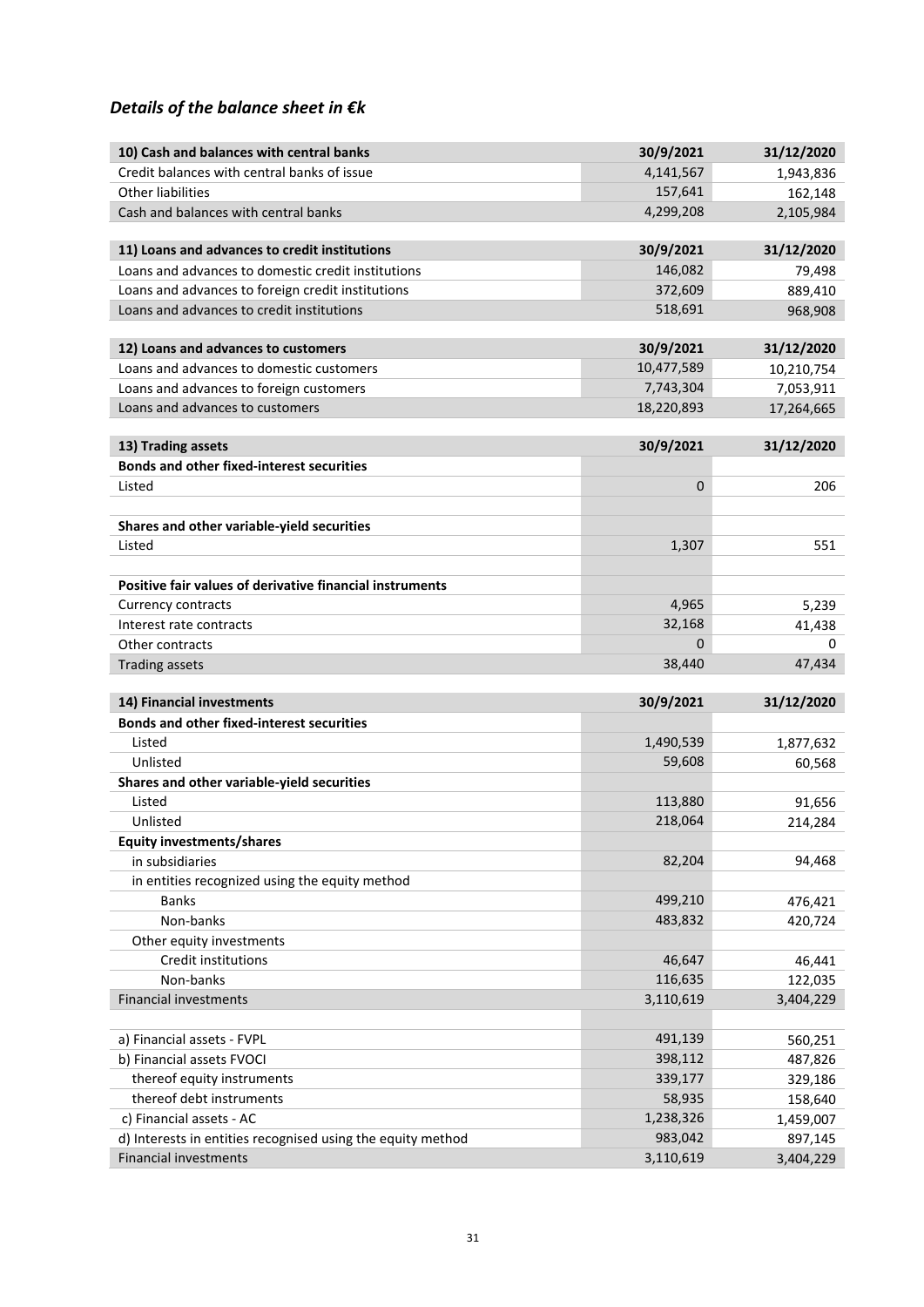| 15) Intangible assets   | 30/9/2021 | 31/12/2020 |
|-------------------------|-----------|------------|
| Other intangible assets | 1,996     | 1.861      |
| Customer base           | 320       | 342        |
| Intangible assets       | 2.316     | 2,203      |
|                         |           |            |

| 16) Property, plant and equipment   | 30/9/2021 | 31/12/2020 |
|-------------------------------------|-----------|------------|
| Investment property                 | 87,726    | 89,656     |
| Land and buildings                  | 90,643    | 89,314     |
| Business equipment and furnishings  | 50,243    | 58,124     |
| Other property, plant and equipment | 15,656    | 24,039     |
| Right of use for leased objects     | 145,284   | 143,218    |
| Property, plant and equipment       | 389,552   | 404,351    |
|                                     |           |            |

## **17) Lease contracts in which Oberbank is lessee**

The lease contracts entered into by Oberbank relate mainly to rentals for branch premises and office space as well as to building rights and tenancy right for plots of land, garages, business equipment and furnishings, and vehicles. The leasing contracts do not involve any significant restrictions or commitments. There were no sale-and-leaseback transactions. The results in the consolidated balance sheet, consolidated income statement and consolidated statement of cash flows for Oberbank as a lessee are presented below for the first three quarters of 2021 as at 30 September 2021:

| Leasing in the consolidated balance sheet            | 30/9/2021 | 31/12/2020 |
|------------------------------------------------------|-----------|------------|
| Property, plant and equipment                        | 145,889   | 143,218    |
| Right-of-use for land and buildings                  | 142,477   | 140,339    |
| Right-of-use for business equipment and furnishings  | 906       | 590        |
| Right-of-use for other property, plant and equipment | 1,901     | 1,566      |
| Right-of-use in investment property                  | 605       | 723        |
| Other liabilities                                    |           |            |
| Leasing liabilities                                  | 146,815   | 143,934    |

Additions to right-of-use in the first three quarters of 2021 were €k 15,910. Cash outflows for leasing liabilities amounted to €k 12,044.

| Consolidated income statement in $\epsilon$ k                                         | $1/1$ to | 1/1 to 30/9/2020 |
|---------------------------------------------------------------------------------------|----------|------------------|
| Interest expenses for leasing liabilities                                             | 562      | 608              |
| Administrative expenses                                                               | 11,692   | 12,296           |
| Depreciation/amortisation for rights-of-use to land and buildings                     | 10,601   | 10,388           |
| Depreciation/amortisation for rights-of-use to business equipment and<br>furnishings  | 236      | 192              |
| Depreciation/amortisation for rights-of-use to other property, plant and<br>equipment | 737      | 570              |
| Depreciation/amortisation for rights-of-use to investment property                    | 118      | 118              |
| Other expenses from lease contracts                                                   | 867      | 1,028            |
| Other operating income                                                                |          |                  |
| Income from subleasing rights-of-use                                                  | 641      | 620              |

| Leasing in the consolidated statement of cash flows                 | 1/1 to 30/9/2021 | 1/1 to 30/9/2020 |
|---------------------------------------------------------------------|------------------|------------------|
| Repayment of leasing liabilities from finance activities            | $-12.044$        | $-11.634$        |
| Interest expenses for leasing liabilities from operating activities | 562              | 608              |

| 18) Other assets                                                   | 30/9/2021 | 31/12/2020 |
|--------------------------------------------------------------------|-----------|------------|
| Deferred tax assets                                                | 2,282     | 7,388      |
| Other assets                                                       | 156,868   | 70,751     |
| Positive fair values of closed out derivatives in the banking book | 105,514   | 153,306    |
| Deferred items                                                     | 6.684     | 3,710      |
| Other assets                                                       | 271,348   | 235,155    |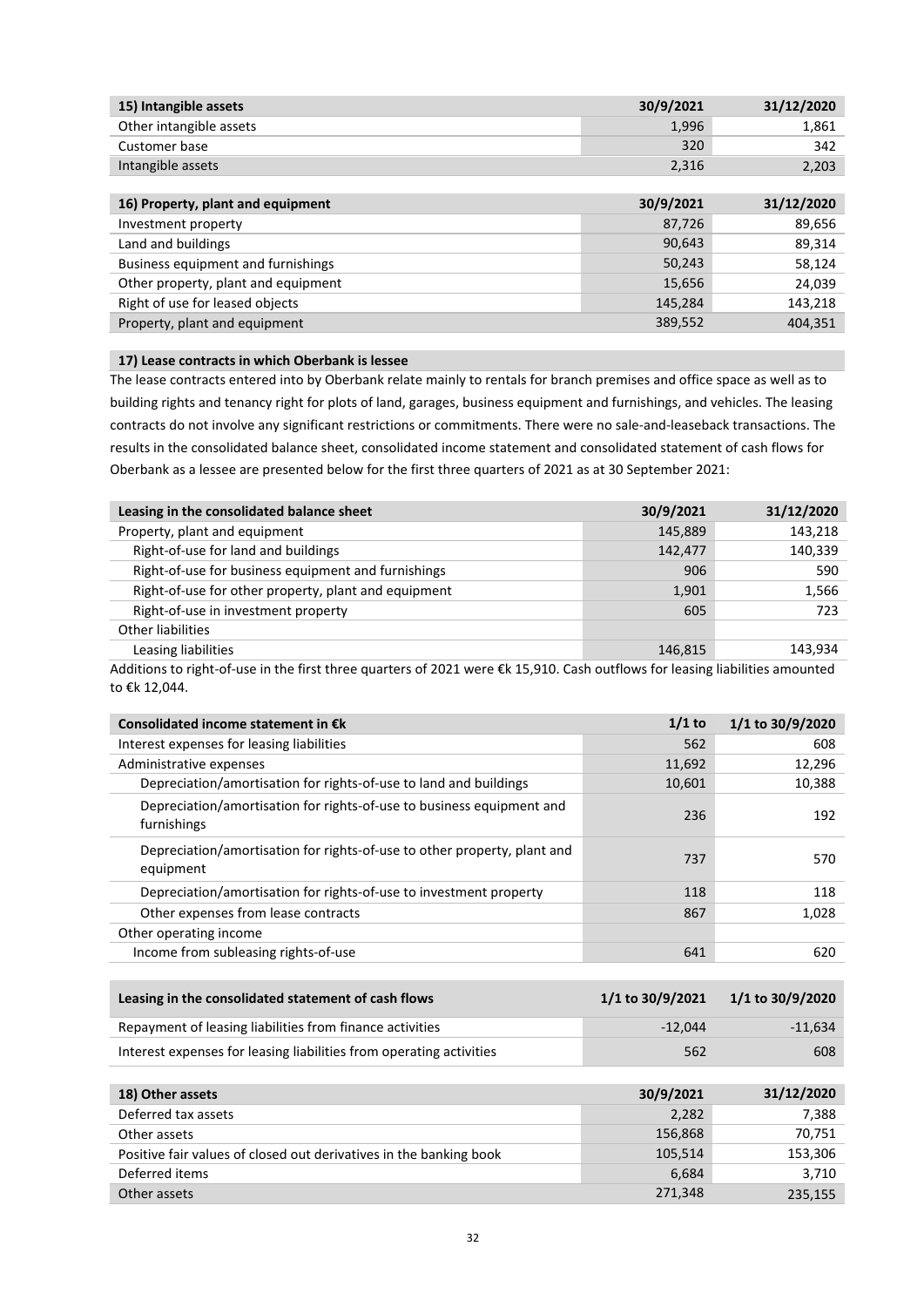| 19) Amounts owed to credit institutions | 30/9/2021 | 31/12/2020 |
|-----------------------------------------|-----------|------------|
| Amounts owed to domestic banks          | 4.213.833 | 3.336.015  |
| Amounts owed to foreign banks           | 1,813,169 | 1,729,629  |
| Amounts owed to credit institutions     | 6.027.002 | 5,065,644  |

The balance sheet item Amounts owed to credit institutions contains an amount payable of EUR 2,300 million under the targeted longer-term refinancing operations (TLTRO III) of the ECB. These loans taken out between June 2020 and September 2021 have an interest rate of -0.5%. The interest rate is in conformity with market refinancing compared to deposits of our customers and other comparable secured loans. Therefore, we recognized the refinance liability as a financial instrument pursuant to IFRS 9.

In the first observation period, which lasted until June of this year, we achieved the required increase in lending to be eligible for the bonus and the negative refinancing interest rate decreased by a further -0.5%. This results in interest income of EUR 7.96 million for this year. If we achieve the required increase in lending volume in the current observation period until the end of the year, the negative refinancing interest rate will decrease by a further -0.5%. However, since it is not sufficiently certain that this condition will be met in the current period, the potential further decrease in interest expected for the relevant period in the financial year 2021 was not yet recognized in income. Should there be a change to our assessment of the fulfilment of the loan requirements, this would be treated as a change in our estimate pursuant to IFRS 9.B5.4.5 and recognized in income in future periods.

| 20) Amounts owed to customers                                      | 30/9/2021   | 31/12/2020  |
|--------------------------------------------------------------------|-------------|-------------|
| Savings deposits                                                   | 2,579,419   | 2,660,875   |
| Other                                                              | 11,349,847  | 10,426,293  |
| Amounts owed to customers                                          | 13,929,266  | 13,087,168  |
|                                                                    |             |             |
| 21) Securitised liabilities                                        | 30/9/2021   | 31/12/2020  |
| <b>Bonds issued</b>                                                | 2,189,640   | 1,839,717   |
| Other securitised liabilities                                      | 13,840      | 14,288      |
| <b>Securitised liabilities</b>                                     | 2,203,480   | 1,854,005   |
|                                                                    |             |             |
| 22) Provisions for liabilities and charges                         | 30/9/2021   | 31/12/2020  |
| Provisions for termination benefits and pensions                   | 185,481     | 201,775     |
| Provisions for anniversary bonuses                                 | 15,219      | 15,778      |
| Provisions for credit risks                                        | 121,442     | 117,159     |
| Other provisions                                                   | 36,277      | 38,129      |
| Provisions for liabilities and charges                             | 358,419     | 372,841     |
|                                                                    |             |             |
|                                                                    |             |             |
| 23) Other assets                                                   | 30/9/2021   | 31/12/2020  |
| <b>Trading liabilities</b>                                         | 35,404      | 42,799      |
| <b>Tax liabilities</b>                                             | 34,118      | 6,638       |
| <b>Current tax liabilities</b>                                     | 31,058      | 2,932       |
| Deferred tax liabilities                                           | 3,060       | 3,706       |
| Leasing liabilities                                                | 146,815     | 143,934     |
| <b>Other liabilities</b>                                           | 275,738     | 237,262     |
| Negative fair values of closed out derivatives in the banking book | 18,714      | 39,932      |
| Deferred items                                                     | 67,736      | 58,065      |
| <b>Other liabilities</b>                                           | 578,525     | 528,630     |
|                                                                    |             |             |
| 24) Other liabilities (trading liabilities)                        | 30/9/2021   | 31/12/2020  |
| <b>Currency contracts</b>                                          | 3,691       | 1,875       |
| Interest rate contracts                                            | 31,713      | 40,924      |
| Other contracts<br><b>Trading liabilities</b>                      | 0<br>35,404 | 0<br>42,799 |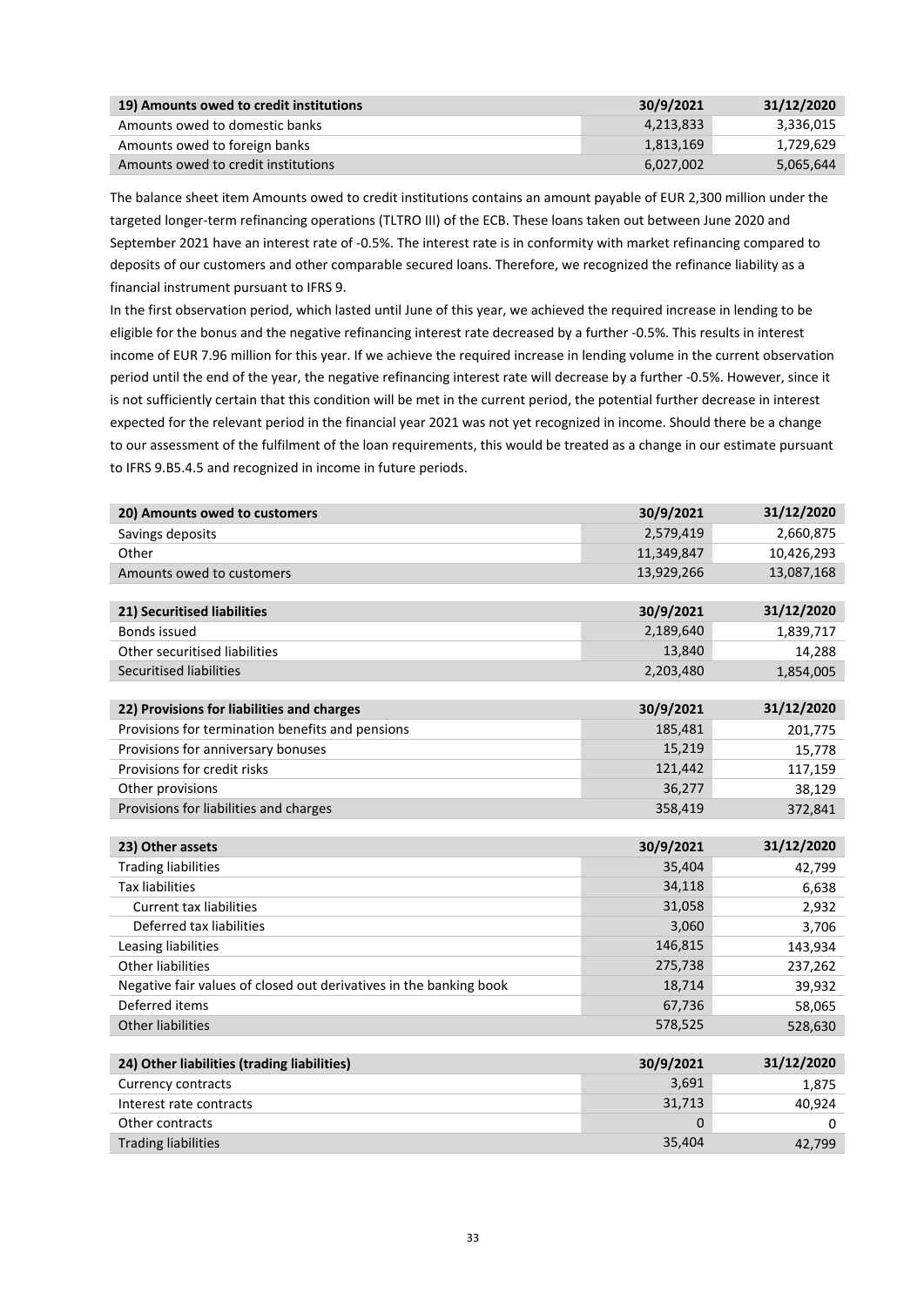| 25) Subordinated debt capital                  | 30/9/2021 | 31/12/2020 |
|------------------------------------------------|-----------|------------|
| Subordinated bonds issued incl. tier 2 capital | 498.262   | 485.775    |
| Hybrid capital                                 |           |            |
| Subordinated debt capital                      | 498.262   | 485.775    |

| 26) Shareholders' equity                                                                                        | 30/9/2021 | 31/12/2020 |
|-----------------------------------------------------------------------------------------------------------------|-----------|------------|
| Subscribed capital                                                                                              | 105,864   | 105,381    |
| Capital reserves                                                                                                | 505,523   | 505,523    |
| Retained earnings (incl. net profit)                                                                            | 2,585,408 | 2,368,439  |
| Negative goodwill                                                                                               | 1,872     | 1,872      |
| Additional equity capital components                                                                            | 50,000    | 50,000     |
| Share of non-controlling shareholders                                                                           | 7,446     | 7,651      |
| Shareholders' equity                                                                                            | 3,256,113 | 3,038,866  |
|                                                                                                                 |           |            |
| 27) Contingent liabilities and credit risks                                                                     | 30/9/2021 | 31/12/2020 |
| the contract of the contract of the contract of the contract of the contract of the contract of the contract of |           |            |

| Other contingent liabilities (guarantees and letters of credit) | 1,428,068 | 1,290,784 |
|-----------------------------------------------------------------|-----------|-----------|
| Contingent liabilities                                          | 1,428,068 | 1,290,784 |
| Liabilities arising from non-genuine repos                      | 0         |           |
| Other commitments (irrevocable loan commitments)                | 4,591,228 | 4.402.862 |
| Credit risks                                                    | 4,591,228 | 4,402,862 |

| 28) Segment report as at 30/9/2021<br>Core business segments in €m | Personal<br><b>Banking</b> | <b>Corporates</b> | <b>Financial</b><br><b>Markets</b> | Other   | <b>Total</b> |
|--------------------------------------------------------------------|----------------------------|-------------------|------------------------------------|---------|--------------|
| Net interest income                                                | 47.2                       | 202.5             | 6.5                                |         | 256.2        |
| Profit from entities recognised using the equity<br>method         |                            |                   | 74.4                               |         | 74.4         |
| Charges for losses on loans and advances                           | $-1.0$                     | 0.9               | $-5.8$                             |         | $-5.9$       |
| Net fee and commission income                                      | 63.2                       | 79.9              |                                    |         | 143.1        |
| Net trading income                                                 |                            | $-1.0$            | 5.4                                |         | 4.4          |
| Administrative expenses                                            | $-76.4$                    | $-120.3$          | $-8.0$                             | $-23.3$ | $-228.1$     |
| Other operating income                                             | 4.2                        | $-2.2$            | 1.1                                | $-20.3$ | $-17.3$      |
| Profit/loss for the period before tax                              | 37.3                       | 159.7             | 73.5                               | $-43.6$ | 226.9        |
| Average risk-weighted assets                                       | 2,035.1                    | 10,913.6          | 5,365.5                            |         | 18,314.2     |
| Average allocated equity                                           | 348.9                      | 1,871.1           | 919.9                              |         | 3,139.9      |
| RoE (return on equity before tax)                                  | 14.2%                      | 11.4%             | 10.7%                              |         | 9.6%         |
| Cost/income ratio                                                  | 66.6%                      | 43.1%             | 9.2%                               |         | 49.5%        |

| Segment report as at 30/9/2020<br>Core business segments in €m | Personal<br><b>Banking</b> | <b>Corporates</b> | <b>Financial</b><br><b>Markets</b> | <b>Other</b> | <b>Total</b> |
|----------------------------------------------------------------|----------------------------|-------------------|------------------------------------|--------------|--------------|
| Net interest income                                            | 46.7                       | 195.8             | 10.3                               |              | 252.8        |
| Profit from entities recognised using the equity<br>method     |                            |                   | $-20.2$                            |              | $-20.2$      |
| Charges for losses on loans and advances                       | $-0.4$                     | $-13.3$           | $-4.8$                             |              | $-18.6$      |
| Net fee and commission income                                  | 60.9                       | 66.9              |                                    |              | 127.7        |
| Net trading income                                             |                            | 1.0               | 0.1                                |              | 1.1          |
| Administrative expenses                                        | $-70.0$                    | $-122.6$          | $-6.5$                             | $-22.8$      | $-221.9$     |
| Other operating income                                         | 3.2                        | 3.6               | $-3.6$                             | $-17.3$      | $-14.0$      |
| Profit/loss for the period before tax                          | 40.3                       | 131.5             | $-24.7$                            | $-40.1$      | 107.0        |
| Average risk-weighted assets                                   | 1,934.1                    | 10,625.3          | 5,653.4                            |              | 18,212.7     |
| Average allocated equity                                       | 311.7                      | 1,712.2           | 911.0                              |              | 2,934.9      |
| RoE (return on equity before tax)                              | 17.2%                      | 10.2%             | n.a.                               |              | 4.9%         |
| Cost/income ratio                                              | 63.2%                      | 45.9%             | n.a.                               |              | 63.9%        |

n.a. – not indicative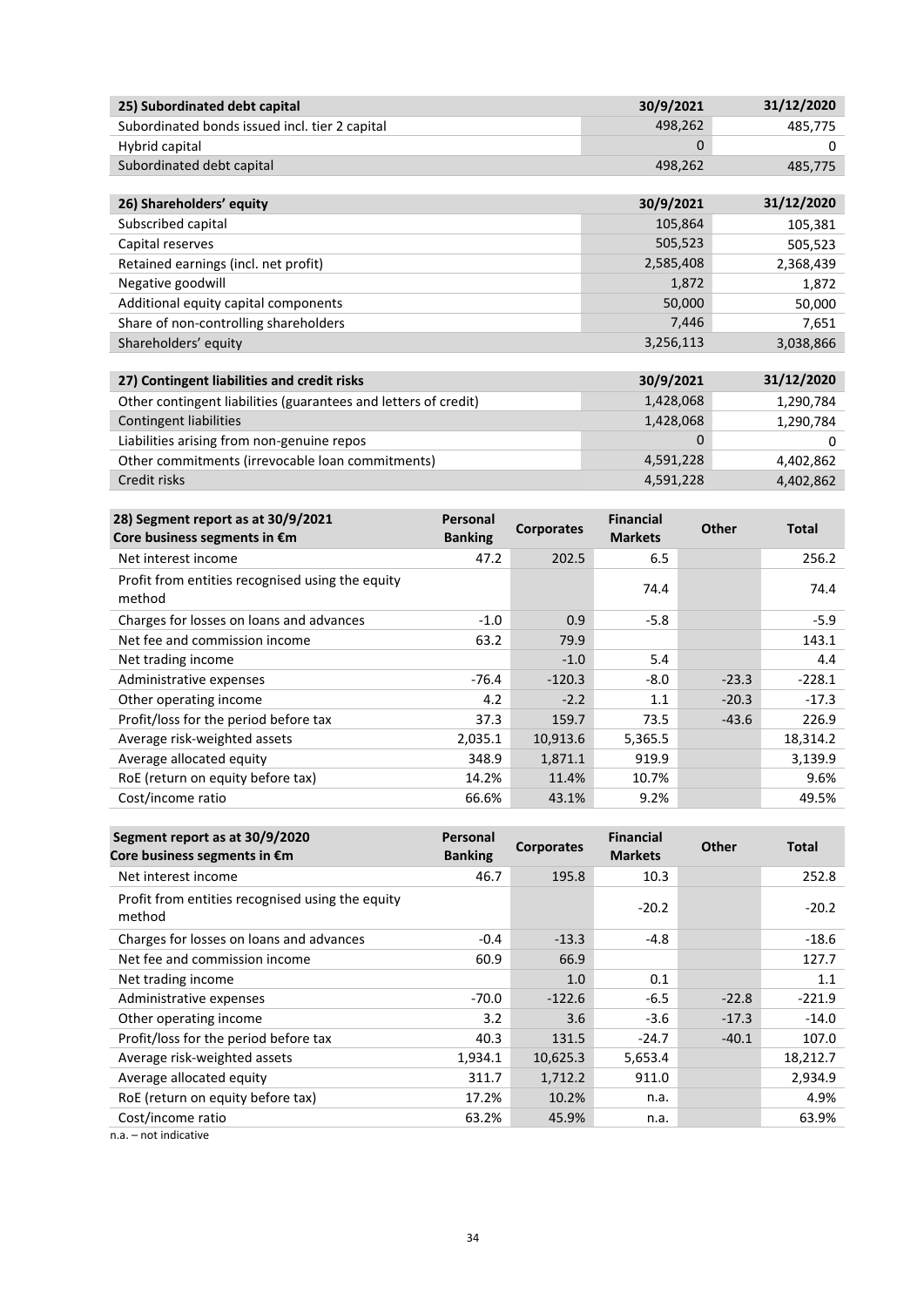| 29) Human resources | 30/9/2021 | 31/12/2020 |
|---------------------|-----------|------------|
| Salaried employees  | 2,155     | 2.168      |
| Blue-collar         |           |            |
| Total resources     | 2,162     | 2.175      |

| 30) Regulatory capital purs. to Part 2 of<br>Regulation (EU) No 575/2013 - Pillar I in €k | 30/9/2021  | 31/12/2020  | 30/9/2020  |
|-------------------------------------------------------------------------------------------|------------|-------------|------------|
| Subscribed capital                                                                        | 105,922    | 105,922     | 98,722     |
| Capital reserves                                                                          | 505,523    | 505,523     | 505,523    |
| <b>Retained earnings</b>                                                                  | 2,371,568  | 2,288,023   | 2,154,353  |
| Minority interests                                                                        | 0          | 0           | 0          |
| Cumulated other comprehensive income                                                      | 79,671     | 64,698      | 70,134     |
| Regulatory adjustment items                                                               | 4,728      | $-9,303$    | $-21,516$  |
| Deductions from common equity tier 1 capital items                                        | $-261,635$ | $-249,653$  | $-255,816$ |
| Common equity tier 1 capital                                                              | 2,805,777  | 2,705,210   | 2,551,400  |
| AT1 capital instruments                                                                   | 50,000     | 50,000      | 50,000     |
| AT1 capital instruments purs. to national implementation rules                            | 0          | 0           | 0          |
| Deductions from AT1 capital items                                                         | 0          | $\Omega$    | 0          |
| <b>Additional tier 1 capital</b>                                                          | 50,000     | 50,000      | 50,000     |
| <b>Tier 1 capital</b>                                                                     | 2,855,777  | 2,755,210   | 2,601,400  |
| Qualifying supplementary capital instruments                                              | 359,306    | 356,117     | 333,593    |
| Nominal capital preference shares purs. to transition rules                               | 0          | 0           | 7,200      |
| AT1 capital instruments purs. to transition rules                                         | $\Omega$   | 0           | 0          |
| Supplementary capital (tier 2) items purs. to national impl. rules                        | 1,431      | 5,050       | 5,336      |
| General credit risk adjustments                                                           | 0          | $\mathbf 0$ | 0          |
| Deductions from tier 2 capital items                                                      | $-14,698$  | $-17,047$   | $-18,836$  |
| Supplementary capital (tier 2)                                                            | 346,039    | 344,120     | 327,293    |
| Own funds                                                                                 | 3,201,816  | 3,099,330   | 2,928,693  |
| Total risk exposure purs. Art. 92 CRR                                                     |            |             |            |
| Credit risk                                                                               | 14,956,729 | 14,074,381  | 14,310,138 |
| Market risk, settlement risk and CVA risk                                                 | 48,406     | 39,278      | 39,211     |
| Operational risk                                                                          | 1,053,164  | 1,053,164   | 1,083,459  |
| <b>Total exposure</b>                                                                     | 16,058,299 | 15,166,823  | 15,432,808 |
| Own funds ratio purs. Art. 92 CRR                                                         |            |             |            |
| Common equity tier 1 capital ratio                                                        | 17.47%     | 17.84%      | 16.53%     |
| Tier 1 capital ratio                                                                      | 17.78%     | 18.17%      | 16.86%     |
| Total capital ratio                                                                       | 19.94%     | 20.43%      | 18.98%     |
| Regulatory requirement own capital ratios purs. to transition rules in<br>%               |            |             |            |
| Common equity tier 1 capital ratio                                                        | 7.05%      | 7.05%       | 7.06%      |
| Tier 1 capital ratio                                                                      | 8.55%      | 8.55%       | 8.56%      |
| Total capital ratio                                                                       | 10.55%     | 10.55%      | 10.56%     |
| Regulatory capital requirements purs. to transition rules in €k                           |            |             |            |
| Common equity tier 1 capital                                                              | 1,132,110  | 1,069,261   | 1,089,556  |
| Tier 1 capital                                                                            | 1,372,985  | 1,296,763   | 1,321,048  |
| <b>Total capital</b>                                                                      | 1,694,151  | 1,600,100   | 1,629,705  |
| <b>Free capital components</b>                                                            |            |             |            |
| Common equity tier 1 capital                                                              | 1,673,667  | 1,635,949   | 1,461,844  |
| Tier 1 capital                                                                            | 1,482,792  | 1,458,447   | 1,280,352  |
| <b>Total capital</b>                                                                      | 1,507,665  | 1,499,230   | 1,298,988  |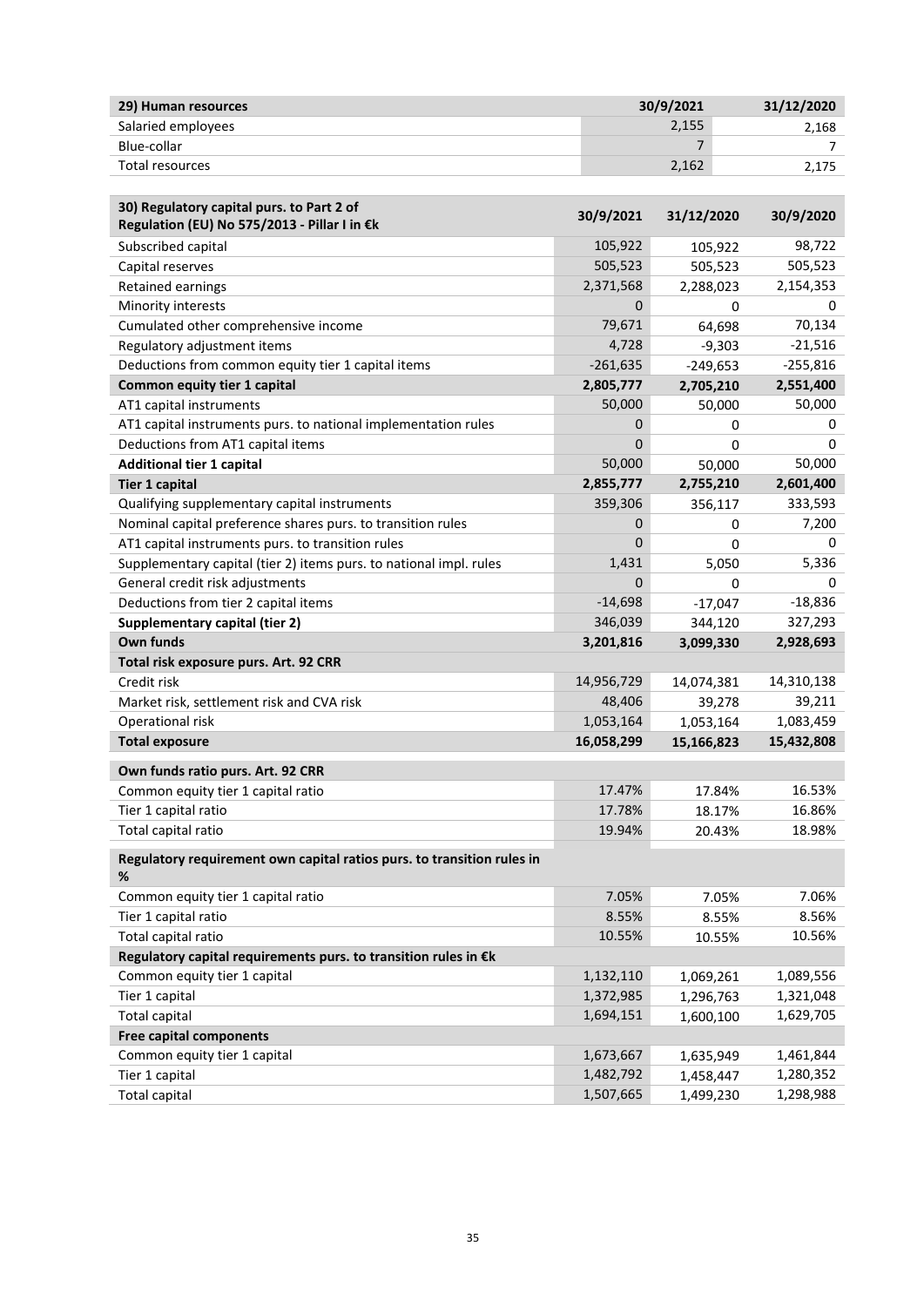| 31) Fair value of financial instruments<br>and other items regarding<br>econciliation as at 30/9/2021 in €k | <b>AC</b> | <b>FVTPL</b>           | thereof                | <b>HFT</b>         | <b>FVOCI</b> | thereof equity<br>instruments FVOCI | thereof debt<br>instruments FVOCI | <b>AC/liabilities</b>    | Other     | <b>Total</b> |
|-------------------------------------------------------------------------------------------------------------|-----------|------------------------|------------------------|--------------------|--------------|-------------------------------------|-----------------------------------|--------------------------|-----------|--------------|
| Cash and balances with central banks                                                                        |           |                        |                        |                    |              |                                     |                                   | 4,299,208                |           | 4,299,208    |
|                                                                                                             |           |                        |                        |                    |              |                                     |                                   | 4,299,208                |           | 4,299,208    |
| oans and advances to credit                                                                                 |           |                        |                        |                    |              |                                     |                                   | 518,691                  |           | 518,691      |
| nstitutions                                                                                                 |           |                        |                        |                    |              |                                     |                                   | 519,795                  |           | 519,795      |
| coans and advances to customers                                                                             | 14,204    | 65,697                 | 31,282                 |                    | 35,674       |                                     | 35,674                            | 18,105,318               |           | 18,220,893   |
|                                                                                                             | 14,501    | 65,697                 | 31,282                 |                    | 35,674       |                                     | 35,674                            | 18,432,451               |           | 18,548,323   |
|                                                                                                             |           |                        |                        |                    |              |                                     |                                   |                          |           |              |
| <b>Trading assets</b>                                                                                       |           |                        |                        | 38,440             |              |                                     |                                   |                          |           | 38,440       |
|                                                                                                             |           |                        |                        | 38,440             |              |                                     |                                   |                          |           | 38,440       |
| inancial investments                                                                                        | 1,238,326 | 491,139                | 236,573                |                    | 398,111      | 339,177                             | 58,935                            |                          | 983,042   | 3,110,619    |
|                                                                                                             | 1,271,864 | 491,139                | 236,573                |                    | 398,111      | 339,177                             | 58,935                            |                          |           |              |
| ntangible assets                                                                                            |           |                        |                        |                    |              |                                     |                                   |                          | 2,316     | 2,316        |
| Property, plant and equipment                                                                               |           |                        |                        |                    |              |                                     |                                   |                          | 389,552   | 389,552      |
| Other assets                                                                                                |           |                        |                        | 105,514            |              |                                     |                                   |                          | 165,834   | 271,348      |
| hereof closed out:                                                                                          |           |                        |                        | 105,514<br>105,514 |              |                                     |                                   |                          |           | 105,514      |
| derivatives in the banking book                                                                             |           |                        |                        | 105,514            |              |                                     |                                   |                          |           | 105,514      |
| <b>Fotal assets</b>                                                                                         | 1,252,530 | 556,836                | 267,855                | 143,954            | 433,786      | 339,177                             | 94,609                            | 22,923,218               | 1,540,744 | 26,851,067   |
|                                                                                                             | 1,286,365 | 556,836                | 267,855                | 143,954            | 433,786      | 339,177                             | 94,609                            | 23,251,454               |           |              |
| Amounts owed to banks                                                                                       |           | 25,641                 | 25,641                 |                    |              |                                     |                                   | 6,001,361                |           | 6,027,002    |
|                                                                                                             |           | 25,641                 | 25,641                 |                    |              |                                     |                                   | 5,957,709                |           | 5,983,350    |
| Amounts owed to customers                                                                                   |           | 399,441                | 399,441                |                    |              |                                     |                                   | 13,529,825               |           | 13,929,266   |
|                                                                                                             |           | 399,441                | 399,441                |                    |              |                                     |                                   | 13,543,574               |           | 13,943,015   |
| Securitised liabilities                                                                                     |           | 779,224                | 779,224                |                    |              |                                     |                                   | 1,424,256                |           | 2,203,480    |
|                                                                                                             |           | 779,224                | 779,224                |                    |              |                                     |                                   | 1,445,913                |           | 2,225,137    |
| Provisions for liabilities and charges                                                                      |           |                        |                        |                    |              |                                     |                                   |                          | 358,419   | 358,419      |
| <b>Other liabilities</b>                                                                                    |           |                        |                        | 54,119<br>54,119   |              |                                     |                                   |                          | 524,406   | 578,525      |
| :hereof closed out                                                                                          |           |                        |                        | 18,714             |              |                                     |                                   |                          |           | 18,714       |
| derivatives in the banking book                                                                             |           |                        |                        | 18,714             |              |                                     |                                   |                          |           | 18,714       |
| subordinated debt capital                                                                                   |           | 349,241                | 349,241                |                    |              |                                     |                                   | 149,021                  |           | 498,262      |
|                                                                                                             |           | 349,241                | 349,241                |                    |              |                                     |                                   | 159,744                  |           | 508,985      |
| Capital                                                                                                     |           |                        |                        |                    |              |                                     |                                   |                          | 3,256,113 | 3,256,113    |
| <b>Total equity and liabilities</b>                                                                         |           | 1,553,547<br>1,553,547 | 1,553,547<br>1,553,547 | 54,119<br>54,119   |              |                                     |                                   | 21,104,464<br>21,106,940 | 4,138,938 | 26,851,067   |

The first line item shows the carrying value; the line below shows the fair value of the same item.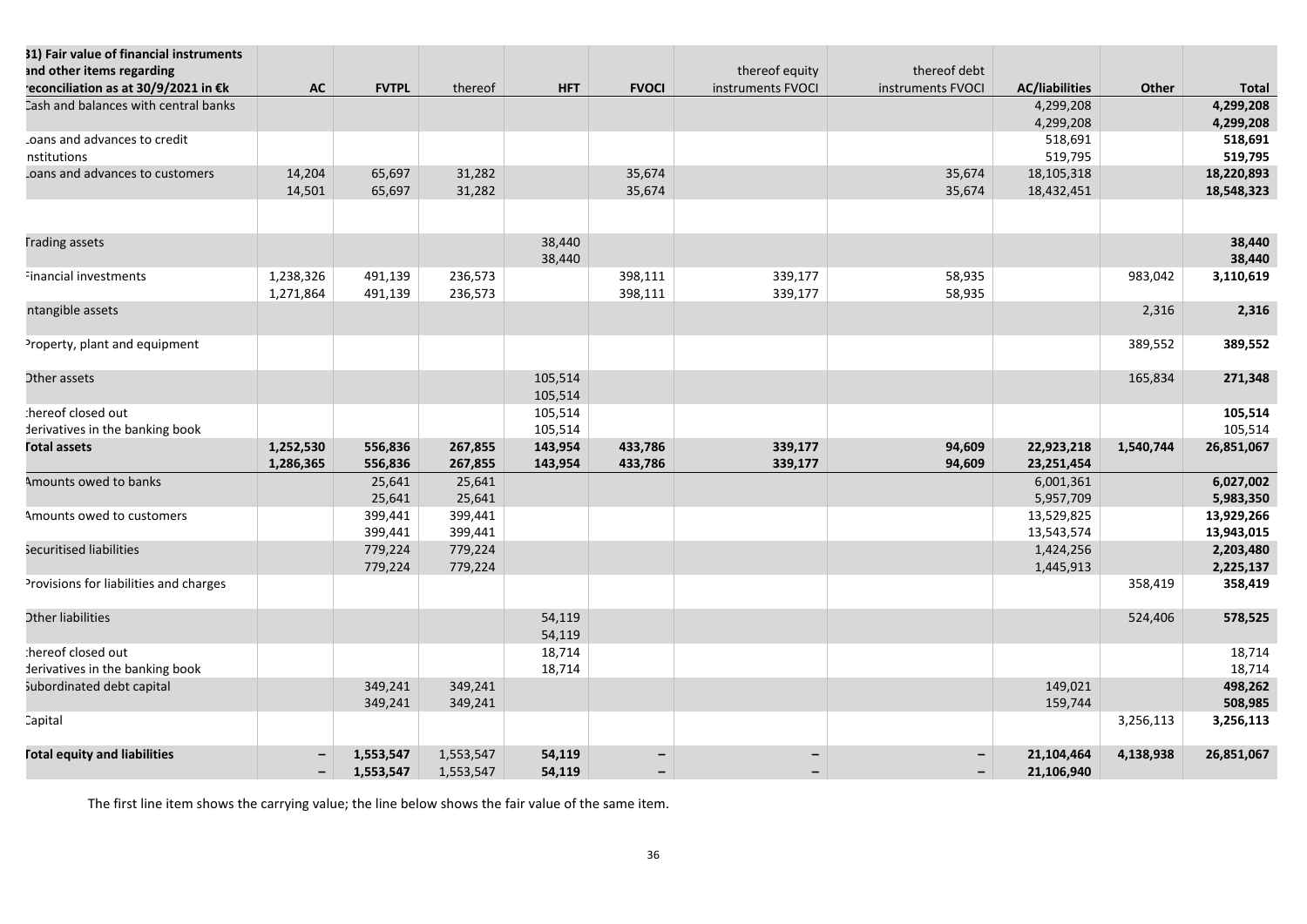In the first three quarters of 2021, there were no reclassifications with respect to financial assets from the measurement category recognised at fair value plus or minus through other comprehensive income (FVOCI) to the measurement category at amortised cost (AC), and no reclassification from the measurement category at fair value through profit or loss (FVPL) to the category at amortised cost (AC) or at fair value plus or minus through other comprehensive income (FVOCI).

| Liabilities designated at fair value through profit<br>or loss in $\epsilon$ k | Cumulated changes to fair value due to a<br>change to own default risk (recognised in OCI) | Modification to fair value due to a change in market<br>risk (recognised in P/L) | Difference in amount between<br>carrying value and par value |                 |
|--------------------------------------------------------------------------------|--------------------------------------------------------------------------------------------|----------------------------------------------------------------------------------|--------------------------------------------------------------|-----------------|
|                                                                                | as at 30/9/2021                                                                            | Q1-Q3 2021                                                                       | Cumulated                                                    | as at 30/9/2021 |
| Amounts owed banks                                                             | $-60$                                                                                      | 443                                                                              | 625                                                          | 625             |
| Amounts owed to customers                                                      | $-3,071$                                                                                   | 16.804                                                                           | 49.418                                                       | 49,418          |
| Securitised liabilities                                                        | $-3,504$                                                                                   | 18.672                                                                           | 20,011                                                       | 20,011          |
| Subordinated debt capital                                                      | $-3,349$                                                                                   | 6,227                                                                            | 19,248                                                       | 19,248          |

In the first three quarters of 2021, there were no reclassifications of cumulated profit or loss within equity.

| Liabilities designated at fair value through profit<br>or loss in $\epsilon$ k | Cumulated changes to fair value due to a<br>change to own default risk (recognised in OCI) | Modification to fair value due to a change in market<br>risk (recognised in P/L) | Difference in amount between<br>carrying value and par value |                  |
|--------------------------------------------------------------------------------|--------------------------------------------------------------------------------------------|----------------------------------------------------------------------------------|--------------------------------------------------------------|------------------|
|                                                                                | as at 31/12/2020                                                                           | Cumulated<br>in financial year 2020                                              |                                                              | as at 31/12/2020 |
| Amounts owed to banks                                                          | $-77$                                                                                      | 406                                                                              | 1,084                                                        | 1,084            |
| Amounts owed to customers                                                      | 4,933                                                                                      | 931                                                                              | 58,218                                                       | 58,218           |
| Securitised liabilities                                                        | 3,452                                                                                      | -17.186                                                                          | 31,726                                                       | 31,726           |
| Subordinated debt capital                                                      | $-139$                                                                                     | $-3,182$                                                                         | 22,264                                                       | 22,264           |

In the financial year 2020, there were no reclassifications of cumulated profit or loss within equity.

| Assets designated at fair value through profit or<br>loss as at 30/9/2021 in €k |                         | Modification to fair value due to adjusted<br>default risk                |            | Modification to fair value of related credit<br>derivatives or similar instruments |                          |           |
|---------------------------------------------------------------------------------|-------------------------|---------------------------------------------------------------------------|------------|------------------------------------------------------------------------------------|--------------------------|-----------|
|                                                                                 | Maximum default<br>risk | Mitigation due to related<br>credit derivatives or<br>similar instruments | 01-03 2021 | Cumulated                                                                          | 01-03 2021               | Cumulated |
| Loans and advances to customers                                                 | 31,282                  |                                                                           |            |                                                                                    | $\overline{\phantom{a}}$ |           |
| <b>Financial investments</b>                                                    | 236,573                 |                                                                           |            | 306                                                                                |                          |           |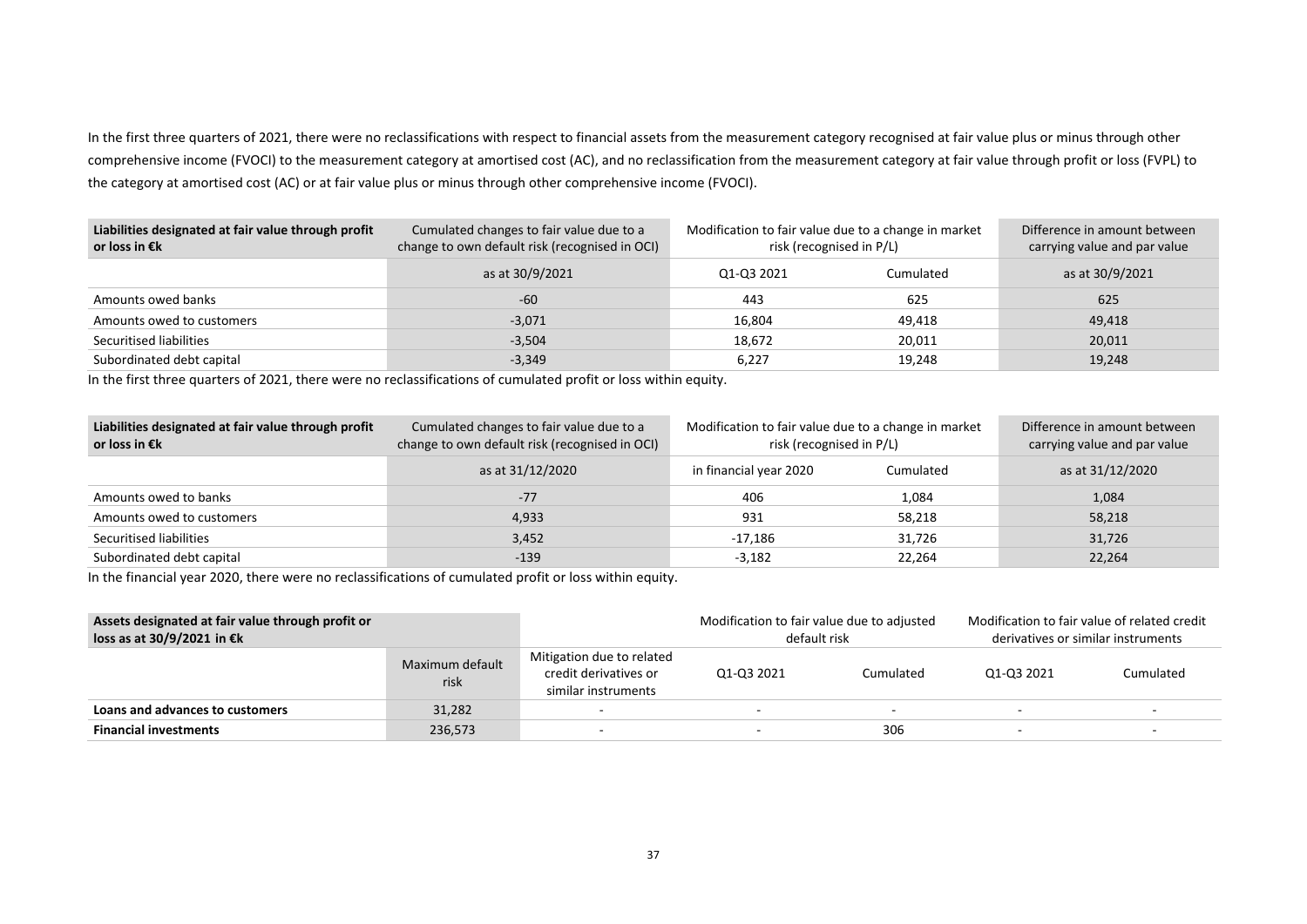| Assets designated at fair value through profit or<br>loss as at 31/12/2020 in €k |                         | Modification to fair value due to adjusted<br>default risk                |                                        | Modification to fair value of related credit<br>derivatives or similar instruments |                           |                          |
|----------------------------------------------------------------------------------|-------------------------|---------------------------------------------------------------------------|----------------------------------------|------------------------------------------------------------------------------------|---------------------------|--------------------------|
|                                                                                  | Maximum default<br>risk | Mitigation due to related<br>credit derivatives or<br>similar instruments | in financial year<br>Cumulated<br>2020 |                                                                                    | in financial year<br>2020 | Cumulated                |
| Loans and advances to customers                                                  | 36,223                  |                                                                           |                                        |                                                                                    |                           |                          |
| <b>Financial investments</b>                                                     | 304,514                 |                                                                           |                                        | 484                                                                                | $\overline{\phantom{0}}$  | $\overline{\phantom{a}}$ |

The maximum default risk for financial instruments within the scope of application of IFRS 9 to which, however, the impairment rules of IFRS 9 do not apply is as follows:

| in €k                                    | 30/9/2021 | 31/12/2020 |
|------------------------------------------|-----------|------------|
| Loans and advances to<br>customers FVTPL | 65,697    | 74,678     |
| <b>Financial assets FVPL</b>             | 491,139   | 560,251    |
| Financial investments FVOCI              | 339,177   | 329,186    |
| <b>Trading assets</b>                    | 38,440    | 47,434     |
| Derivatives in the banking book          | 105,514   | 153,306    |
| <b>Total</b>                             | 1,039,967 | 1,164,855  |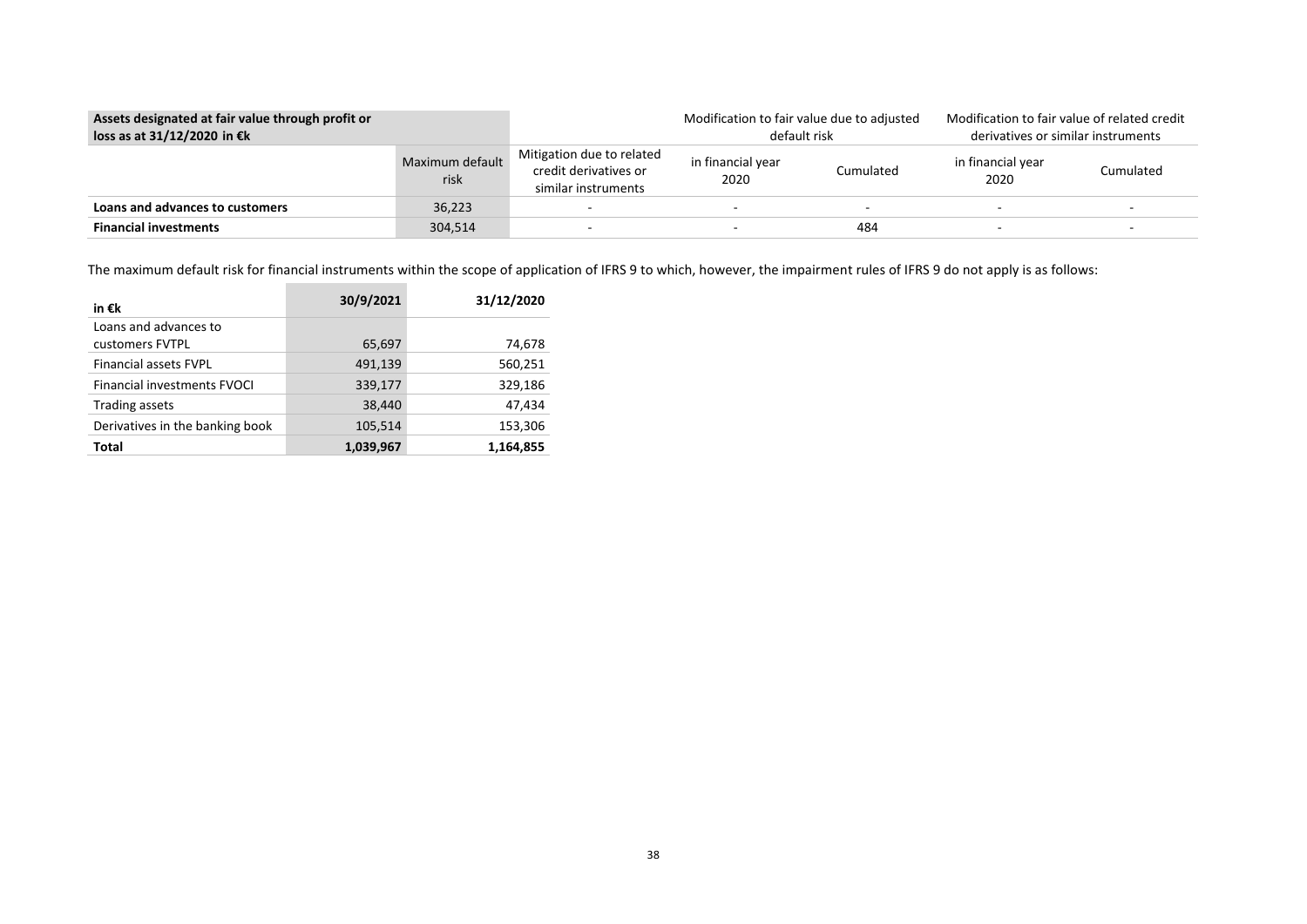| Fair value hierarchy of financial instruments as a 30/9/2021 |                         |                                   |                                 |                                          |                                         |                                   |                                   |                              |                              |                              |
|--------------------------------------------------------------|-------------------------|-----------------------------------|---------------------------------|------------------------------------------|-----------------------------------------|-----------------------------------|-----------------------------------|------------------------------|------------------------------|------------------------------|
|                                                              | AC<br>Carrying<br>value | <b>FVTPL</b><br>Carrying<br>value | <b>HFT</b><br>Carrying<br>value | <b>FVOCI</b><br><b>Carrying</b><br>value | <b>AC/Liabilities</b><br>carrying value | <b>Other</b><br>carrying<br>value | <b>Total</b><br>carrying<br>value | Level 1<br><b>Fair value</b> | Level 2<br><b>Fair value</b> | Level 3<br><b>Fair value</b> |
| Financial instruments carried at fair<br>value in €k         |                         |                                   |                                 |                                          |                                         |                                   |                                   |                              |                              |                              |
| Loans and advances to customers                              |                         | 65,697                            |                                 | 35,674                                   |                                         |                                   | 101,371                           |                              | 56,991                       | 44,380                       |
| Trading assets                                               |                         |                                   | 38,440                          |                                          |                                         |                                   | 38,440                            | 835                          | 37,605                       |                              |
| Financial assets - FVPL                                      |                         | 491,139                           |                                 |                                          |                                         |                                   | 491,139                           | 252,886                      | 238,253                      |                              |
| Financial assets - FVOCI                                     |                         |                                   |                                 | 398,111                                  |                                         |                                   | 398,111                           | 168,948                      | 4,097                        | $225.066^{1}$                |
| Other assets                                                 |                         |                                   | 105,514                         |                                          |                                         |                                   | 105,514                           |                              | 105,514                      |                              |
| of which closed out derivatives in the<br>banking book       |                         |                                   | 105,514                         |                                          |                                         |                                   | 105,514                           |                              | 105,514                      |                              |
| Financial assets not carried at fair<br>value                |                         |                                   |                                 |                                          |                                         |                                   |                                   |                              |                              |                              |
| Loans and advances to credit<br>institutions                 |                         |                                   |                                 |                                          | 518,691                                 |                                   | 518,691                           |                              | 519,795                      |                              |
| Loans and advances to customers                              | 14,204                  |                                   |                                 |                                          | 18,105,318                              |                                   | 18,119,522                        |                              | 14,501                       | 18,432,451                   |
| Financial assets - AC                                        | 1,238,326               |                                   |                                 |                                          |                                         |                                   | 1,238,326                         | 1,215,921                    | 55,943                       |                              |
| <b>Financial liabilities carried at fair value</b>           |                         |                                   |                                 |                                          |                                         |                                   |                                   |                              |                              |                              |
| Amounts owed to credit institutions                          |                         | 25,641                            |                                 |                                          |                                         |                                   | 25,641                            |                              | 25,641                       |                              |
| Amounts owed to customers                                    |                         | 399,441                           |                                 |                                          |                                         |                                   | 399,441                           |                              | 399,441                      |                              |
| Securitised liabilities                                      |                         | 779,224                           |                                 |                                          |                                         |                                   | 779,224                           |                              | 779,224                      |                              |
| <b>Other liabilities</b>                                     |                         |                                   | 54,119                          |                                          |                                         |                                   | 54,119                            |                              | 54,119                       |                              |
| of which closed out derivatives in the<br>banking book       |                         |                                   | 18,714                          |                                          |                                         |                                   | 18,714                            |                              | 18,714                       |                              |
| Subordinated debt capital                                    |                         | 349,241                           |                                 |                                          |                                         |                                   | 349,241                           |                              | 349,241                      |                              |

<sup>1)</sup>This item consists of equity investments whose market value was measured using the discounted cash-flow entity method and/or mixed methods (multiples method in combination with the discounted cash-flow method) or other methods of measure company valuation.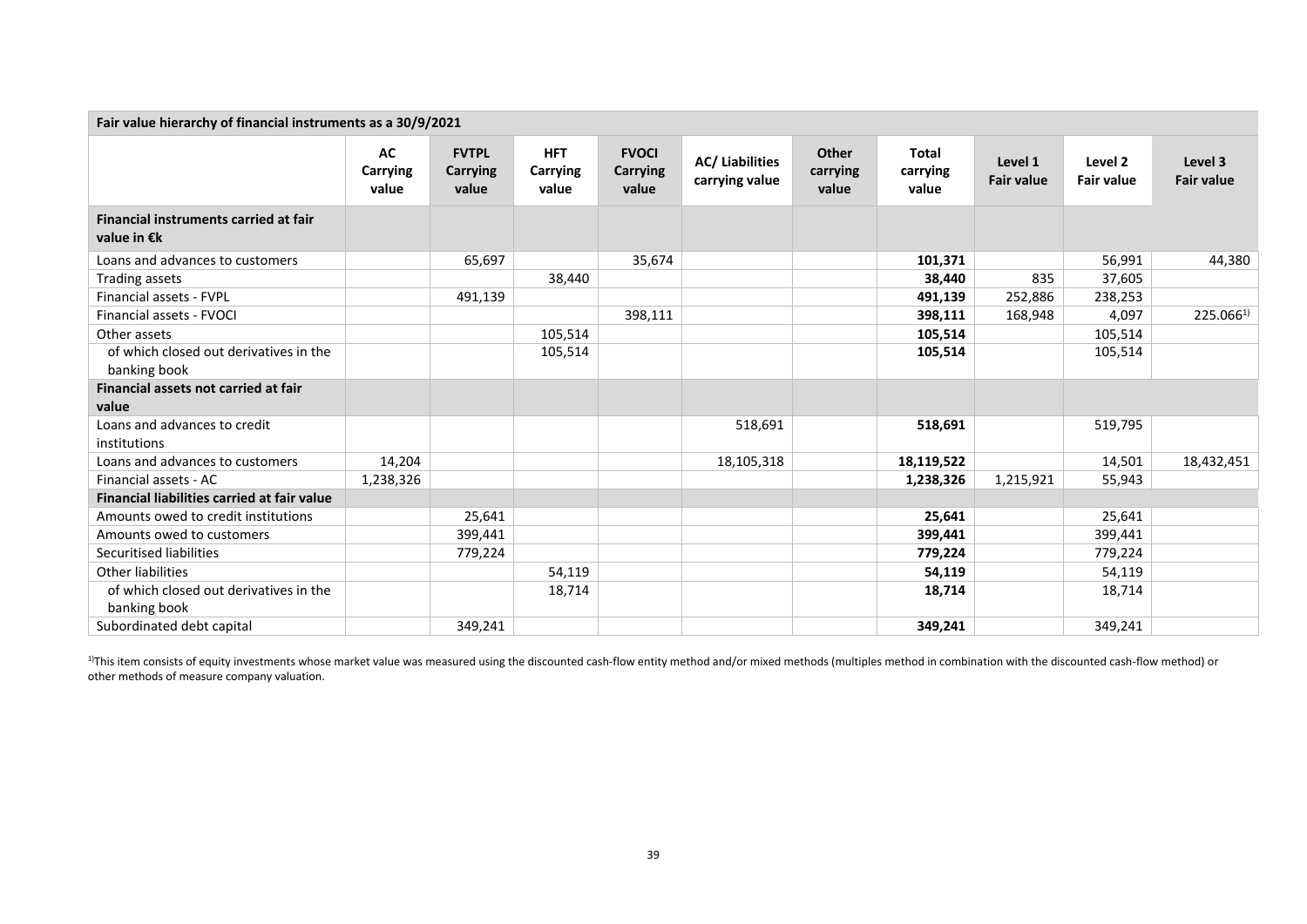| Fair value hierarchy of financial instruments as at 30/9/2021 |                                |                                          |                                        |                                          |                                          |                            |                                   |                              |                              |                              |
|---------------------------------------------------------------|--------------------------------|------------------------------------------|----------------------------------------|------------------------------------------|------------------------------------------|----------------------------|-----------------------------------|------------------------------|------------------------------|------------------------------|
|                                                               | <b>AC</b><br>Carrying<br>value | <b>FVTPL</b><br><b>Carrying</b><br>value | <b>HFT</b><br><b>Carrying</b><br>value | <b>FVOCI</b><br><b>Carrying</b><br>value | <b>AC/ Liabilities</b><br>carrying value | Other<br>carrying<br>value | <b>Total</b><br>carrying<br>value | Level 1<br><b>Fair value</b> | Level 2<br><b>Fair value</b> | Level 3<br><b>Fair value</b> |
|                                                               |                                |                                          |                                        |                                          |                                          |                            |                                   |                              |                              |                              |
| Liabilities not carried at fair value                         |                                |                                          |                                        |                                          |                                          |                            |                                   |                              |                              |                              |
| Amounts owed to credit institutions                           |                                |                                          |                                        |                                          | 6,001,361                                |                            | 6,001,361                         |                              | 5,957,709                    |                              |
| Amounts owed to customers                                     |                                |                                          |                                        |                                          | 13,529,825                               |                            | 13,529,825                        |                              | 13,543,574                   |                              |
| Securitised liabilities                                       |                                |                                          |                                        |                                          | 1,424,256                                |                            | 1,424,256                         |                              | 1,445,913                    |                              |
| Other liabilities                                             |                                |                                          |                                        |                                          |                                          |                            |                                   |                              |                              |                              |
| Subordinated debt capital                                     |                                |                                          |                                        |                                          | 149,021                                  |                            | 149,021                           |                              | 159,744                      |                              |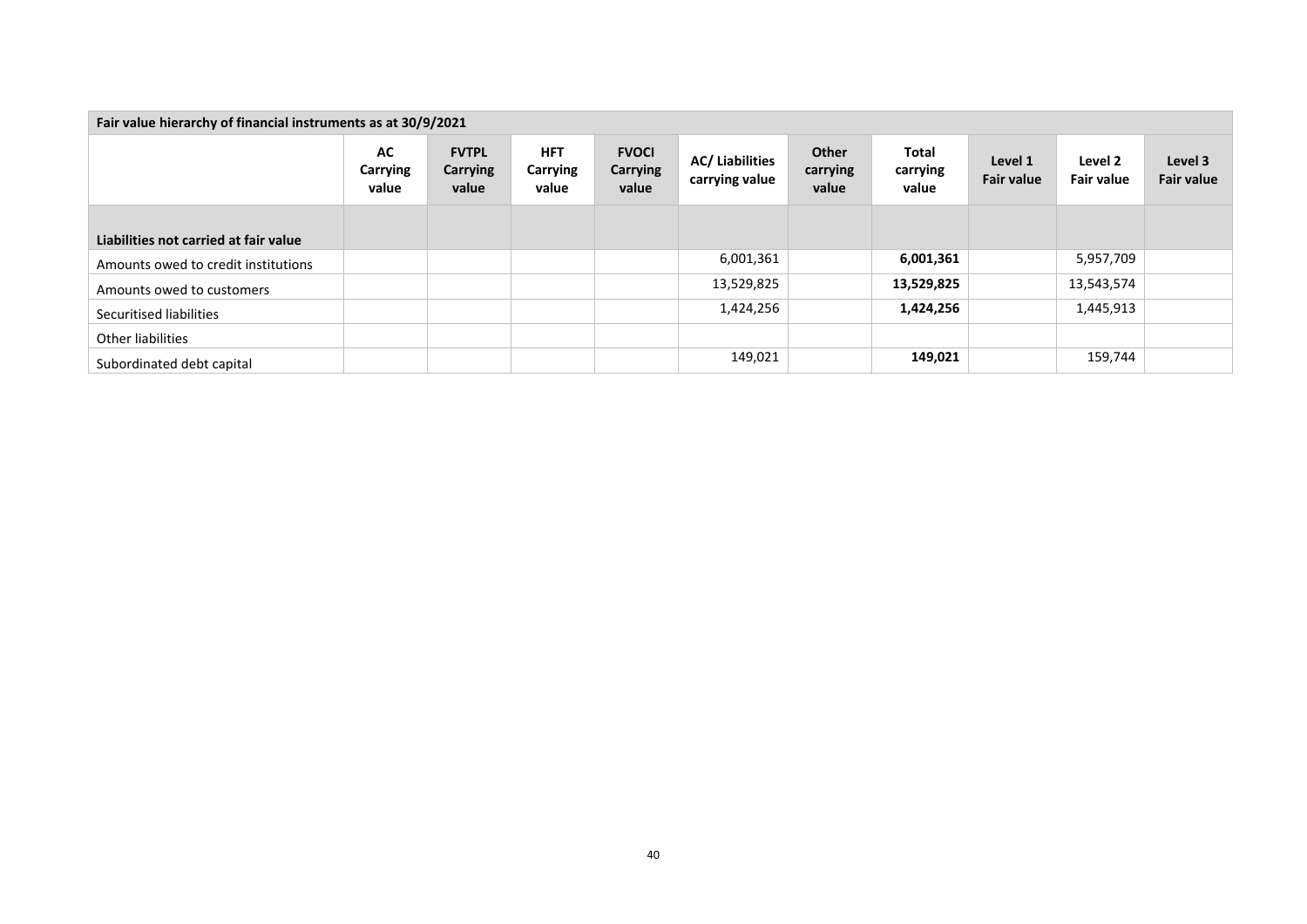The fair value corresponds to the amount at which an asset can be sold or a liability settled by market participants in a transaction under market conditions on the balance sheet date or at which a debt can be transferred. The assessment of the fair value is based on the assumption that the transaction takes place either on the principal market for the respective asset or debt instrument or, if no such principal market exists, the most advantageous active market for the respective transaction, provided the entities involved have access to such markets. Where market prices are available for identical assets or debt instruments in an active market to which access is available on the balance sheet date, these prices are used for the measurement (level 1). Where no such market prices are available, the fair value is determined using valuation models based on parameters that are either directly or indirectly observable (level 2). Where the fair value cannot be assessed on the basis of market prices or using valuation models fully based on directly or indirectly observable market data, individual valuation parameters that are not observable on the market are estimated on the basis of reasonable assumptions (level 3). All fair value measurements refer to regularly performed measurements. There were no one-off fair value measurements in the reporting period.

#### **Measurement process**

Responsibility for independent monitoring and communication of risks as well as the measurement of financial instruments lies with Strategic Risk Management of Oberbank. The unit is functionally and organisationally separate from trading, which is responsible for the initiation and conclusion of transactions. Trading book positions are markedto-market daily at the close of business.

Valuation is based on current stock exchange prices where such quoted market prices are publicly available. If direct measurement based on prices quoted on securities exchanges is not possible, model values derived from current market data (yield curves, volatilities, etc.) are used. The market data is validated daily; at regular intervals, the model prices are compared with the prices actually obtainable on the market. Moreover, model prices of derivatives are compared with the model values of the partner banks. The management is sent a daily update on risk positions and the valuation results based on the entire trading book positions. The fair value of financial instruments not carried in the trading book is measured on a quarterly basis.

#### **Valuation methods for measuring fair values**

The valuation methods used are in compliance with recognised mathematical methods for measuring financial instruments taking into account all factors that market participants would consider appropriate for determining a price. The income-based methodology applied is the fair value measurement approach. The market-based approach is applied in the fair value measurement of structured products.

#### **Input factors for fair value measurement**

The measurement of the fair value of financial instruments in level 1 is based on prices quoted on active markets. These instruments include listed securities and derivative instruments. If direct measurement based on prices quoted on securities exchanges is not possible, the present value in level 2 is estimated using model values derived from current market data (yield curves, volatilities, etc.). Underlying interest-rate curves and volatilities are obtained from the Refinitiv system. Measurements are based on generally-accepted valuation models, with measurements being made under market conditions. In the case of derivatives, symmetrical products (e.g. IRS) are measured using the discounted cash flow method. The fair values of asymmetrical products (options) are calculated using standard methods (e.g. the Black-Scholes, Hull & White, etc.). Structured products are measured on the basis of price information obtained from third parties. All derivative instruments are measured on a counterparty-risk-free basis in a first step. In a second step, a credit risk markdown is determined (credit valuation adjustment, CVA) based on the internal default probabilities of an expected loss. The fair values of non-listed securities are obtained from the Geos system. The fair value of investment fund units is obtained from the fund management companies. The present value method (discounted cash flow method) is used to calculate the fair value of securitised liabilities, subordinated capital and amounts owed to banks and customers, with the cash flows of own issues being calculated using the contractual interest rate. The interest rates used for discounting are derived from the discount curve applicable to the respective currency, adding a premium in the form of a credit spread corresponding to the seniority of the issue. The credit rating premiums are adjusted regularly to the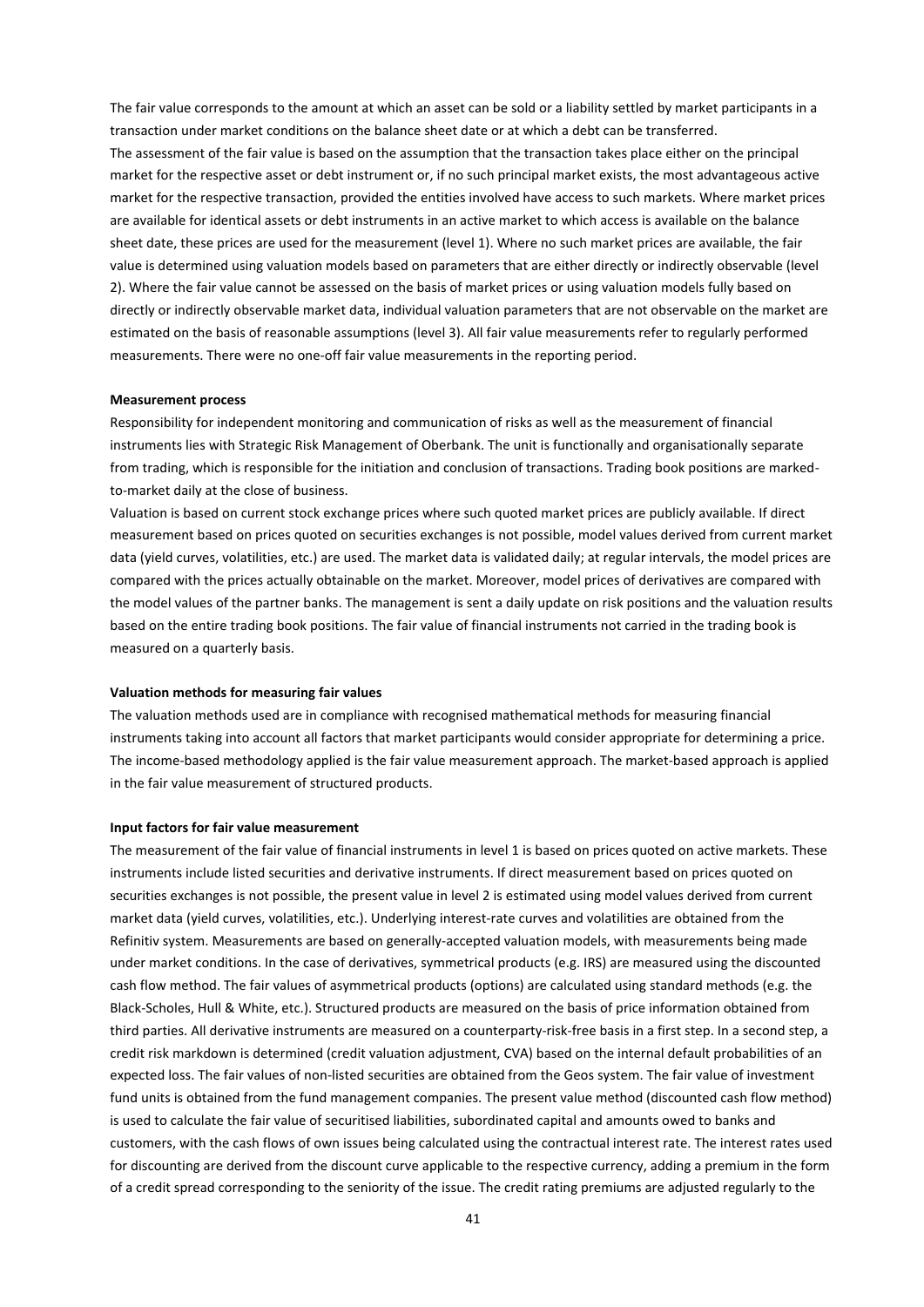respective market conditions. The fair value of level 3 assets is measured using generally-accepted valuation models. The fair value measurement of receivables from banks and customers is based on the discounted contract cash flow (based on contractually-agreed repayment structures) and the discounted expected credit loss cash flows (considers the credit rating of customers and collateral). The exchange rates used are the reference rates published by the ECB. After the flattening of the coronavirus pandemic and a clear economic recovery, a slight rise in interest rates is currently expected. There is no increased influence on financial instruments measured at fair value from the interest rate component. The economic downturn triggered by the coronavirus pandemic did not have a direct effect on customer defaults due to the massive government financial aid schemes implemented. Defaults and credit downgrades are expected to occur with a time lag. A potential downgrading of customers' credit ratings affects the calculation of fair values of level 3 financial instruments.

If measurements based on risk premiums were to increase by 50 bp, receivables from customers measured at fair value would decline by EUR 0.4 million (31/12/2020 EUR 0.6 million), and if risk premiums were to increase by 100 bp, the fair values of these receivables would decline by EUR 0.9 million (31/12/2020: EUR 1.2 million).

The fair value of equity investments and shares in affiliated companies is measured primarily using the discounted cash flow entity method and/or mixed methods (multiples method in combination with the discounted cash-flow method) or other methods of company valuation. Changes in the fair value hierarchy or classification take place whenever there is a change in the quality of the input parameters used in the measurement method. Classification adjustments are made at the end of the reporting period. The following table shows the development of equity investments FVOCI measured at fair value and assigned to level 3. The fair value of equity investments and shares in affiliated companies is measured primarily using the discounted cash flow entity method and/or mixed methods (multiples method in combination with the discounted cash-flow method) or other methods of company valuation.

| Movements in $\epsilon$ k          | <b>Equity investments FVOCI</b> |
|------------------------------------|---------------------------------|
| Carrying value as at 1/1/2021      | 237,299                         |
| Additions (purchases)              | 511                             |
| Disposals (sales)                  | $-12,744$                       |
| Value changes recognised in equity | 0                               |
| Value changes recognised in income | 0                               |
| Carrying value as at 30/9/2021     | 225,066                         |

The item Other comprehensive income from these instruments increased by EUR 9,000.

The remaining level 3 financial instruments measured at fair value refer to loans and advances to customers.

| Movements in $\epsilon$ k      | Loans and advances to<br>customers |
|--------------------------------|------------------------------------|
| Carrying value as at 1/1/2021  | 50,301                             |
| Transfer to level 2            | 0                                  |
| Additions                      | $\Omega$                           |
| <b>Disposals</b>               | $-4,664$                           |
| Changes in fair value          | $-1,257$                           |
| thereof disposals              | $-182$                             |
| thereof portfolio instruments  | $-1,075$                           |
| Carrying value as at 30/9/2021 | 44.380                             |

There were no transfers between Level 1 and Level 2.

#### **Major transactions with related parties as at 30/9/2021:**

| Associated companies  | €k 0      |
|-----------------------|-----------|
| <b>Subsidiaries</b>   | €k 12.000 |
| Other related parties | €k 0      |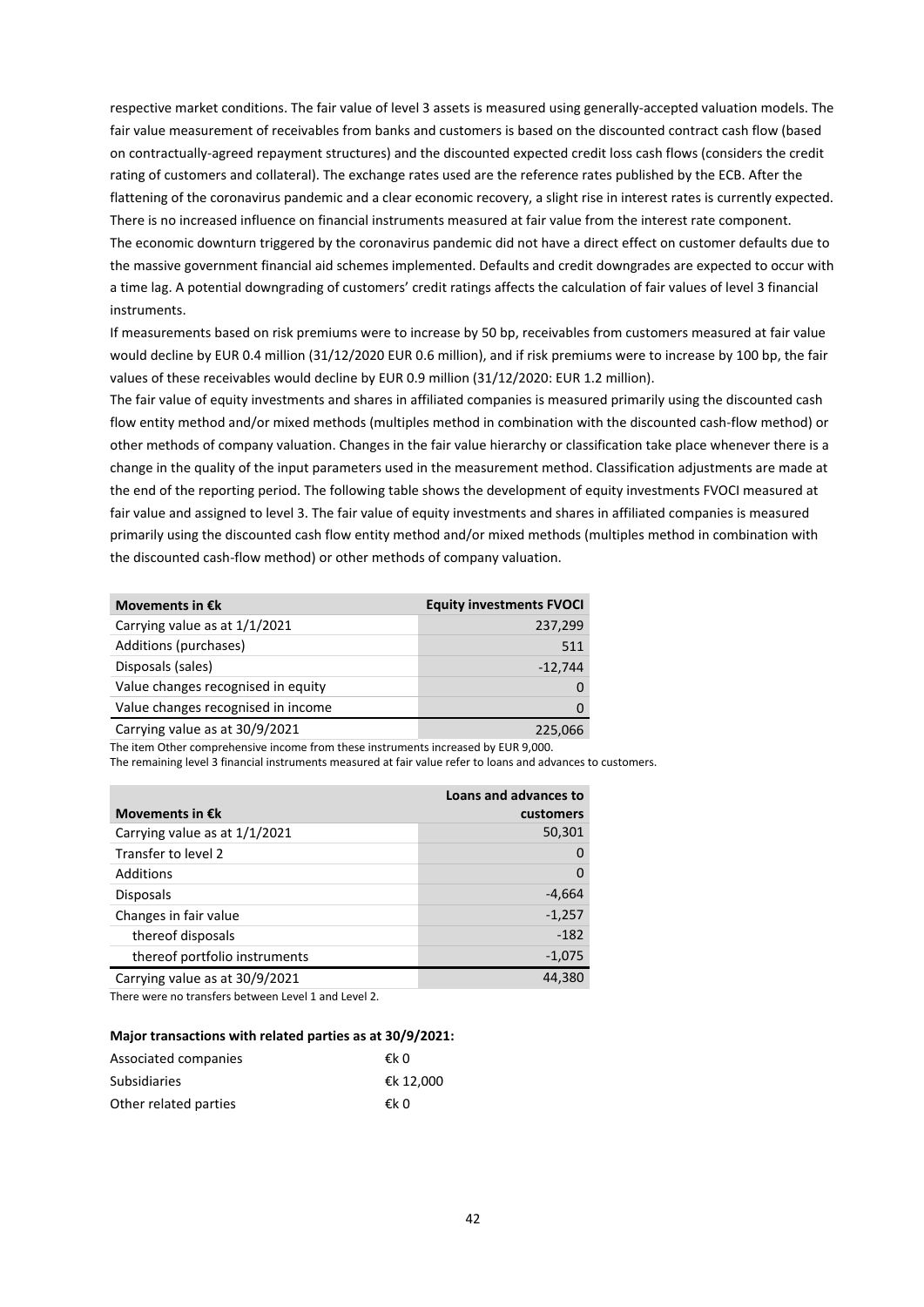# *STATEMENT BY THE MANAGEMENT BOARD PURSUANT TO §125 STOCK EXCHANGE ACT*

# **The Management Board confirms that**

- **These condensed interim financial statements have been prepared in accordance with the International** Financial Reporting Standards (IFRS) and the International Accounting Standards (IAS) currently in force and published by the International Accounting Standards Board (IASB) as applicable in the EU and the interpretations thereof by the International Financial Reporting Interpretations Committee (IFRIC); they furthermore present a true and fair view of the assets, liabilities, financial position and profit or loss of the Oberbank Group.
- .
- these consolidated interim financial statements cover the first three quarters of 2021 (1 January 2021 to 30 Sept. 2021) and present a true and fair view of the assets, liabilities, financial position and profit or loss of the Oberbank Group in compliance with the principles of IFRS for interim financial reports.

# **The undersigned members of the management board in their function as legal representatives of Oberbank confirm that**

a) these condensed interim financial statements have been prepared in accordance with the relevant accounting standards and to the best of their knowledge present a true and fair view of the assets, liabilities, financial position and profit or loss of the issuer and of all companies included in the group of consolidated companies;

b) the management report for the first three quarters presents a true and fair view of the assets, liabilities, financial position and profit or loss with respect to key events during the first nine months of the financial year and their effects on the condensed interim financial statements, with respect to the key risks and uncertainties in the remaining three months of the financial year, and with respect to material business transactions with related parties subject to mandatory disclosure.

Linz, 29 October 2021

The Management Board

(Fome fondship)

Franz Gasselsberger The Josef Weißl Florian Hagenauer Franz Gasselsberger Nartin Seiter CEO Management Board

Member

Management Board Member

Management Board Member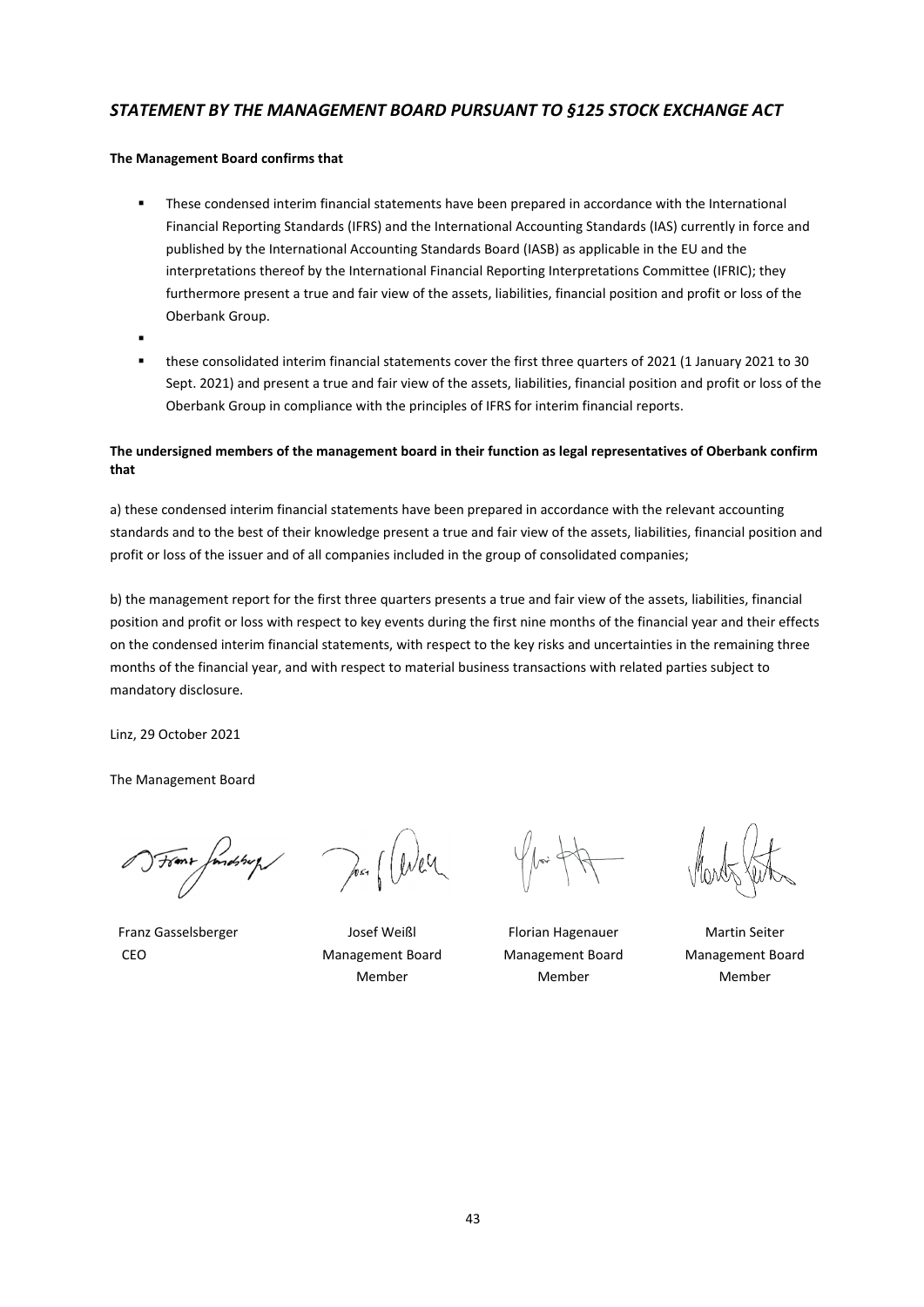# *Current Management Board Remits*

| <b>Franz Gasselsberger</b><br><b>CEO</b> | <b>Josef Weißl</b><br><b>Management Board</b><br><b>Member</b> | <b>Florian Hagenauer</b><br><b>Management Board</b><br><b>Member</b>                         | <b>Martin Seiter</b><br><b>Management Board</b><br><b>Member</b> |  |  |
|------------------------------------------|----------------------------------------------------------------|----------------------------------------------------------------------------------------------|------------------------------------------------------------------|--|--|
| <b>General Business Policy</b>           |                                                                |                                                                                              |                                                                  |  |  |
| <b>Internal Audit</b>                    |                                                                |                                                                                              |                                                                  |  |  |
| Compliance                               |                                                                |                                                                                              |                                                                  |  |  |
| <b>Business and Service Departments</b>  |                                                                |                                                                                              |                                                                  |  |  |
| RUC (Accounts & Controlling)             | PKU (Personal Banking)                                         | <b>KRM (Credit Management)</b>                                                               | CIF (Corporate &<br>International Finance)                       |  |  |
| HRA (Human Resources)                    | PAM (Private Banking &<br>Asset Management)                    | RIS (Strategic Risk<br>Management)                                                           | TRE (Treasury &<br>Trade)                                        |  |  |
|                                          |                                                                | OSG <sup>1)</sup> (Payment Systems and<br>Central Production)                                | <b>GFI (Global Financial</b><br>Institutions)                    |  |  |
|                                          |                                                                | <b>SEK (Corporate Secretary &amp;</b><br>Communication)                                      |                                                                  |  |  |
|                                          |                                                                | <b>ORG</b> (Organisational<br>Development, Strategy and<br>Process Management)               |                                                                  |  |  |
|                                          |                                                                | ZSP (Payment Systems and<br>Central Production CEE <sup>2)</sup> ,<br>securities settlement) |                                                                  |  |  |
| <b>Regional Business Divisions</b>       |                                                                |                                                                                              |                                                                  |  |  |
| <b>Upper Austria South</b>               | Linz South                                                     |                                                                                              | Vienna                                                           |  |  |
| Linz North                               | Innviertel                                                     |                                                                                              | Germany South                                                    |  |  |
| <b>Germany Central</b>                   | Salzburg                                                       |                                                                                              | Slovakia                                                         |  |  |
|                                          | Lower Austria                                                  |                                                                                              |                                                                  |  |  |
|                                          | Czech Republic                                                 |                                                                                              |                                                                  |  |  |
|                                          | Hungary                                                        |                                                                                              |                                                                  |  |  |
|                                          |                                                                |                                                                                              |                                                                  |  |  |

1) Oberbank Service GmbH, 100% subsidiary of Oberbank

2) CEE as defined by Oberbank comprises the regions of Czech Republic, Slovakia and Hungary.